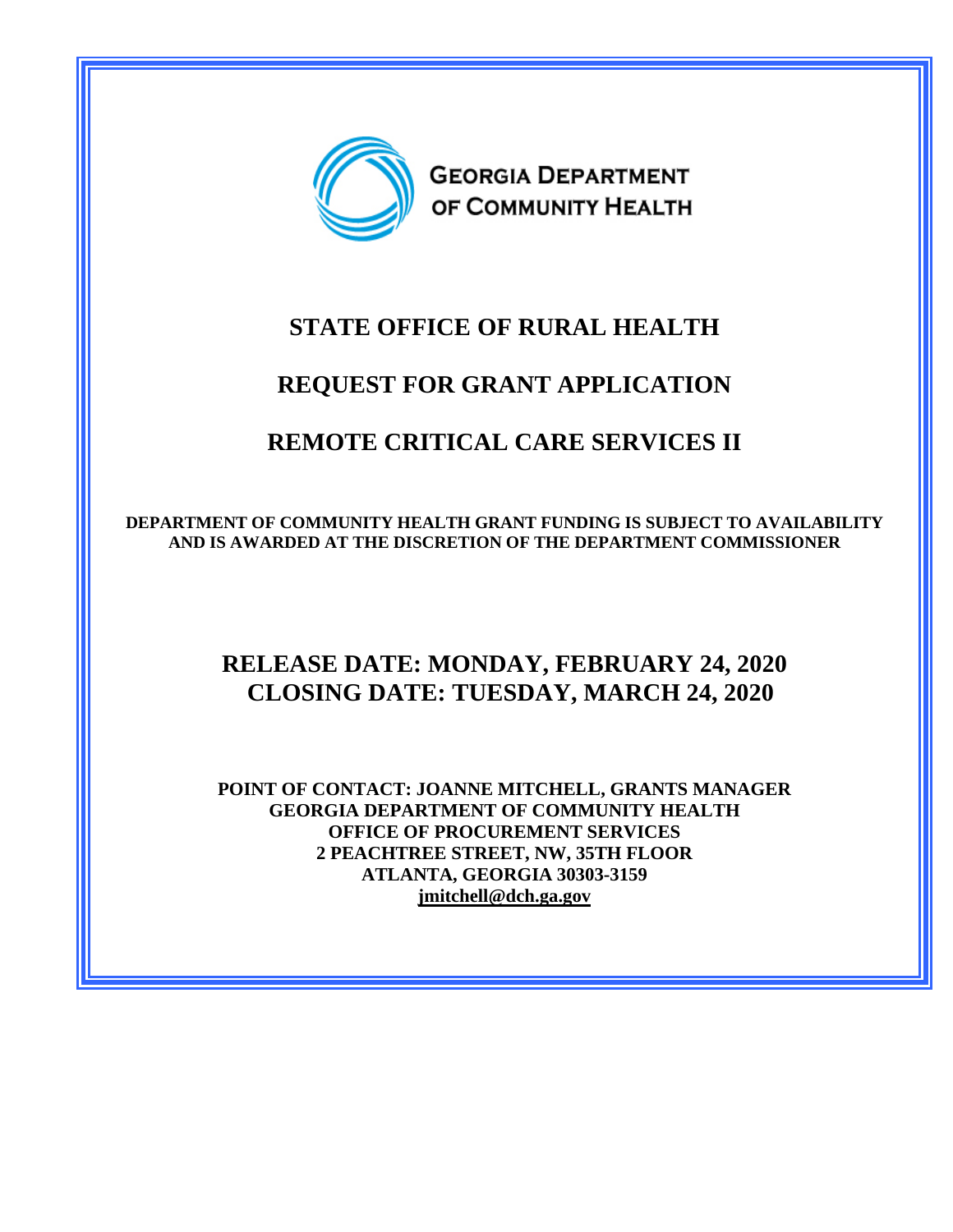# **TABLE OF CONTENTS**

| <b>SECTION</b>    |                                                                                                                                                                                                                                                                        | Page           |
|-------------------|------------------------------------------------------------------------------------------------------------------------------------------------------------------------------------------------------------------------------------------------------------------------|----------------|
| T                 | <b>BACKGROUND</b>                                                                                                                                                                                                                                                      | 3              |
| $\mathbf{I}$      | <b>PROGRAM OVERVIEW</b>                                                                                                                                                                                                                                                | $3 - 5$        |
| III               | <b>ANTICIPATED AWARD AMOUNT</b>                                                                                                                                                                                                                                        | 5              |
| IV                | <b>ELIGIBILITY TO APPLY FOR GRANT FUNDING</b>                                                                                                                                                                                                                          | $\overline{5}$ |
| $\mathbf{V}$      | PROGRAM DELIVERABLES                                                                                                                                                                                                                                                   | 5              |
| <b>VI</b>         | <b>SUBMISSION GUIDELINES</b>                                                                                                                                                                                                                                           | $6 - 8$        |
| <b>VII</b>        | REQUIRED SELECTION CRITERIA FOR "OPTION A"                                                                                                                                                                                                                             | $8 - 10$       |
| <b>VIII</b>       | REQUIRED SELECTION CRITERIA FOR "OPTION B"                                                                                                                                                                                                                             | 10             |
| IX                | <b>APPENDICES</b>                                                                                                                                                                                                                                                      | 10             |
| <b>APPENDIX A</b> | <b>DCH GRANT APPLICATION FORM</b>                                                                                                                                                                                                                                      | $11 - 12$      |
| <b>APPENDIX B</b> | <b>STATEMENT OF ETHICS: Includes Signature Page</b>                                                                                                                                                                                                                    | $13 - 17$      |
|                   | Carefully read, sign, and adhere to Appendix B, the DCH Ethics Statements<br>prior to responding to any Department of Community Health (DCH) Request<br>for Grant Applications ("RFGA"). Failure to do so could result in the<br>disqualification of your application. |                |
| <b>APPENDIX C</b> | <b>ETHICS IN PROCUREMENT POLICY: Includes Signature Page</b>                                                                                                                                                                                                           | 18-30          |
|                   | Carefully read, sign, and adhere to Appendix C, the DCH Ethics in<br>Procurement Policy prior to responding to any DCH Request for Grant<br>Applications ("RFGA"). Failure to do so could result in the disqualification<br>of your application.                       |                |
| <b>APPENDIX D</b> | <b>BUSINESS ASSOCIATE AGREEMENT: Includes Signature Page</b>                                                                                                                                                                                                           | $31 - 41$      |
| <b>APPENDIX E</b> | <b>BUDGET WORKSHEET</b>                                                                                                                                                                                                                                                | 42             |
| <b>APPENDIX F</b> | PROJECT WORK PLAN TEMPLATE                                                                                                                                                                                                                                             | 43             |
| <b>APPENDIX G</b> | PROJECT TIMELINE TEMPLATE                                                                                                                                                                                                                                              | 44             |
|                   | DCH APPLICATION CHECKLIST                                                                                                                                                                                                                                              | 45             |
|                   | eICU PROGRAM ESTIMATED COSTS FOR THE STATE OF<br><b>GEORGIA</b>                                                                                                                                                                                                        | 46             |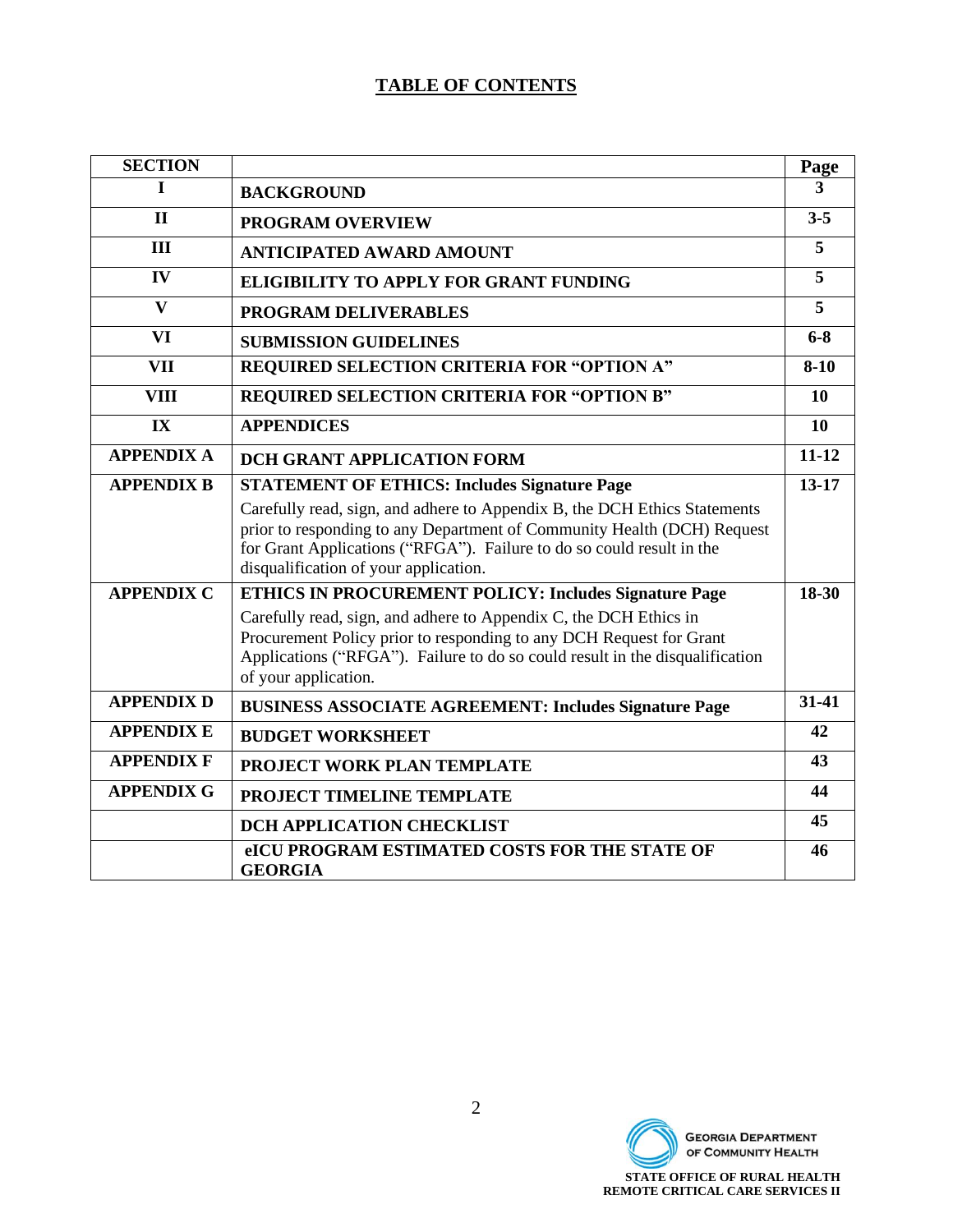# **REMOTE CRITICAL CARE SERVICES II**

The Georgia Department of Community Health ("DCH") has the responsibility of insuring over two million people in the State of Georgia; maximizing the State's health care purchasing power; coordinating health planning for State agencies; and proposing cost-effective solutions for reducing the number of uninsured individuals. Within DCH, the State Office of Rural Health ("SORH") serves Georgians by improving access to health care in rural and underserved areas designed to improve health status and reduce health disparities.

# **I. BACKGROUND**

Many rural communities in Georgia desire a top-tier intensive care unit at their local hospital. Unfortunately, the specialist physicians and nurses needed to provide this care are often unavailable or prohibitively expensive for rural communities to attract and retain. Therefore, rural hospitals may choose to offer lower levels of ICU coverage than desired or discontinue the service altogether.

Recent advances in healthcare technology have made it possible to remotely monitor patients in intensive care settings with a level of intensity and focus that often exceeds what can be delivered in an inpatient setting. These electronic intensive care unit programs significantly enhance patient outcomes in any ICU setting, making it possible for rural hospitals to connect their existing physician and nurse resources to experienced critical care specialists, on a "real time" basis, anywhere in the world.

# **II. PROGRAM OVERVIEW**

Through funding provided by the Remote Critical Care Services Grant II, rural hospitals have an opportunity to apply for one of two grant opportunities.

Option A: Grant funding to defray the cost of equipment needed to establish a new eICU. Option B: Grant funding to support operational costs associated with an established eICU.

Option A will offer rural hospitals an opportunity to partner with Emory Healthcare to implement an electronic intensive care unit (eICU) program. Funding will be awarded to offset the startup costs for the eICU program at the rural site. Selected Applicants will be required to contribute additional funds to cover all costs associated with implementing the eICU program, and to sustain the services at that site for a period of no less than three years (see the attached proforma on page 46).

Both options will demonstrate the Selected Applicants' commitment to the efficient and effective implementation of the eICU program which has the potential to:

- 1) Improve the overall quality of care for patients at the remote site through:
	- a. Improved responsiveness to changes in ICU patients conditions;
	- b. Reduction in the number of days patients are admitted to the ICU;
- 2) Reduce cost of care for ICU patients;
- 3) Increase the flow of patients who can be safely retained in that remote hospital;
- 4) Improve patient /family satisfaction;

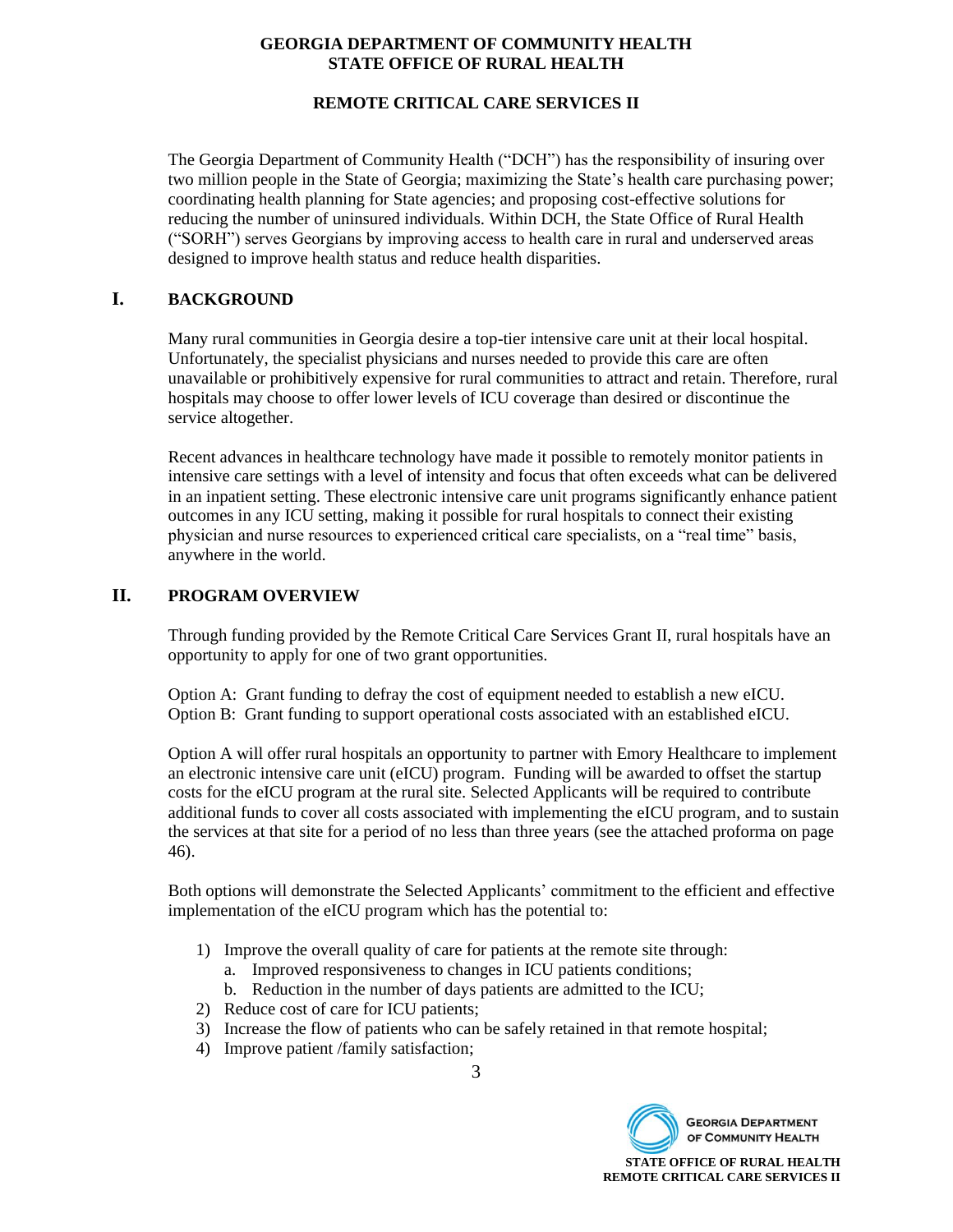# **REMOTE CRITICAL CARE SERVICES II**

- 5) Improve the ability to recruit and retain staff.
- 6) Through the partnership established with Emory Healthcare for the eICU program, Emory will:
- A. Provide continuous electronic surveillance of all patients admitted to the remote hospital's critical care unit to include real time interfaces from the electronic medical record and bedside monitors. The surveillance must enable:
	- i. continuous monitoring of vital signs and physiologic waveforms by the Selected Applicant;
	- ii. provide notification to the Selected Applicant of abnormal and critical laboratory values within 5 minutes of issue;
	- iii. provide notification to the Selected Applicant of abnormal trends in vital signs within 5 minutes of issue; and,
	- iv. provide notification to the Selected Applicant within 5 minutes of enabling of an audio-visual connection to an individual patient room when requested by bedside staff in response to perceived need.
- B. Respond to changes in patient condition reported through all surveillance mechanisms listed above in A) i through iv. At a minimum, the response capability must include:
	- i. An evaluation and support by a qualified critical care nurse licensed in the State of Georgia within 2 minutes of changes in patient's condition;
	- ii. An evaluation and support by a qualified, board-certified intensivist licensed in the State of Georgia, when local physician staff are not present on-site to meet patient need within 5 minutes of change in patient's condition;
- C. Report at least quarterly, the hospital-wide impact of their services including, at a minimum, impact on ICU and hospital mortality, ICU and hospital length of stay, and adherence to standard evidence-based critical care practice.
- D. Report at least quarterly, comparing all items listed in C above, with reference to national benchmarks and to performance of similar ICUs.
- E. Perform all surveillance and response functions securely, with reference to prevailing privacy law (such as Health Insurance Portability and Accountability Act of 1996 (HIPAA), as amended. Grantee must have written procedures and protocols to address potential service interruptions.
- F. Report at least quarterly, to identify and compare similarities and differences regarding the hospital wide impact due to the use of the remote critical care services with reference to national benchmarks and to the performance of similar ICUs.

Grant funding provided by the SORH for the implementation of an eICU is intended to partially defray the costs of initiating the eICU equipment. Selected Applicants are expected to contribute to the costs of initiation of the eICU program and must sustain the remote critical care services within the rural hospital, for a period of no less than three years after execution of the grant agreement. The term of the grant agreement with SORH will begin upon the execution of the grant agreement through 12 months following date of grant execution.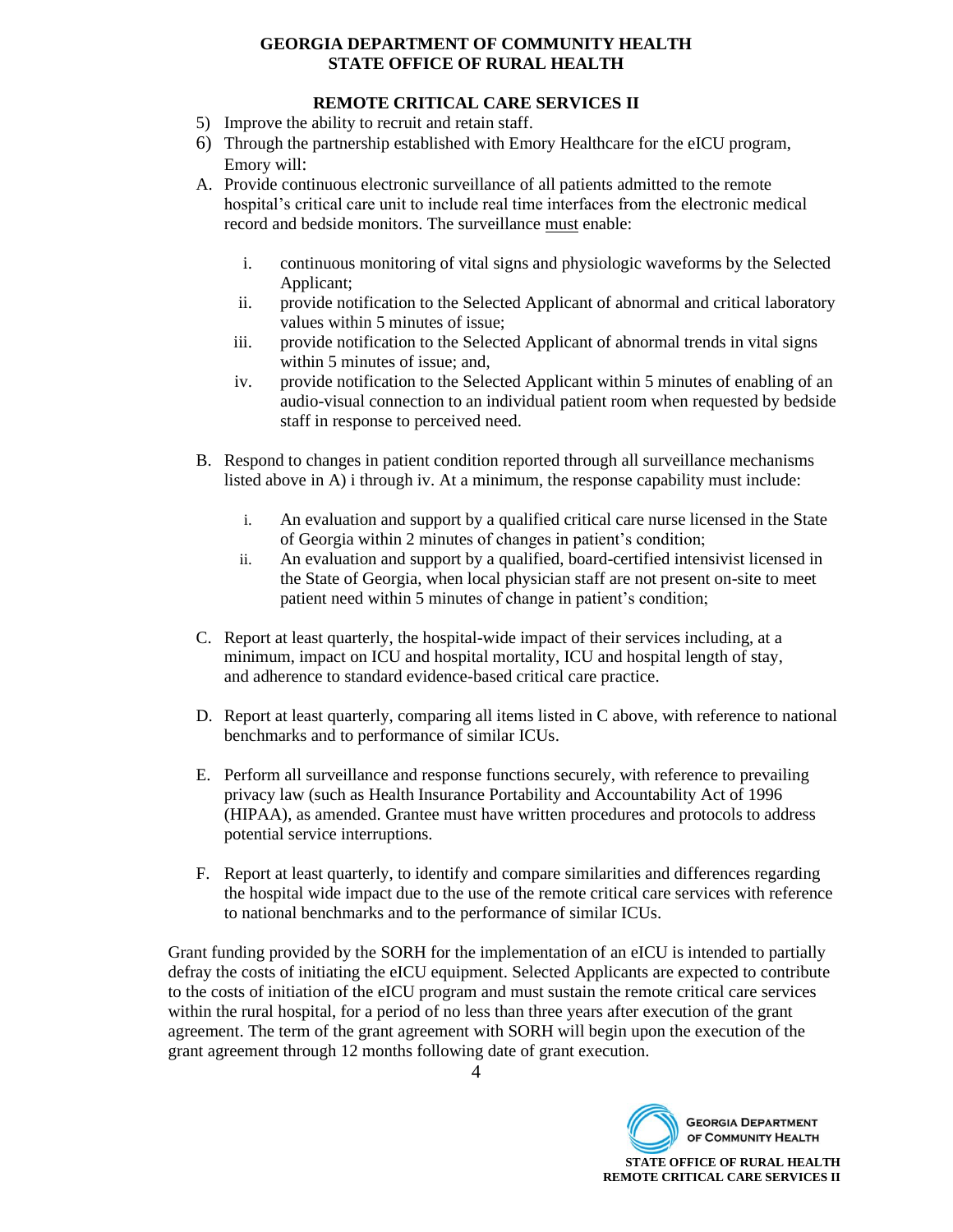# **REMOTE CRITICAL CARE SERVICES II**

Option B, in addition to the standards listed above, will offer Selected Applicants that were previously awarded grant funds for the implementation of an eICU, one-time funding to aid with the cost associated with maintaining the eICU system. Selected Applicants must provide proof of how prior grant funds were used to purchase eICU equipment.

# **III. ANTICIPATED AWARD AMOUNT**

Applicants will have two options to choose from when submitting a proposal for consideration of grant funding as follows:

**"Option A"** – One-time grant funding of \$300,000.00 for one (1) Selected Applicant specifically to defray the costs of initiating the purchase of eICU equipment.

**"Option B"** – One-time grant funding of \$150,000.00 each for two (2) Selected Applicants with existing eICU to aid with operational cost of the eICU. Selected Applicants must be able to provide proof of grants funds used for the purchasing of eICU equipment.

Request for Grant Applications (RFGAs) will be reviewed and evaluated based on a competitive grant award process or for Applicants previously awarded grant funds for the implementation of an eICU, proof of purchase of equipment for the eICU will be reviewed.

If DCH does not award grant funds for "Option A" funds may be offered for additional eICU operational support.

# **IV. ELIGIBILITY TO APPLY FOR GRANT FUNDING**

In order to be eligible for consideration of award, the Applicant must:

- a. Be located within the counties designated as rural as defined in the Rural Hospital Organization Assistance Act of 2017 (please click on link below to see map of rural counties) [https://dch.georgia.gov/sites/dch.georgia.gov/files/related\\_files/document/GA\\_Rural\\_Counties](https://dch.georgia.gov/sites/dch.georgia.gov/files/related_files/document/GA_Rural_Counties_Map_2017-10.pdf) Map 2017-10.pdf or a county with a critical access hospital;
- b. Be in good standing to conduct business with SORH. "Good Standing" is regarded as having complied with all grant obligations, while not being subject to any form of sanction, suspension or disciplinary censure [\(https://www.sam.gov/SAM/,](https://www.sam.gov/SAM/) [http://doas.ga.gov/assets/State%20Purchasing/State%20Suspended%20and%20Debarred%20](http://doas.ga.gov/assets/State%20Purchasing/State%20Suspended%20and%20Debarred%20Suppliers/State%20of%20Georgia%20Suspended%20Debarred%20Suppliers%20March%202018.pdf) [Suppliers/State%20of%20Georgia%20Suspended%20Debarred%20Suppliers%20March%202](http://doas.ga.gov/assets/State%20Purchasing/State%20Suspended%20and%20Debarred%20Suppliers/State%20of%20Georgia%20Suspended%20Debarred%20Suppliers%20March%202018.pdf) [018.pdf\)](http://doas.ga.gov/assets/State%20Purchasing/State%20Suspended%20and%20Debarred%20Suppliers/State%20of%20Georgia%20Suspended%20Debarred%20Suppliers%20March%202018.pdf). This list is not all inclusive.
- c. Operate a staffed intensive care unit with a minimum of six (6) beds.
- d. If previously awarded grants funds for the implementation of an eICU, provide proof of purchase of eICU equipment.

# **V. PROGRAM DELIVERABLES**

Applicant must be capable of meeting each of the deliverables below:

a. Demonstrate on-going commitment of administrative, nursing and physician leadership support for the program;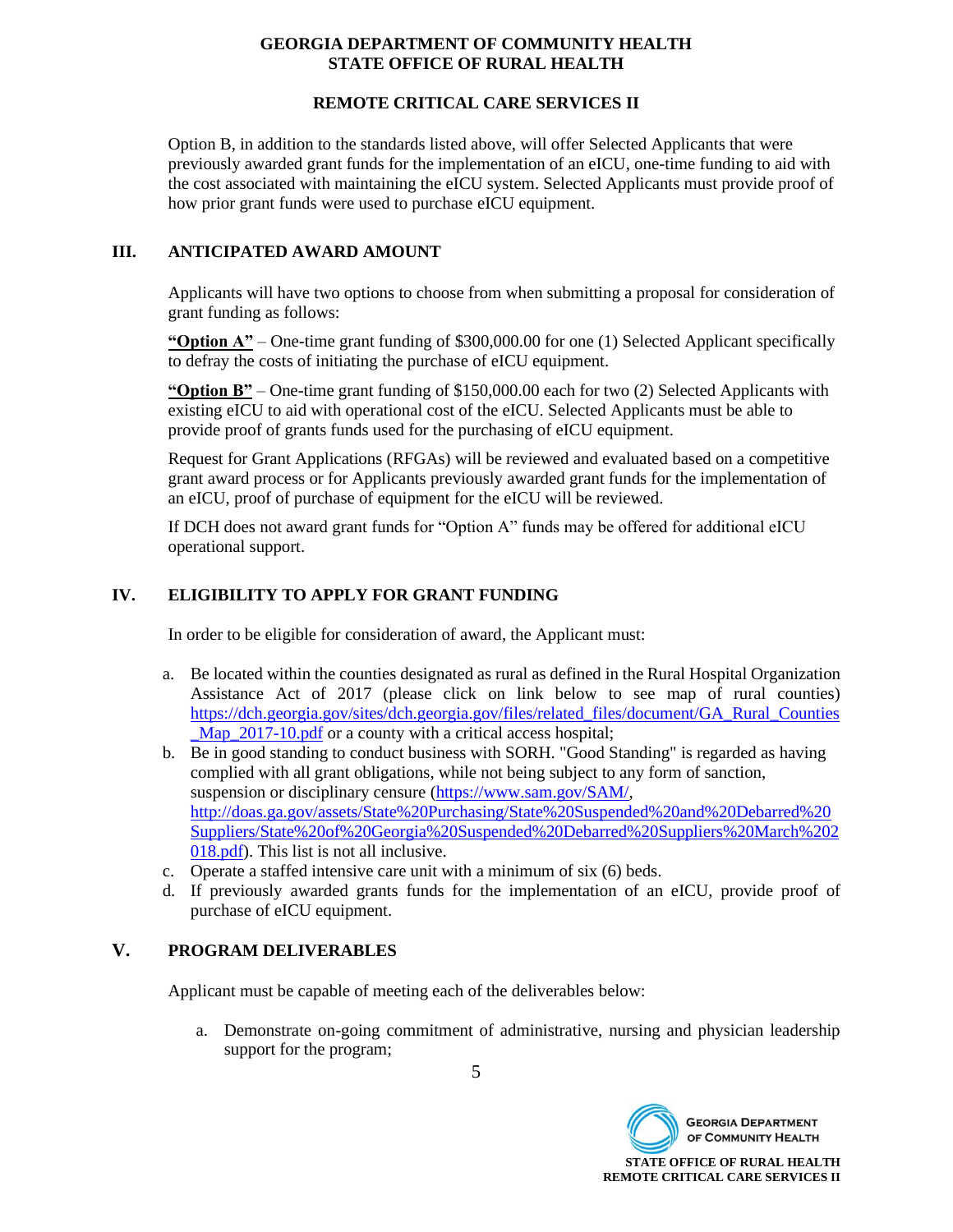# **REMOTE CRITICAL CARE SERVICES II**

- b. Maintain adequate staffing in the ICU to provide optimal patient care;
- c. Maintain a qualified technical support team locally that will prioritize on-going communication with Emory Healthcare and Philips (medical technology vendor) to ensure continuous electronic surveillance;
- d. Provide a funding mechanism to support start-up and subsequent years of tiered costs;
- e. Provide Emory Healthcare with financial and patient outcomes data upon request, to include but not limited to, case mix index, average patient days, and reimbursement /revenue;
- f. Sustain the eICU program for a period of no less than three years.

#### **VI. SUBMISSION GUIDELINES**

#### **A. APPLICATION SUBMISSION**

All documents MUST be submitted electronically to **[RFGA.RemoteCritCarII@dch.ga.gov](mailto:RFGA.RemoteCritCarII@dch.ga.gov)** and MUST BE RECEIVED by **3:00 PM, Tuesday, March 24, 2020**. If the application is incomplete or non-responsive to submission requirements, it will not be considered for the review process. The Applicant will be notified by e-mail if the application did not meet submission requirements.

The following is a list of the required documents to be submitted electronically in response to the RFGA for Remote Critical Care Services II:

- 1. Projective Abstract
- 2. Project Narrative
- 3. Organizational Narrative
- 4. Budget Worksheet and Budget Justification Applicants that choose "Option B" must submit two budget worksheets and two budget justification detailing the use of funding for an award of \$150,000.00 and one detailing how additional awarded operational support funds will be used. Please review D. Budget Worksheet and Budget Justification requirements on page 10.
- 5. Appendix A: DCH Grant Application Form
- 6. Appendix B: Ethics Statement (*Signature Page must be submitted*)
- 7. Appendix C: Ethics in Procurement Policy (*Signature Page must be submitted*)
- 8. Appendix D: Business Associate Agreement (*Signature Page must be submitted*)
- 9. Appendix E: Budget Worksheet (Budget Justification MUST accompany this appendix)
- 10. Appendix F: Project Work Plan Template
- 11. Appendix G: Project Timeline Template

A checklist of the required documents above will be returned to the Applicant certifying that the application has been received by DCH.

Applications may be submitted prior to the closing date and time of **Tuesday, March 24, 2020, 3:00pm**, however all submissions are final.

# **OR**

Applicants that have been previously awarded grants funds for the implementation of an eICU are only required to submit provide proof of purchase of eICU equipment via the e-mail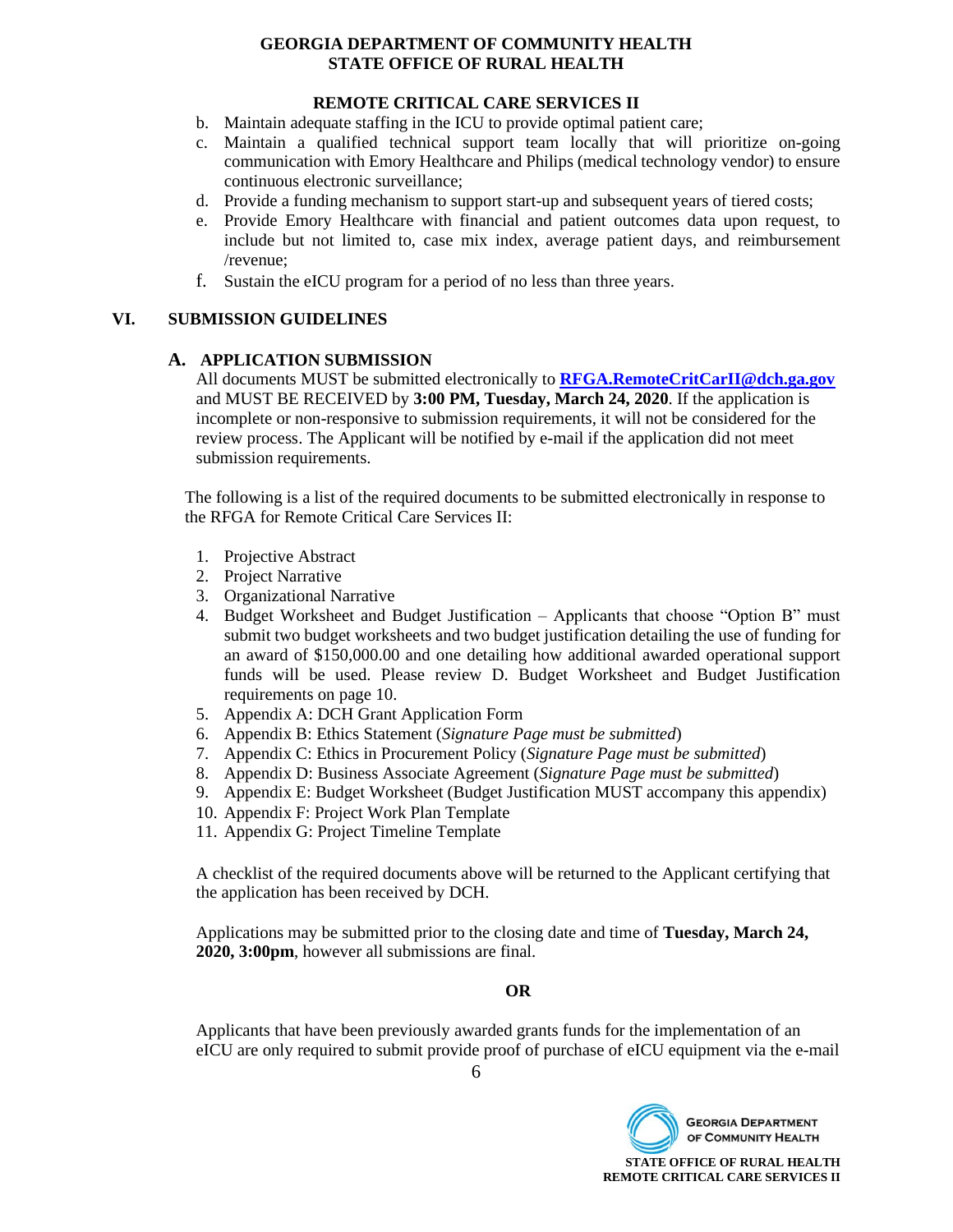# **REMOTE CRITICAL CARE SERVICES II**

addres[s RFGA.RemoteCritCareII@dch.ga.gov,](mailto:RFGA.RemoteCritCareII@dch.ga.gov) by no later than **Tuesday, March 24, 2020, 3:00pm, closing date**. Proof of purchase of eICU equipment may be submitted prior to the closing date and time of **Tuesday, March 24, 2020, 3:00pm**, however all submissions are final.

Timely and complete submissions are the responsibility of the Applicant. All applications or proof of eICU equipment purchase must be received via the e-mail address [RFGA.RemoteCritCareII@dch.ga.gov,](mailto:RFGA.RemoteCritCareII@dch.ga.gov) by no later than **Tuesday, March 24, 2020, 3:00pm, closing date**.

# **ALL LATE APPLICATIONS AND LATE PROOF OF PURCHASE FOR EICU EQUIPMENT DOCUMENTS WILL BE CONSIDERED NON-RESPONSIVE AND INELIGIBLE FOR CONSIDERATION. PLEASE ALLOW AMPLE TIME TO SUBMIT ALL REQUIRED DOCUMENTS PRIOR TO SUBMISSION DEADLINE.**

#### **Deadline for Submission of Questions**

Questions must be submitted electronically to [RFGA.RemoteCritCarII@dch.ga.gov](mailto:RFGA.RemoteCritCarII@dch.ga.gov) by **Wednesday**, **March 4, 2020** at **3:00PM.** Responses to questions will be posted on the **DCH website at [www.dch.georgia.gov/grant-announcements,](http://www.dch.georgia.gov/grant-announcements) SFY20 Grant Announcements** on **Wednesday**, **March 11, 2020**.

**Deadline for Submission of Applications or Proof of Purchase of eICU equipment MUST BE RECEIVED BY Tuesday, March 24, 2020, by 3:00pm.**

**In addition, the following factors may affect the funding decisions:**

# **Availability of funds Relevance to program priorities**

#### **B. SUBMISSION FORMAT**

The Application **MUST** be submitted in the following format or the application will be considered non-responsive and will not be submitted for the review process:

- 1. Microsoft Word 2016 or older version.
- 2. Font Size: 12 point unreduced (Arial or Times New Roman).
- 3. Page Size: 8.5 by 11 inches.
- 4. Page Margin Size: One inch.
- 5. **Project Abstract** should be double spaced and shall not exceed 1 page.
- 6. **Project Narrative**:

a.The Project Narrative should be double spaced.

b.The Project Narrative shall not exceed a maximum of 8 pages.

#### 7. **Organizational Narrative**:

a. The Organizational Narrative should be double spaced.

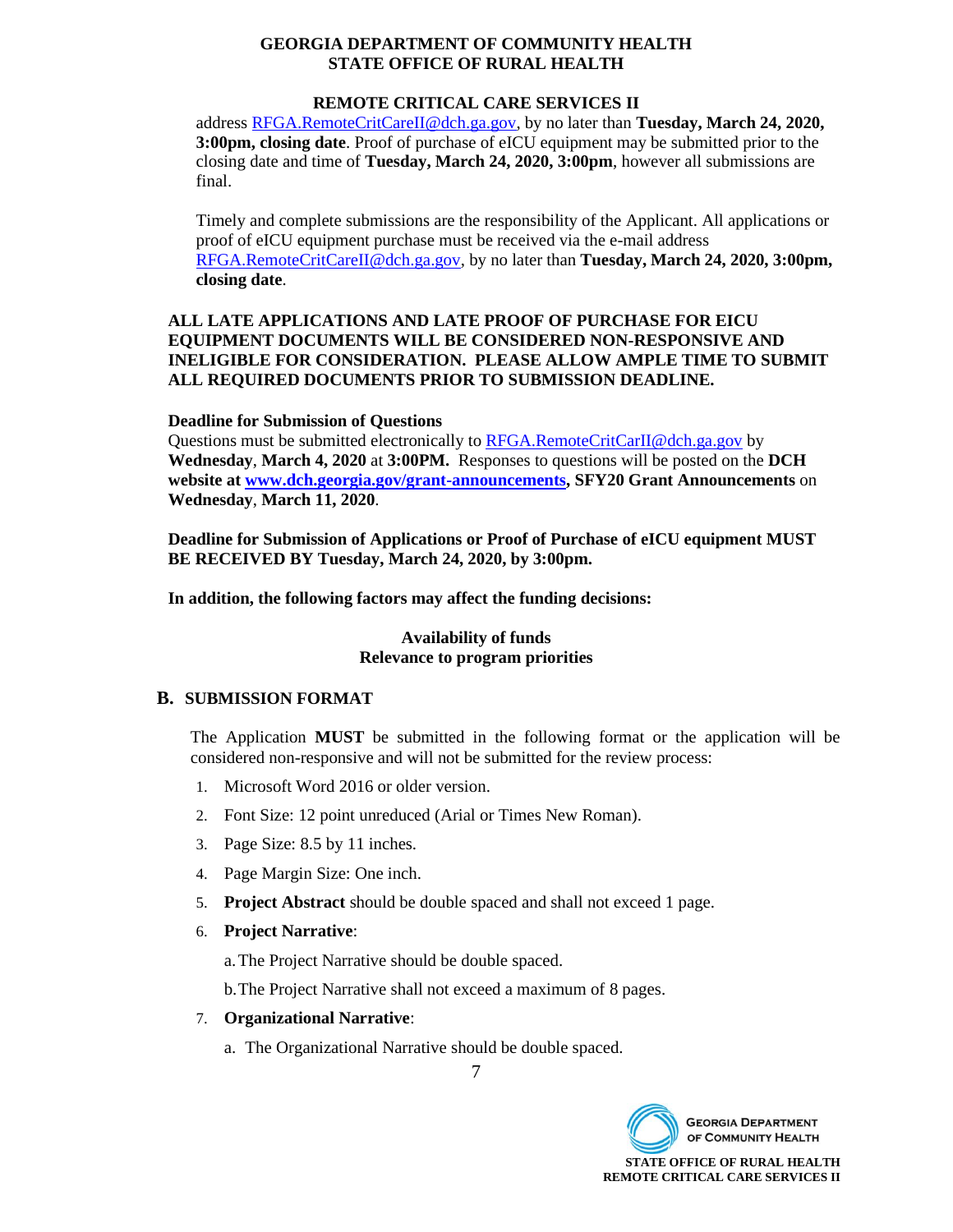#### **REMOTE CRITICAL CARE SERVICES II**

b. The Organizational Narrative shall not exceed a maximum of 2 pages.

#### 8. **Budget Worksheet and Budget Justification**:

- a. The Budget Worksheet must be completed on Appendix E and in Microsoft Excel 2016 or older version.
- b. The Budget Justification is limited to a maximum of 1 page. The spacing should be doubled spaced.
- 9. **Number and Label** all pages; not to exceed the maximum number of pages where applicable
- 10. **Headers** should identify each section and **Footers** should include: the name of the organization and page numbers.

# **VII. REQUIRED SELECTION CRITERIA FOR "OPTION A"**

Upon successful completion of the Application review, an evaluation committee will convene to evaluate the merits of each proposal. The proposal will be evaluated based upon the Applicants that meet the threshold of 850 points to include the following:

#### **A. PROJECT ABSTRACT (50 PTS)**

A Project Abstract is required for all applications. The Project Abstract must contain a summary of the proposed activity suitable for dissemination to the public. It should contain a description of the project and a statement of objectives and methods to be implemented and sustained to achieve grant project goals. This abstract must not include any proprietary/confidential information.

#### **B. PROJECT NARRATIVE (850 PTS)**

The Project Narrative should provide a comprehensive framework of all aspects of the eICU project proposal and describe how each component of the proposal will be carried out. It should be succinct, self-explanatory, and well organized. The Project Narrative must include the following components:

#### *Introduction (50PTS)*

Briefly describe the purpose of the proposed project, and how eICU will benefit your rural community.

#### *Administrative Support (150PTS)*

Provide affirmation of administrative commitment for the program to include a formal letter of support containing signatures of executive level leadership, such as Chief Executive Officer, Chief Financial Officer, Chief Medical Officer, Chief Nursing Officer, and Hospital Board Members.

#### *Intensive Care Unit Staffing Plan (150PTS)*

Describe the current intensive care unit capacity and staffing plan, and provide an overview of any additional staff, continuing education programs, oversight, etc., that will be added as part of the eICU program.

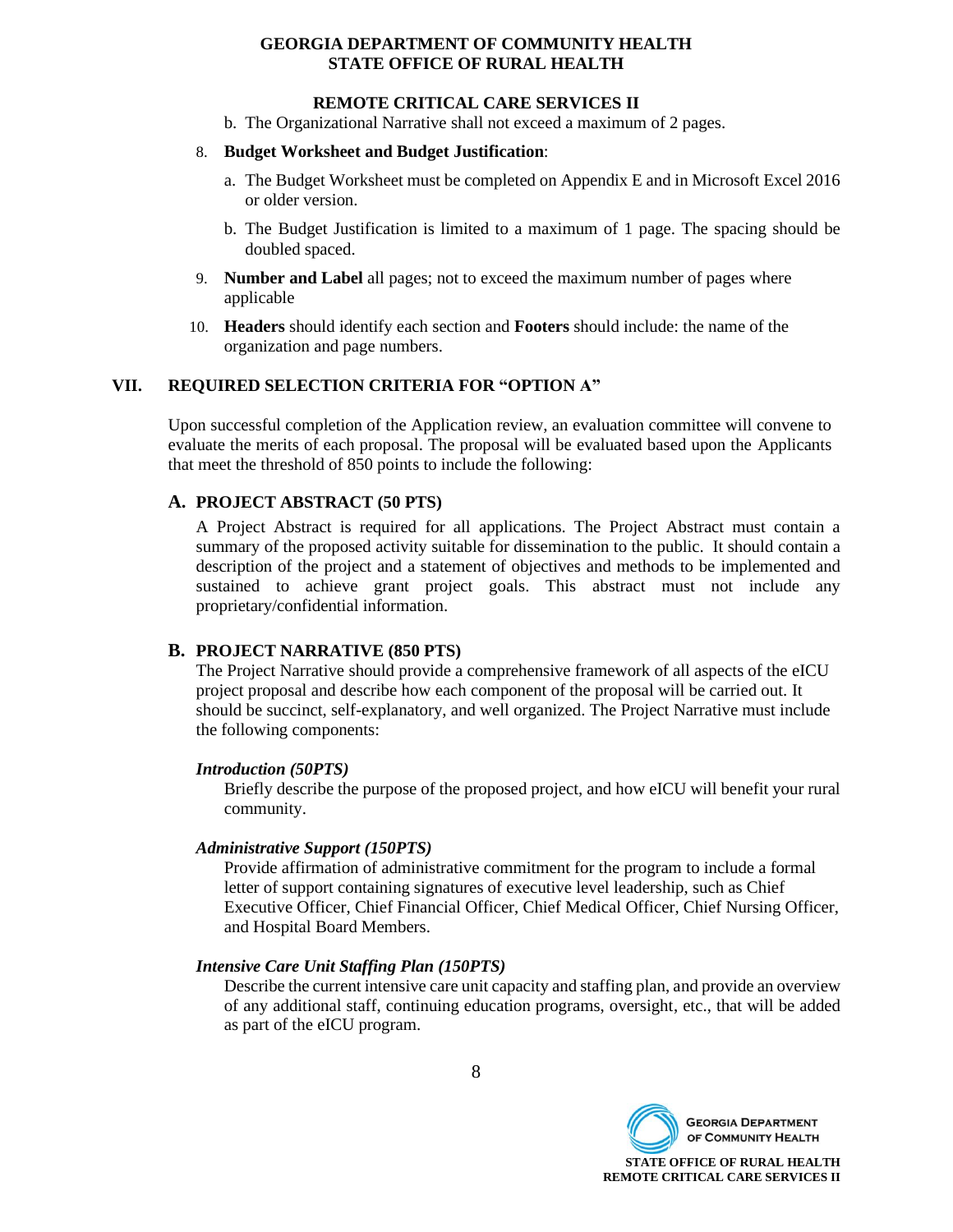# **REMOTE CRITICAL CARE SERVICES II**

#### *Technical Support and Team (300PTS)*

This component should clearly describe the Applicant's ability to provide the necessary information technology infrastructure, oversight, and on-going support for the eICU program. The narrative should include a detailed plan that will confirm the ability to provide, maintain and support a point to point dedicated circuit from the remote ICU back to the main Emory eICU campus with reliable minimum bandwidth of 2 Mb/s, for audio/video bi-directional (up and down) transmissions for each user session. For two concurrent 2-way video sessions, the preference is for a 5Mb/s circuit. All monitoring equipment and systems must be able to provide HL7 format input to interface with the eICU system. Any electronic medical record and/or interface being used in the Laboratory, Pharmacy and Radiology will need to be available to feed information to the eICU system using HL7 protocols. There will be a need for the remote site to host an internal facing web server which is part of the vendor-Philips, eICU solution.

The Applicant will also need to verify the availability of qualified technical support staff that has abilities to diagnose and replace board level component failures, as well as experience with troubleshooting local and wide area network failures. This should include experience with ports, protocols, and firewall configurations, as well as network traffic shaping using QoS over the local LAN to prioritize video traffic. Staff must also have the ability to diagnose and support common web server issues.

#### *Funding and Sustainability (200PTS)*

Using the attached proforma (see page 46) as an estimation for current and future expenses, clearly describe the funding plan. This plan must identify the source(es) of non-grant funded contributions to support both start up and subsequent years of tiered costs and sustain the eICU program for a period of *no less than* three years.

# **C. ORGANIZATIONAL NARRATIVE (50 PTS)**

The Applicant will provide:

- 1. A brief history of the hospital, major accomplishments, any relevant experience and established relationships that may be important to carrying out the requirements of the grant.
- 2. Information on the individual who will serve as the project director (or interim) and who will be responsible for project monitoring and ensuring the Grant activities are carried out.
- 3. An organizational chart that illustrates the hierarchy of roles and responsibilities of the hospital as it pertains to the staff/team affiliated with the Grant project.

#### **D. BUDGET WORKSHEET AND BUDGET JUSTIFICATION (50 PTS)**

- 1. All anticipated expenses and funding sources directly related to this project, including inkind contributions, should be calculated and included on the Budget Worksheet (Appendix E).
- 2. A concise narrative labeled Budget Justification must follow the Budget Worksheet (Appendix E). The Budget worksheet and budget forms will not be counted toward the narrative page limit. Describe the financial resources needed over the duration of the project period and include the share requested from this Grant as well as funds from other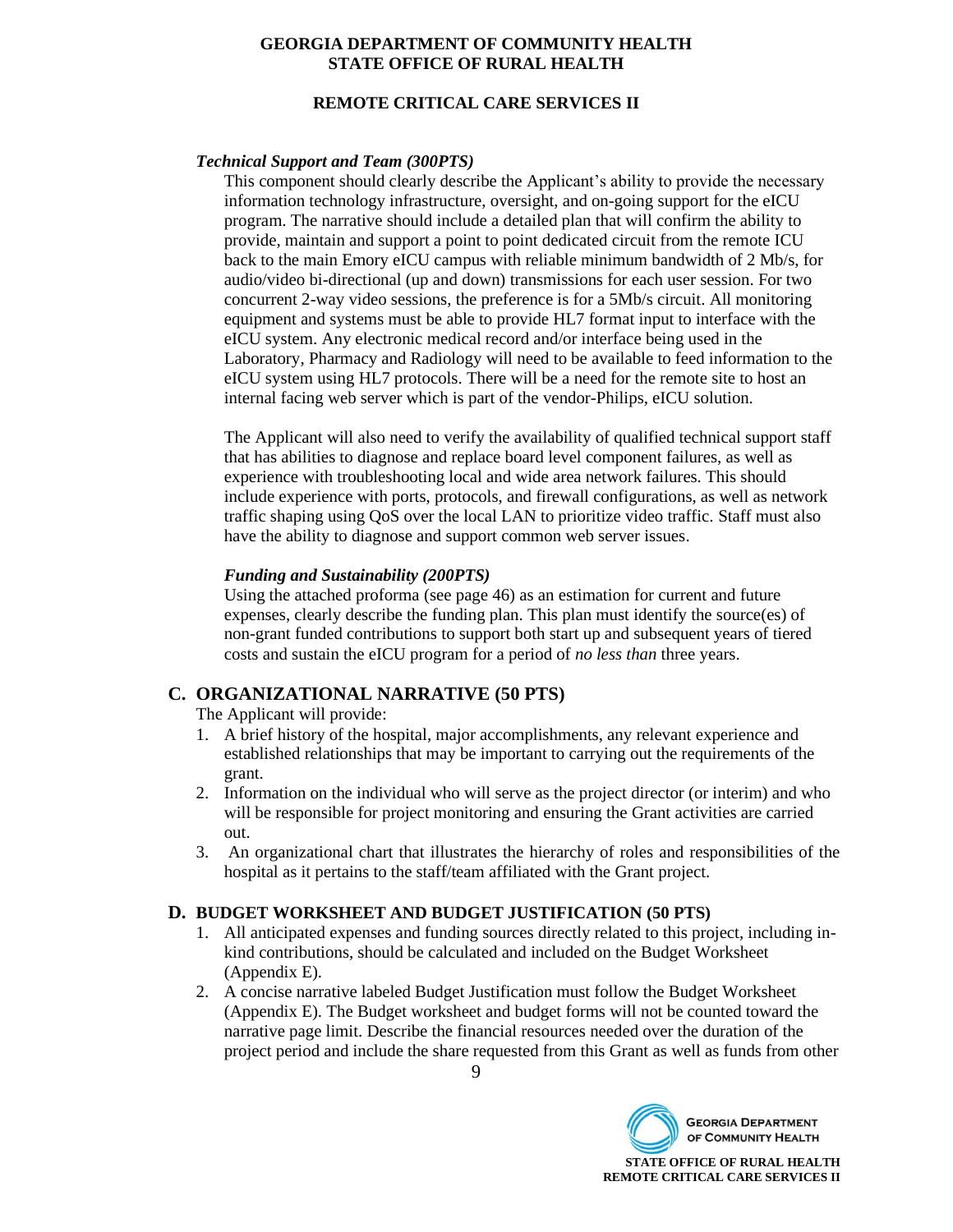#### **REMOTE CRITICAL CARE SERVICES II**

sources, including organizations, institutions, etc. Describe any in-kind sources of support.

3. Indirect cost: Indirect costs represent the expenses of doing business that are not readily identified within the budget submission (Appendix E). Indirect costs are necessary for the general operation of the organization and the facilitation of the activities required by the Grant. For the purpose of providing the most efficient and effective use of Grant dollars, DCH limits the application of indirect costs to 10% percent.

#### **VIII. REQUIRED SELECTION CRITERIA FOR "OPTION B"**

Applicants must have been previously awarded grant funds for the implementation of an eICU and have fulfilled the requirement from the previous eICU grant for the purchase of equipment for the eICU. Selected Applicants must be able to provide proof of grants funds used for the purchasing of eICU equipment.

# **XI. APPENDICES**

All appendices are required. Some appendices include a Signature Page(s). Carefully read, sign, and adhere to these forms prior to responding to any Department of Community Health Request for Grant Applications (RFGAs). Failure to do so could result in the disqualification of your application at any time during the application process. Included Appendices are as follows:

- **A.** DCH Grant Application Form;
- **B.** Statement of Ethics (*Signature Page must be submitted*);
- **C.** Ethics in Procurement Policy (*Signature Pages must be submitted*);
- **D.** Business Associate Agreement (*Signature Page must be submitted*);
- **E.** Budget Worksheet (*Budget Justification MUST accompany this appendix*);
- **F.** Project Work Plan Template; and
- **G.** Project Timeline Template.

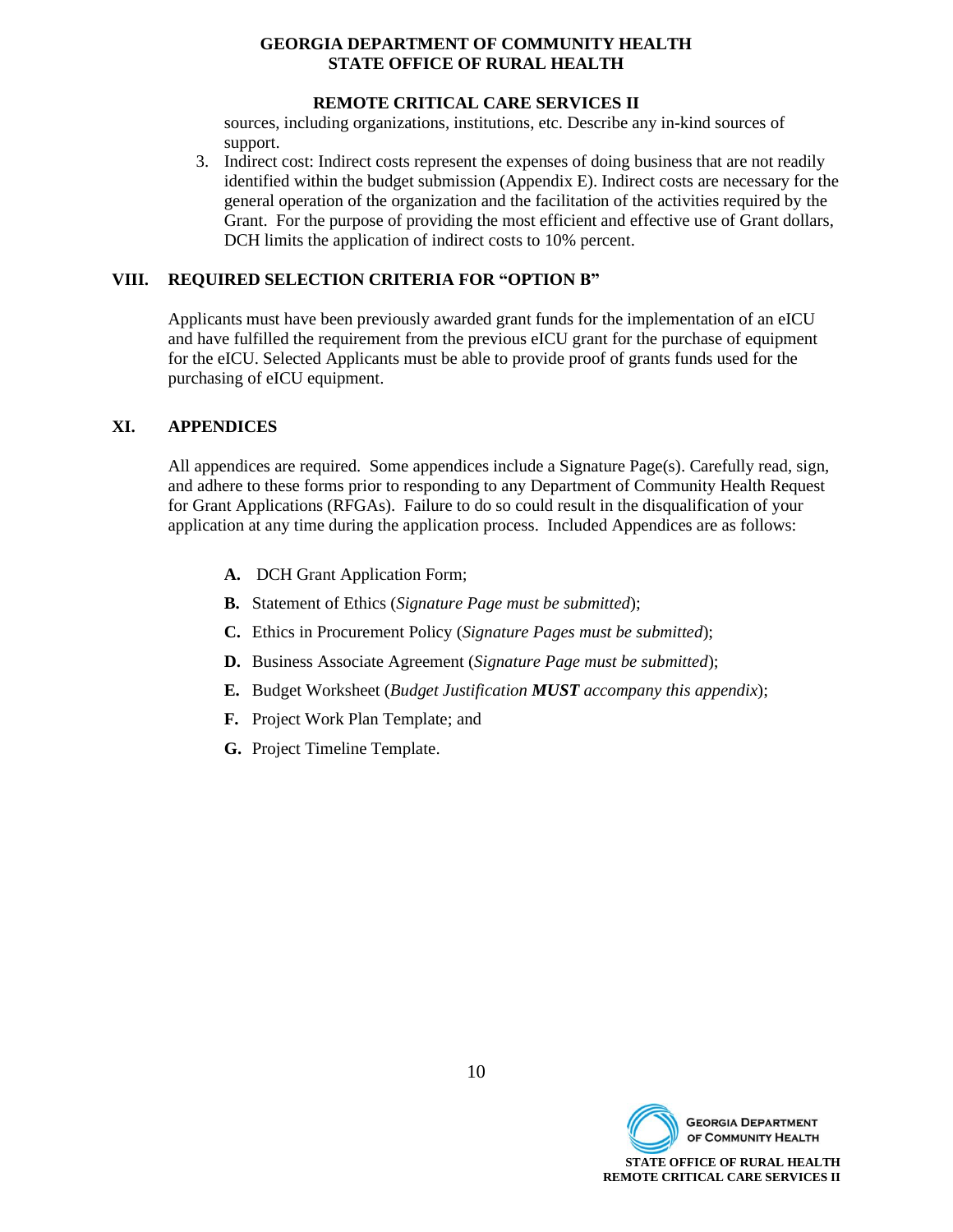# **REMOTE CRITICAL CARE SERVICES II**

# **DCH GRANT APPLICATION FORM APPENDIX A**

| Name of Grant: REMOTE CRITICAL CARE SERVICES II<br><b>Applicant Organization:</b><br><b>Legal Name:</b>   |        | <b>GEORGIA DEPARTMENT OF COMMUNITY HEALTH</b><br><b>STATE OFFICE OF RURAL HEALTH</b><br><b>DCH GRANT APPLICATION FORM</b><br>Please provide complete contact information for a minimum of three (3) officers within the organization.<br>Mailing Address MAY NOT be a post office box. |                                                                                                                            |  |  |  |
|-----------------------------------------------------------------------------------------------------------|--------|----------------------------------------------------------------------------------------------------------------------------------------------------------------------------------------------------------------------------------------------------------------------------------------|----------------------------------------------------------------------------------------------------------------------------|--|--|--|
| <b>Address:</b>                                                                                           |        |                                                                                                                                                                                                                                                                                        |                                                                                                                            |  |  |  |
| City:                                                                                                     | State: |                                                                                                                                                                                                                                                                                        | <b>ZIP Code:</b>                                                                                                           |  |  |  |
| <b>Phone:</b>                                                                                             | Fax:   |                                                                                                                                                                                                                                                                                        | E-mail:                                                                                                                    |  |  |  |
| <b>Federal ID Number:</b>                                                                                 |        | <b>State Tax ID Number</b>                                                                                                                                                                                                                                                             |                                                                                                                            |  |  |  |
| <b>DIRECTOR OF APPLICANT ORGANIZATION</b>                                                                 |        |                                                                                                                                                                                                                                                                                        |                                                                                                                            |  |  |  |
| Name/Title                                                                                                |        |                                                                                                                                                                                                                                                                                        |                                                                                                                            |  |  |  |
| <b>Address:</b>                                                                                           |        |                                                                                                                                                                                                                                                                                        |                                                                                                                            |  |  |  |
| City:                                                                                                     | State: |                                                                                                                                                                                                                                                                                        | <b>ZIP Code:</b>                                                                                                           |  |  |  |
| <b>Phone:</b>                                                                                             | Fax:   |                                                                                                                                                                                                                                                                                        | E-mail:                                                                                                                    |  |  |  |
| FISCAL MANAGEMENT OFFICER OF APPLICANT ORGANIZATION                                                       |        |                                                                                                                                                                                                                                                                                        |                                                                                                                            |  |  |  |
| Name/Title                                                                                                |        |                                                                                                                                                                                                                                                                                        |                                                                                                                            |  |  |  |
| <b>Address:</b>                                                                                           |        |                                                                                                                                                                                                                                                                                        |                                                                                                                            |  |  |  |
| City:                                                                                                     | State: |                                                                                                                                                                                                                                                                                        | <b>ZIP Code:</b>                                                                                                           |  |  |  |
| <b>Phone:</b>                                                                                             | Fax:   |                                                                                                                                                                                                                                                                                        | E-mail:                                                                                                                    |  |  |  |
| <b>OPERATING ORGANIZATION</b> (If Different from Applicant's Organization)                                |        |                                                                                                                                                                                                                                                                                        |                                                                                                                            |  |  |  |
| Name/Title:                                                                                               |        |                                                                                                                                                                                                                                                                                        |                                                                                                                            |  |  |  |
| <b>Address:</b>                                                                                           |        |                                                                                                                                                                                                                                                                                        |                                                                                                                            |  |  |  |
| City:                                                                                                     | State: |                                                                                                                                                                                                                                                                                        | <b>ZIP Code:</b>                                                                                                           |  |  |  |
| <b>Phone:</b>                                                                                             | Fax:   |                                                                                                                                                                                                                                                                                        | E-mail:                                                                                                                    |  |  |  |
| <b>CONTACT PERSON FOR OPERATING ORGANIZATION (If Different from Director of Applicant's Organization)</b> |        |                                                                                                                                                                                                                                                                                        |                                                                                                                            |  |  |  |
| Name/Title:                                                                                               |        |                                                                                                                                                                                                                                                                                        |                                                                                                                            |  |  |  |
| <b>Address:</b>                                                                                           |        |                                                                                                                                                                                                                                                                                        |                                                                                                                            |  |  |  |
| City:<br><b>ZIP Code:</b><br>State:                                                                       |        |                                                                                                                                                                                                                                                                                        |                                                                                                                            |  |  |  |
| Phone:<br>E-mail:<br>Fax:                                                                                 |        |                                                                                                                                                                                                                                                                                        |                                                                                                                            |  |  |  |
|                                                                                                           |        |                                                                                                                                                                                                                                                                                        | <b>CONTACT PERSON FOR FURTHER INFORMATION ON APPLICATION</b> (If Different from Contact Person for Operating Organization) |  |  |  |
| Name/Title:                                                                                               |        |                                                                                                                                                                                                                                                                                        |                                                                                                                            |  |  |  |
| Address:                                                                                                  |        |                                                                                                                                                                                                                                                                                        |                                                                                                                            |  |  |  |
| City:                                                                                                     | State: |                                                                                                                                                                                                                                                                                        | <b>ZIP Code:</b>                                                                                                           |  |  |  |
| Phone:<br>Fax:<br>E-mail:                                                                                 |        |                                                                                                                                                                                                                                                                                        |                                                                                                                            |  |  |  |

11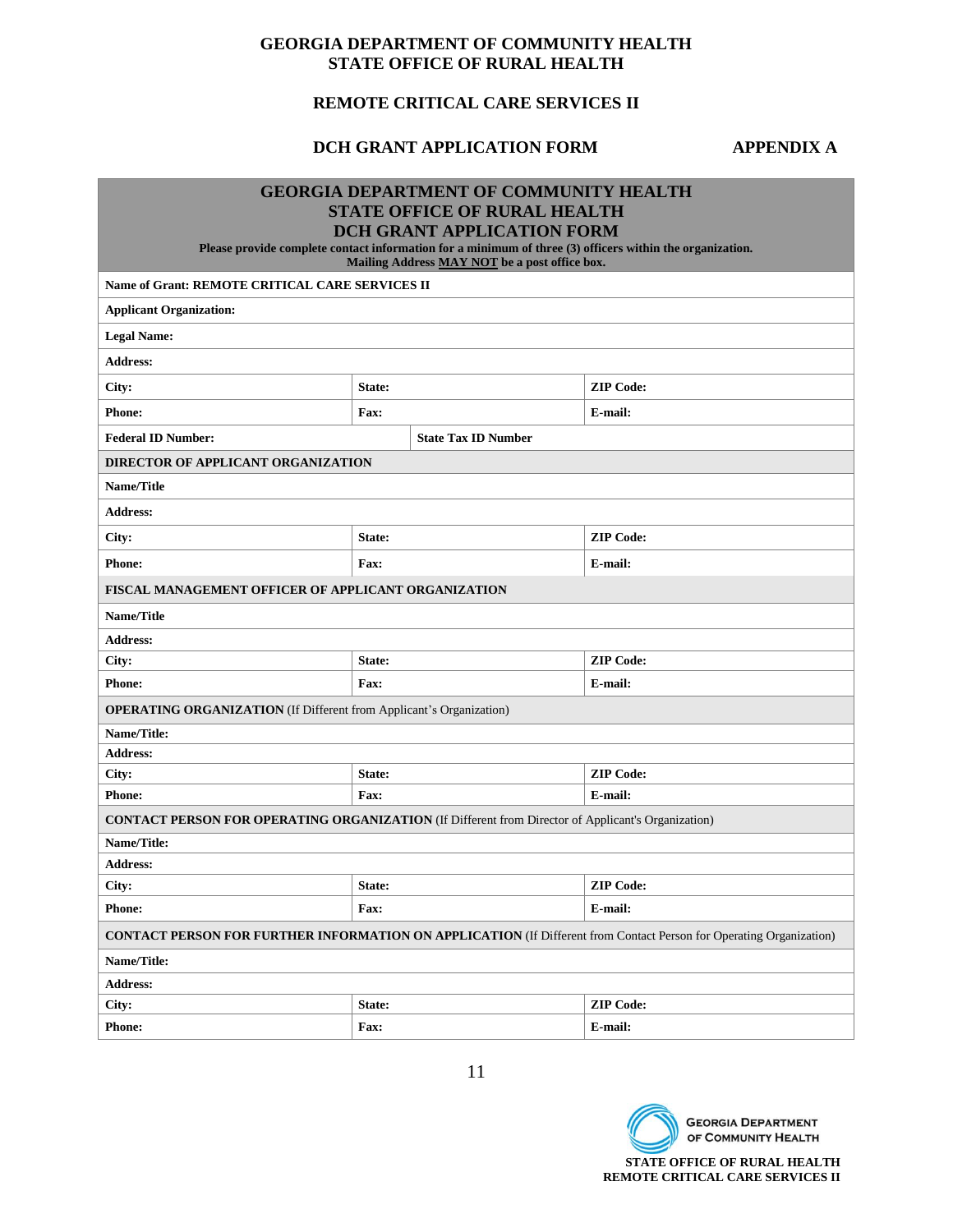# **REMOTE CRITICAL CARE SERVICES II**

| <b>GEORGIA DEPARTMENT OF COMMUNITY HEALTH</b>                                                             |                                               |  |                                                                                          |  |  |  |  |
|-----------------------------------------------------------------------------------------------------------|-----------------------------------------------|--|------------------------------------------------------------------------------------------|--|--|--|--|
| <b>STATE OFFICE OF RURAL HEALTH</b>                                                                       |                                               |  |                                                                                          |  |  |  |  |
|                                                                                                           | <b>DCH GRANT APPLICATION FORM</b>             |  |                                                                                          |  |  |  |  |
|                                                                                                           |                                               |  | Please provide complete contact information of three (3) offices within the organization |  |  |  |  |
|                                                                                                           | Mailing address MAY NOT be a post office box. |  |                                                                                          |  |  |  |  |
| <b>Amount Requested:</b>                                                                                  |                                               |  | <b>Type of Organization:</b> ■ Hospital                                                  |  |  |  |  |
|                                                                                                           |                                               |  |                                                                                          |  |  |  |  |
|                                                                                                           |                                               |  |                                                                                          |  |  |  |  |
|                                                                                                           |                                               |  |                                                                                          |  |  |  |  |
| I CERTIFY THAT THE INFORMATION CONTAINED HEREIN IS TRUE AND ACCURATE TO THE BEST OF MY                    |                                               |  |                                                                                          |  |  |  |  |
| KNOWLEDGE AND THAT I HAVE SUBMITTED THIS APPLICATION ON BEHALF OF THE APPLICANT'S<br><b>ORGANIZATION.</b> |                                               |  |                                                                                          |  |  |  |  |
| <b>SIGNATURE:</b>                                                                                         | TITLE:                                        |  | DATE:                                                                                    |  |  |  |  |
|                                                                                                           |                                               |  |                                                                                          |  |  |  |  |
|                                                                                                           |                                               |  |                                                                                          |  |  |  |  |
|                                                                                                           |                                               |  |                                                                                          |  |  |  |  |
|                                                                                                           |                                               |  |                                                                                          |  |  |  |  |
|                                                                                                           |                                               |  |                                                                                          |  |  |  |  |
|                                                                                                           |                                               |  |                                                                                          |  |  |  |  |
|                                                                                                           |                                               |  |                                                                                          |  |  |  |  |
|                                                                                                           |                                               |  |                                                                                          |  |  |  |  |

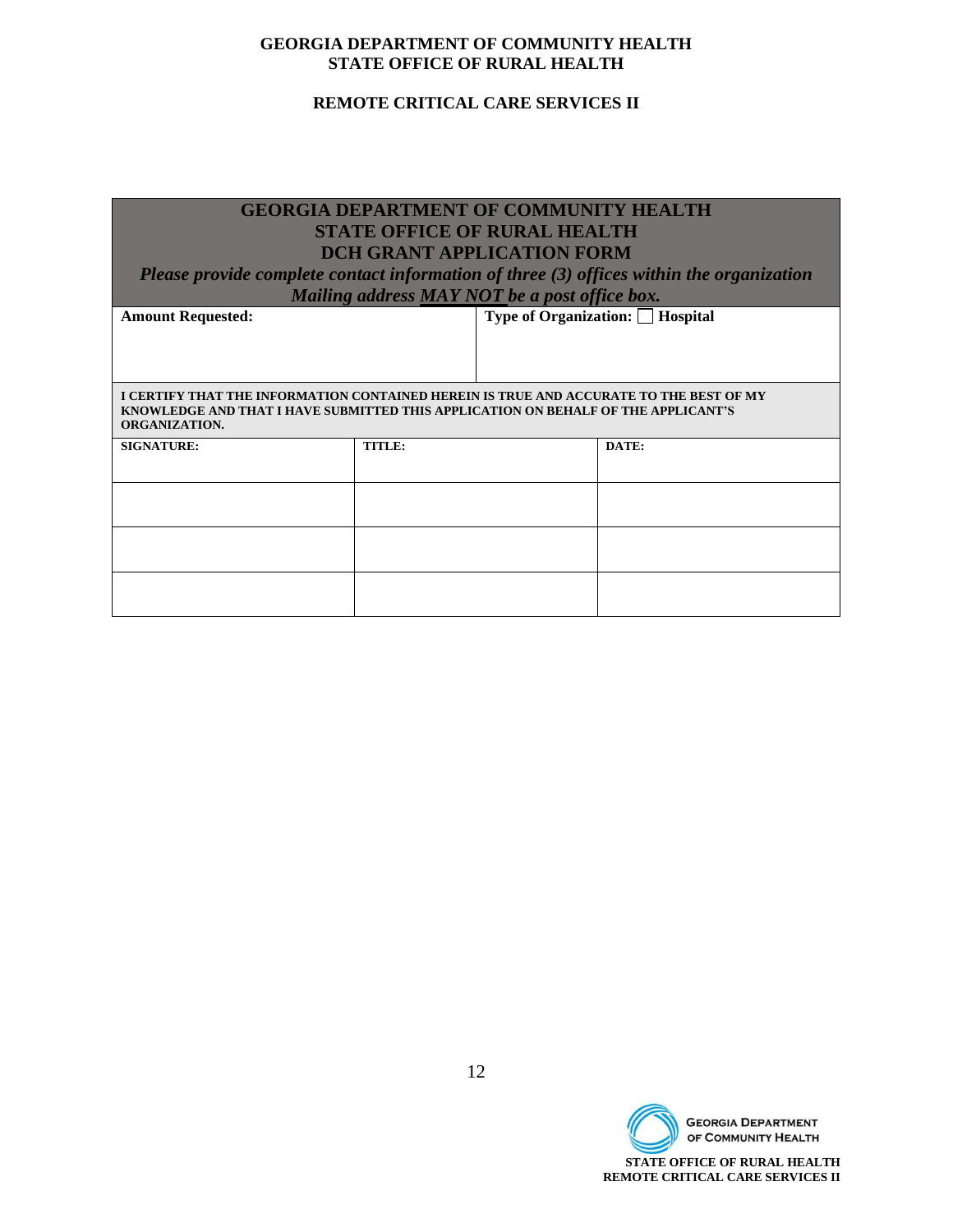#### **APPENDIX B**

#### **STATEMENT OF ETHICS**

#### **PREAMBLE**

The Department of Community Health has embraced a mission to improve the health of all Georgians through health benefits, systems development, and education. In accomplishing this mission, DCH employees must work diligently and conscientiously to support the goals of improving health care delivery and health outcomes of the people we serve, empowering health care consumers to make the best decisions about their health and health care coverage, and ensuring the stability and continued availability of health care programs for the future. Ultimately, the mission and goals of the organization hinge on each employee's commitment to strong business and personal ethics. This Statement of Ethics requires that each employee:

- Promote fairness, equality, and impartiality in providing services to clients
- Safeguard and protect the privacy and confidentiality of clients' health information, in keeping with the public trust and mandates of law
- Treat clients and co-workers with respect, compassion, and dignity
- Demonstrate diligence, competence, and integrity in the performance of assigned duties
- Commit to the fulfillment of the organizational mission, goals, and objectives
- Be responsible for employee conduct and report ethics violations to the DCH Inspector General and to the DCH Ethics Officer
- Engage in carrying out DCH's mission in a professional manner
- Foster an environment that motivates DCH employees and vendors to comply with the Statement of Ethics
- Comply with the Code of Ethics set forth in O.C.G.A. Section 45-10-1 et seq.

Not only should DCH employees comply with this Statement of Ethics, but DCH expects that each vendor, contractor, and subcontractor will abide by the same requirements and guidelines delineated. Moreover, it is important that employees and members of any advisory committee or commission of DCH acknowledge the Statement of Ethics.

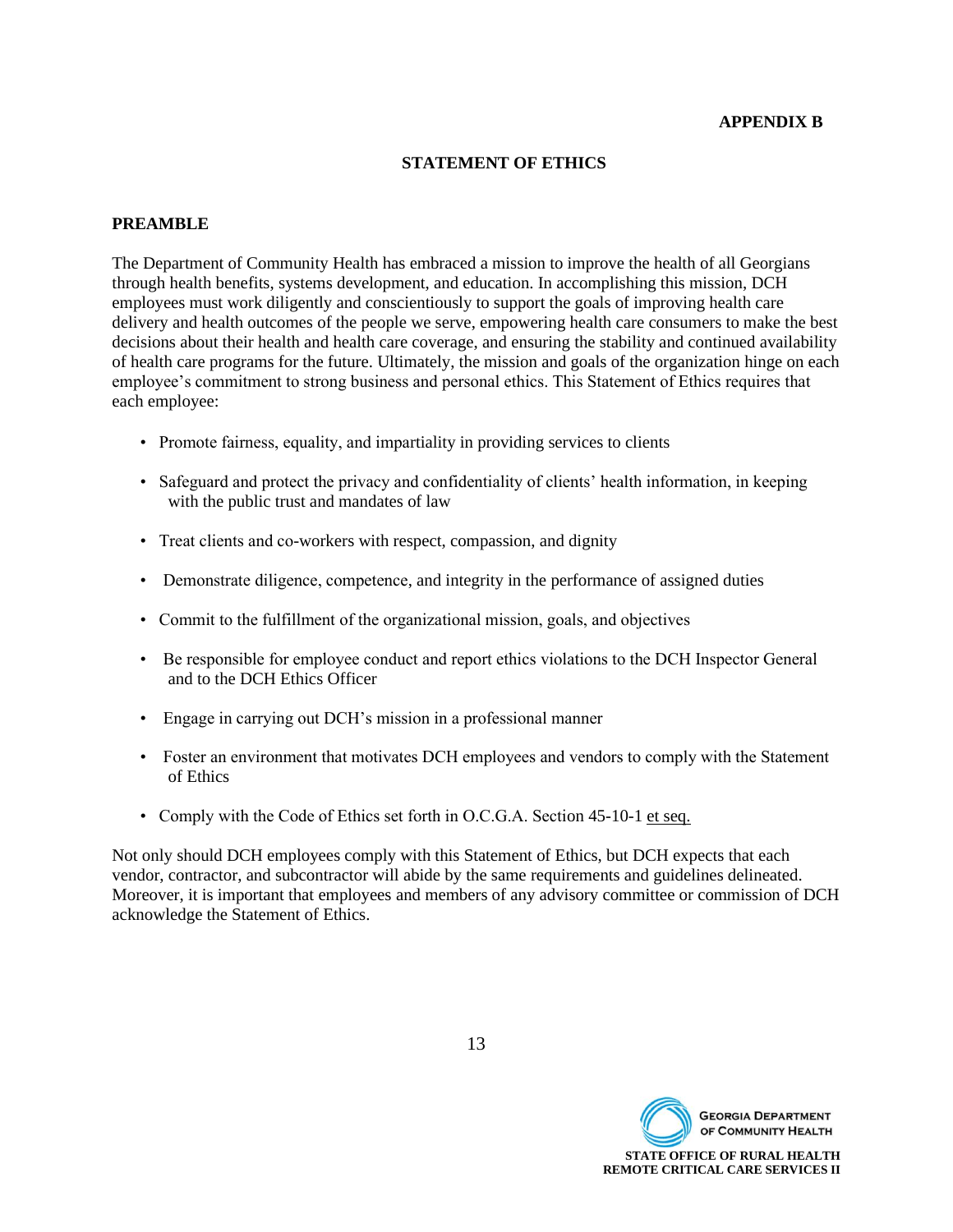#### **Ethical Guidelines**

#### **1. Code of Conduct**

All employees of DCH are expected to maintain and exercise at all times the highest moral and ethical standards in carrying out their responsibilities and functions. Employees must conduct themselves in a manner that prevents all forms of impropriety, including placement of self-interest above public interest, partiality, prejudice, threats, favoritism and undue influence. There will be no reprisal or retaliation against any employee for questioning or reporting possible ethical issues.

### **2. Equal Employment**

The Department is committed to maintaining a diverse workforce and embraces a personnel management program which affords equal opportunities for employment and advancement based on objective criteria. DCH will provide recruitment, hiring, training, promotion, and other conditions of employment without regard to race, color, age, sex, religion, disability, nationality, origin, pregnancy, or other protected bases. The Department expects employees to support its commitment to equal employment. The failure of any employee to comply with the equal employment requirements provided in DCH Policy #21 may result in disciplinary action, up to and including termination.

#### **3. Harassment**

DCH will foster a work environment free of harassment and will not tolerate harassment based on sex (with or without sexual conduct), race, color, religion, national origin, age, disability, protected activity (*i.e.*, opposition to prohibited discrimination or participation in a complaint process) or other protected bases from *anyone* in the workplace: supervisors, co-workers, or vendors. The Department strongly urges employees to report to the Human Resources Section any incident in which he or she is subject to harassment. Additionally, any employee who witnesses another employee being subjected to harassment should report the incident to the Human Resources Section. If DCH determines that an employee has engaged in harassment, the employee shall be subject to disciplinary action, up to and including termination, depending on the severity of the offense.

# **4. Appropriate Use of DCH Property**

Employees should only use DCH property and facilities for DCH business and not for any type of personal gain. The use of DCH property and facilities, other than that prescribed by departmental policy, is not allowed. Furthermore, the use of DCH property and facilities for any purpose which is unlawful under the laws of the United States, or any state thereof, is strictly prohibited. Employees who divert state property or resources for personal gain will be required to reimburse the Department and will be subject to the appropriate disciplinary action, up to and including, termination.

#### **5. Secure Workplace**

DCH is committed to maintaining a safe, healthy work environment for its employees. Accordingly, it is DCH's expectation that employees refrain from being under the influence of alcohol or drugs in the workplace because such conduct poses a threat to the employee, as well as others present in the workplace. Additionally, DCH has a zero tolerance policy regarding violence in the workplace. Specifically, DCH will not condone the threat of, or actual assault or attack upon, a client, vendor, or other employee. If an employee engages in violent behavior which results in an assault of another person, he or she will be immediately terminated.



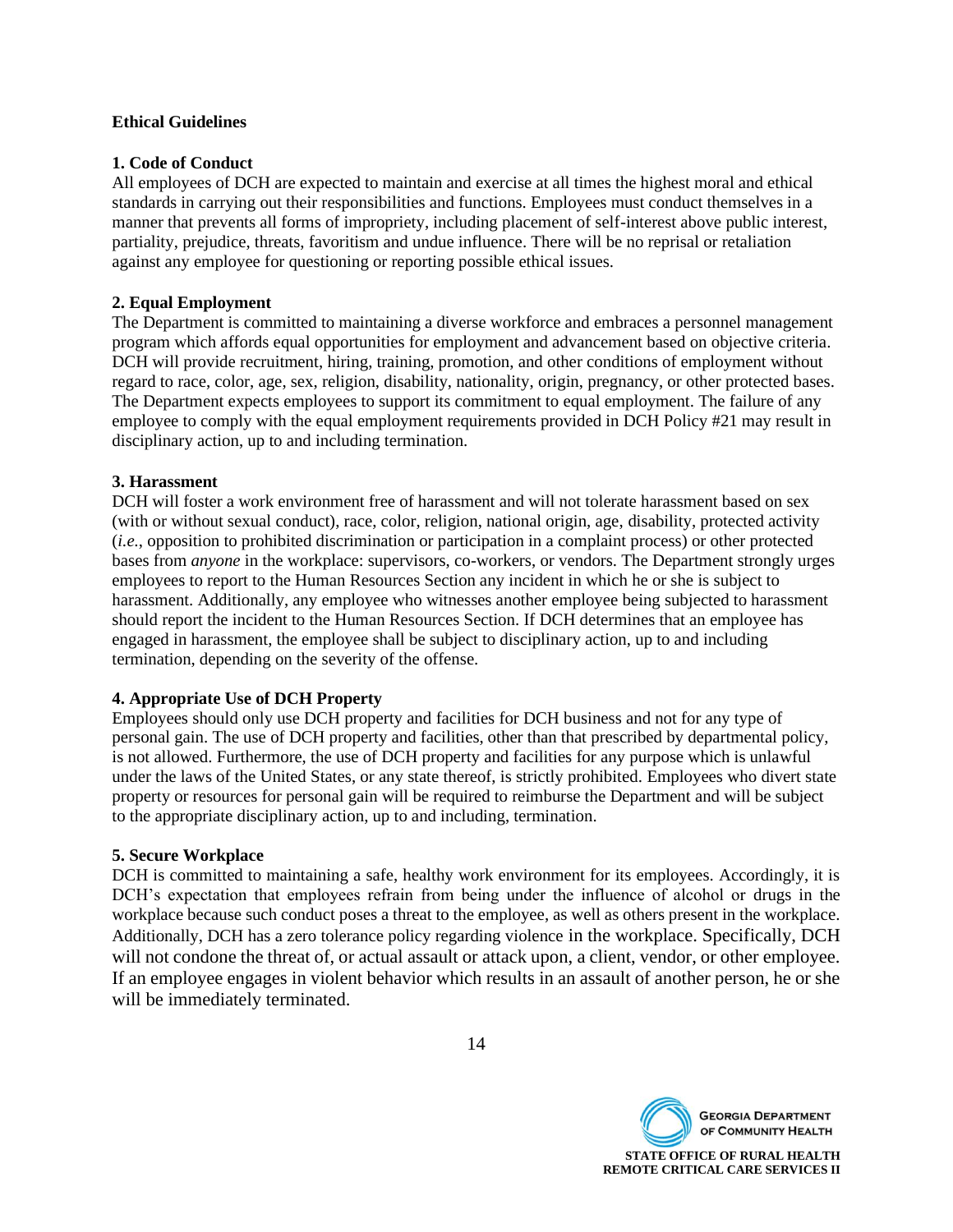#### **6. Political Activities**

Although the DCH recognizes that employees may have an interest in participating in political activities and desires to preserve employees' rights in participating in the political process, employees must be aware of certain allowances and prohibitions associated with particular political activities. DCH encourages employees to familiarize themselves with DCH Policy #416 to gain understanding about those instances when a political activity is disallowed and/or approval of such activity is warranted.

# **7. Confidentiality**

DCH has a dual mandate in terms of confidentiality and privacy. Foremost, as a state agency, DCH must comply with the Georgia Open Records Act and Open Meetings Act. The general rule that is captured by those laws is that all business of the agency is open to the public view upon request. The exceptions to the general rule are found in various federal and state laws. In order to protect the individuals' health information that is vital to the delivery of and payment for health care services, DCH sets high standards of staff conduct related to confidentiality and privacy. Those standards are reinforced through continuous workforce training, vendor contract provisions, policies and procedures, and web-based resources.

#### **8. Conflicts of Interest**

Employees should always strive to avoid situations which constitute a conflict of interest or lend to the perception that a conflict of interest exists. Specifically, employees must avoid engaging in any business with the DCH which results in personal financial gain. Similarly, employees must encourage family members to avoid similar transactions since they are subject to the same restrictions as employees. DCH encourages its employees to seek guidance from the Office of General Counsel regarding questions on conflicts of interest.

#### **9. Gifts**

Employees are strictly prohibited from individually accepting gifts from any person with whom the employee interacts on official state business. Gifts include, but are not limited to, money, services, loans, travel, meals, charitable donations, refreshments, hospitality, promises, discounts or forbearance that are not generally available to members of the public. Any such item received must be returned to the sender with an explanation of DCH's Ethics Policy.

#### **10. Relationships with Vendors and Lobbyists**

DCH values vendors who possess high business ethics and a strong commitment to quality and value. Business success can only be achieved when those involved behave honestly and responsibly. Therefore, it is critical that employees ensure that vendors contracting with DCH are fully informed of DCH policies concerning their relationships with DCH employees and that these policies be uniformly applied to all vendors. Among other requirements, DCH expects that each vendor will honor the terms and conditions of its contracts and agreements. If DCH determines that a vendor has violated the terms and conditions of a contract or agreement, the vendor shall be held responsible for its actions.

Employees must ensure that fair and open competition exists in all procurement activities and contracting relationships in order to avoid the appearance of and prevent the opportunity for favoritism. DCH strives to inspire public confidence that contracts are awarded equitably and economically. DCH will apply the state procurement rules, guidelines, and policies. Open and competitive bidding and contracting will be the rule.



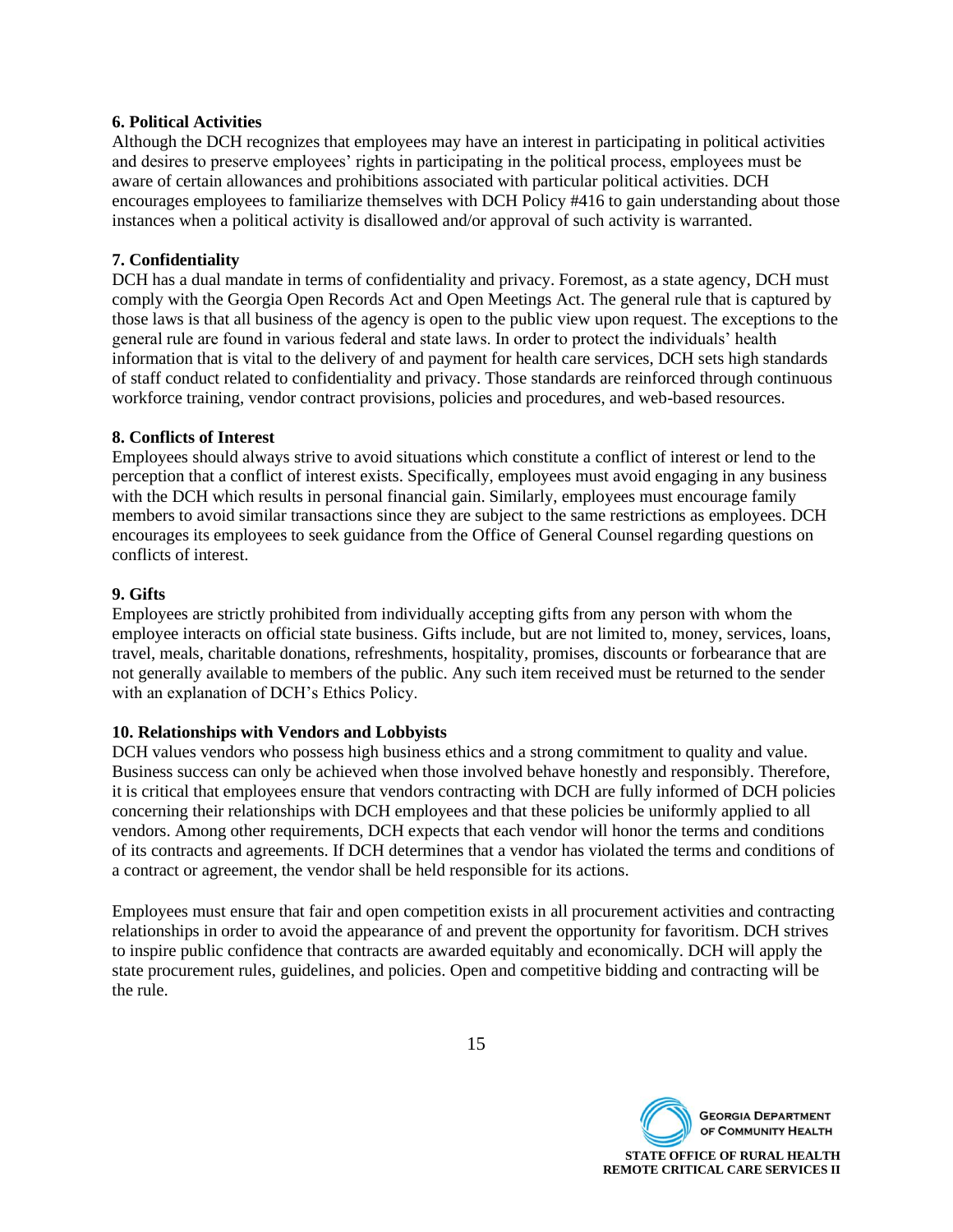DCH recognizes that lobbyists, both regulatory and legislative, may from time to time seek to meet with DCH employees to advance a particular interest. DCH recognizes that employees may have personal opinions, even those that may be contrary to a position that DCH has adopted. DCH employees, however, must recognize that the public, including legislators and lobbyists, may have difficulty differentiating between the official DCH position and a personal opinion. Accordingly, employees should always work directly with the Director of Legislative Affairs in preparing any responses to requests or questions from elected officials and their staff or lobbyists.

#### **11. Mandatory Reporting**

If I have knowledge of any ethics violation, I am aware that I am responsible for reporting such violation to the DCH Inspector General and the DCH Ethics Officer. My good faith reports will be free from retaliation. If I am a supervisor, I am aware that I am responsible for reporting such violation and for forwarding any such report from a member of my staff to the DCH Inspector General and the DCH Ethics Officer. As a supervisor, I am additionally responsible for ensuring that the employees who report to me are aware of and comply with the ethical standards and policies that are applicable to their positions.

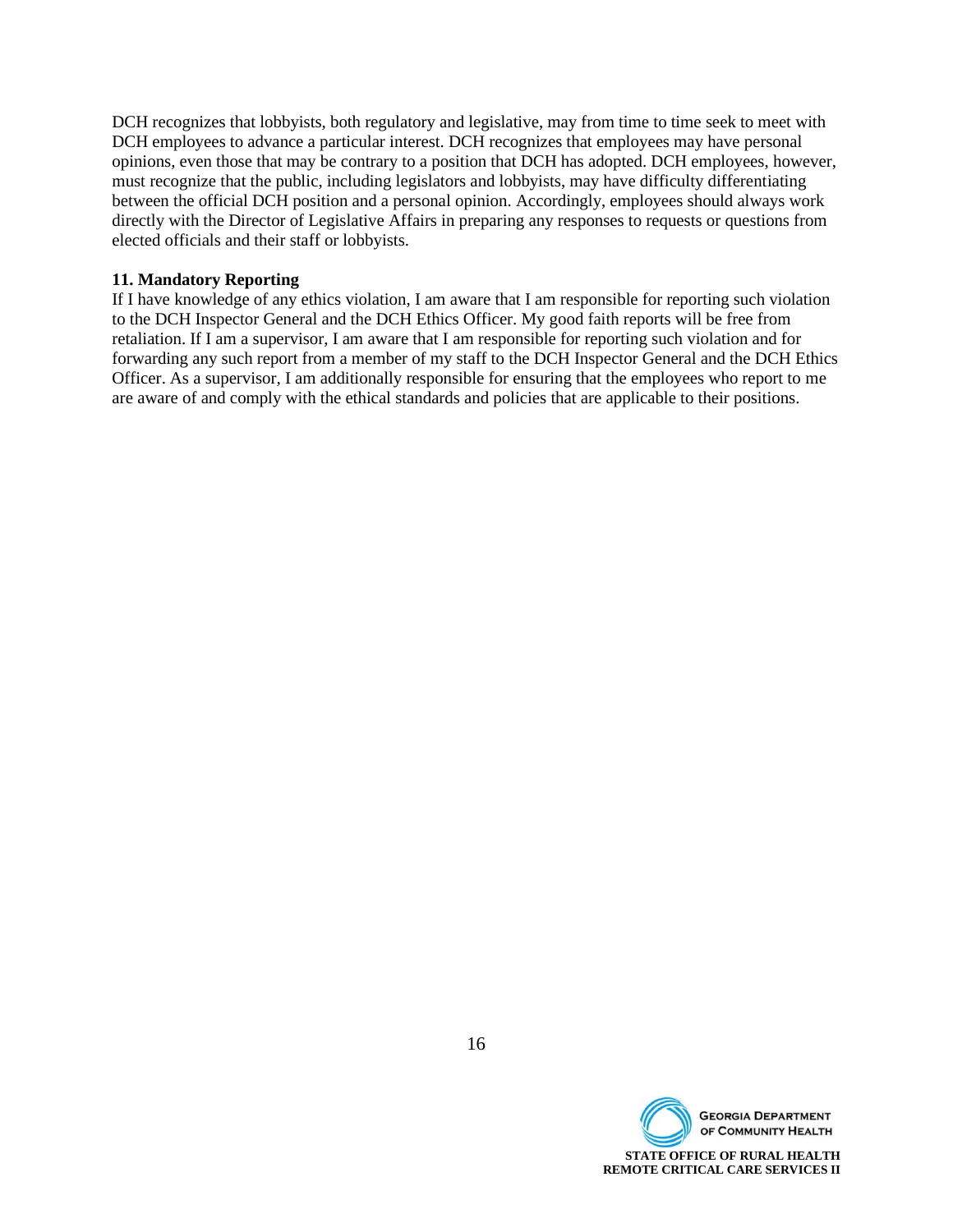# **ACKNOWLEDGEMENT OF STATEMENT OF ETHICS**

# **BY SIGNING THIS AGREEMENT, I THE UNDERSIGNED, HEREBY ACKNOWLEDGE THAT:**

- I have received, read, and understand the Georgia Department of Community Health *Statement of Ethics*;
- I agree to comply with each provision of the Georgia Department of Community Health *Statement of Ethics*;
- $\bullet$  I am a:  $\Box$  GRANTEE SUBGRANTEE

\_\_\_\_\_\_\_\_\_\_\_\_\_\_\_\_\_\_\_\_\_\_\_\_\_\_\_\_\_\_\_\_\_\_\_\_\_\_\_\_\_\_\_

\_\_\_\_\_\_\_\_\_\_\_\_\_\_\_\_\_\_\_\_\_\_\_\_\_\_\_\_\_\_\_\_\_\_\_\_\_\_\_\_\_\_\_

Authorized Signature\* Date

\_\_\_\_\_\_\_\_\_\_\_\_\_\_\_\_\_\_\_\_\_\_\_\_\_\_\_\_\_\_\_\_\_\_\_\_\_\_\_\_\_ \_\_\_\_\_\_\_\_\_\_\_\_\_

Print Name

Title

\*Must be President, Vice President, CEO or Other Authorized Officer

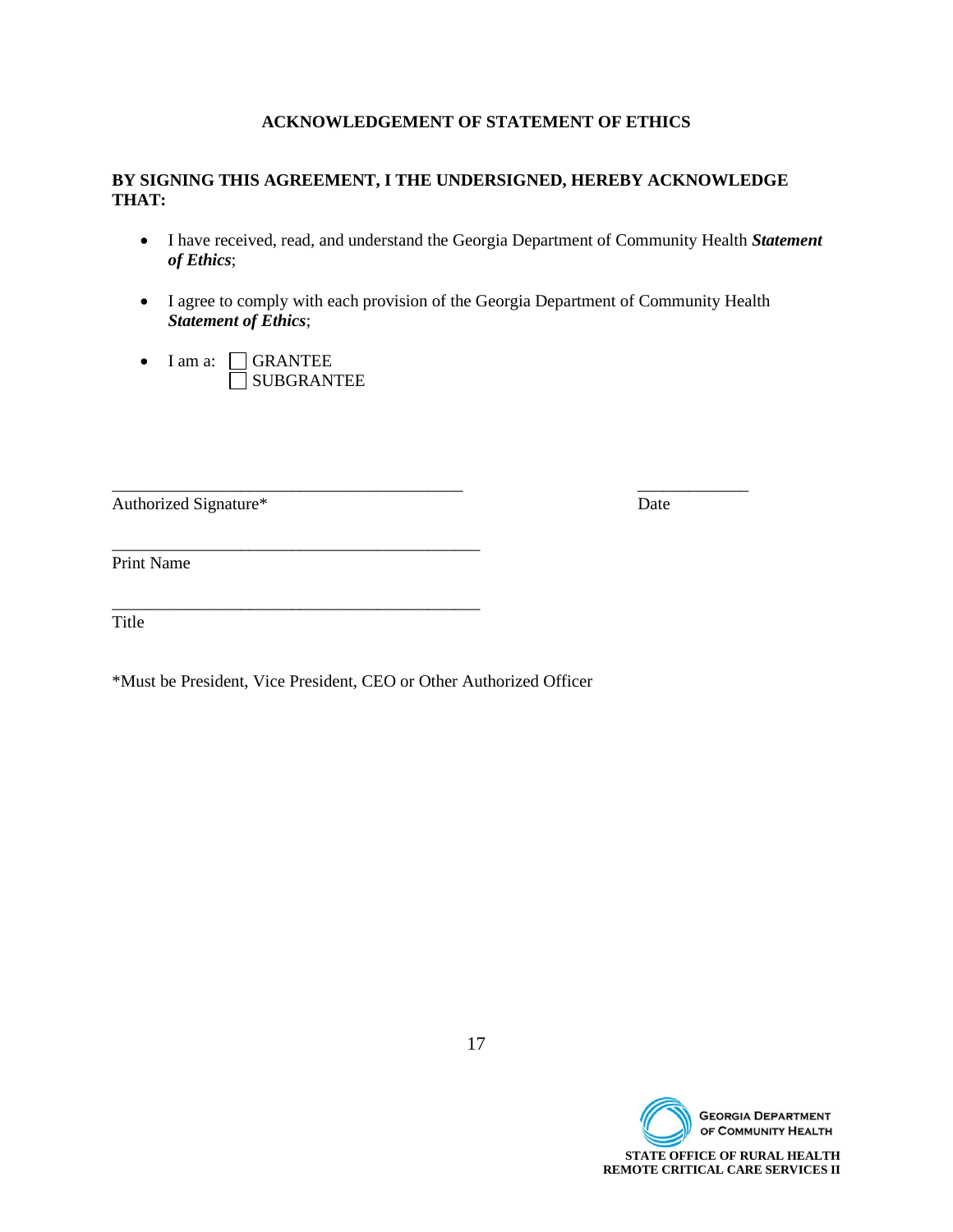#### **APPENDIX C**

#### **ETHICS IN PROCUREMENT POLICY**

#### **I. THE COMMITMENT**

The Department is committed to a procurement process that fosters fair and open competition, is conducted under the highest ethical standards, is fully compliant with all legal authority, and has the complete confidence and trust of the public it serves. To achieve these important public purposes, it is critical that current vendors and those making proposals to provide goods or services to the Department, as well as employees of the Department, members of the Board of Community Health, and independent contractors, consultants and temporary staffing agency employees currently on an assignment with DCH, have a clear understanding and an appreciation of, the DCH Ethics in Procurement Policy (the "Policy").

#### **II. SCOPE**

This Policy is applicable to all Vendors and DCH Workers, as those terms are defined below.

#### **III. ETHICAL PROCUREMENT STANDARDS**

In order to maintain an ethical procurement process, DCH Workers and Vendors must act in accordance with the following standards:

#### A. **Fulfilling Legitimate Business Needs**

The procurement of goods and services will be limited to those necessary to accomplish the mission, goals, and objectives of the Department.

#### B. **Identifying and Resolving Conflicts of Interest**

Conflicts of interest shall be promptly identified and resolved early in the Procurement process. A "conflict of interest" exists when an individual possesses personal, financial or professional interests that compete, conflict or otherwise interfere with the individual's actual or perceived ability to act in the best interests of the Department or carry out that individual's duties in an impartial manner. A conflict of interest situation can arise when an individual takes actions or has interests that may make it difficult to perform his or her work objectively and effectively. Conflicts of interest also arise when an individual, or a family member of that individual, receives personal benefits as a result of the individual's action, decision, or disclosure of Confidential Information in a Procurement.

#### C. **Avoiding the Appearance of Impropriety**

DCH Workers must take care to avoid any appearance of impropriety and must promptly disclose to their supervisors any material transaction or relationship that reasonably could

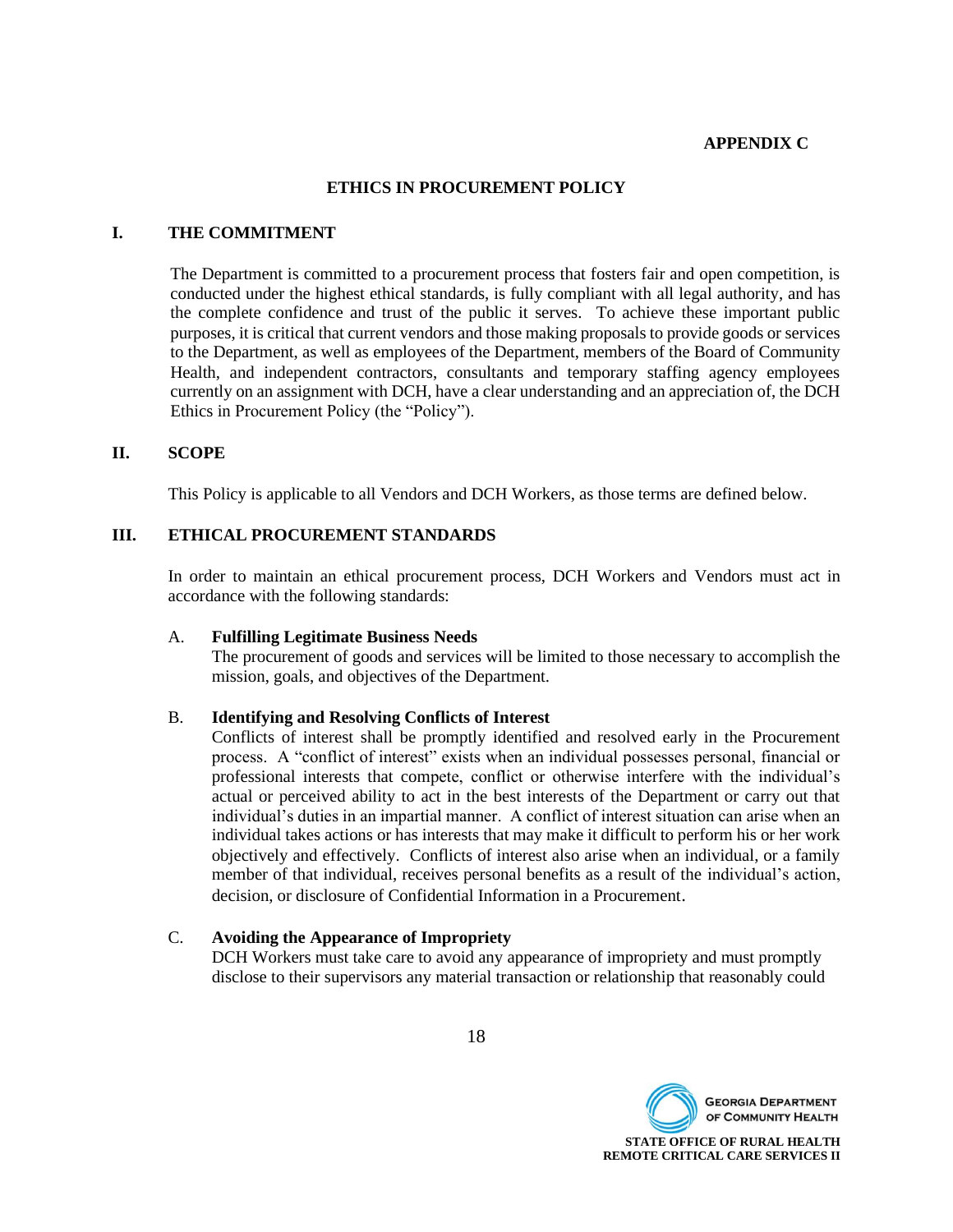be expected to give rise to a conflict of interest. Similarly, anyone engaged in a business relationship with the Department should avoid any appearances of impropriety.

#### D. **Maintaining Impartiality**

DCH Workers must maintain an impartial, arms' length relationship with anyone seeking to influence the outcome of a Procurement.

#### E. **Declining Gifts**

DCH Workers are prohibited at all times from soliciting, demanding, accepting, or agreeing to accept Gifts from Vendors, including Gifts from consultants, independent contractors or temporary staffing agency employees currently on assignment with DCH.

#### F. **Avoiding Misrepresentations**

DCH Workers and Vendors may not knowingly falsify, conceal or misrepresent material facts concerning a Procurement.

#### G. **Obtaining Sufficient Authorization**

DCH Workers may not obligate the Department without having received prior authorization from an approved official. Engaging in such activity is a misrepresentation of authority. DCH Workers who are consultants, independent contractors or temporary staffing agency employees shall not represent themselves as having the authority of a DCH employee.

#### H. **Reporting Possible Conflicts of Interests**

DCH Workers and Vendors involved in Procurements must promptly report possible conflicts of interests to DCH in accordance with Section V "General Requirements" of the Policy.

A DCH Worker's failure to act in accordance with these standards, or failure to follow the guidelines set forth herein shall be grounds for disciplinary action, up to and including, termination of the working relationship with DCH. Similarly, a Vendor's failure to comply with this Policy will result in appropriate action as determined by governing state and/or federal law, rules and regulations, and other applicable Department policies and procedures.

#### **IV. DEFINITIONS**

For purposes of this policy:

"Affiliate Vendor Team" shall include, but not be limited to, owners, employees, directors, officers, contractors, and consultants of a Vendor that directly or indirectly assist the Vendor in the preparation of response to a Procurement. For individual consultants, independent contractors and temporary staffing agency workers, the "Affiliate Vendor Team" includes the owners, employees, directors, officers, contractors and consultants of the company for whom the individual consultant, independent contractor or temporary staffing agency worker works.

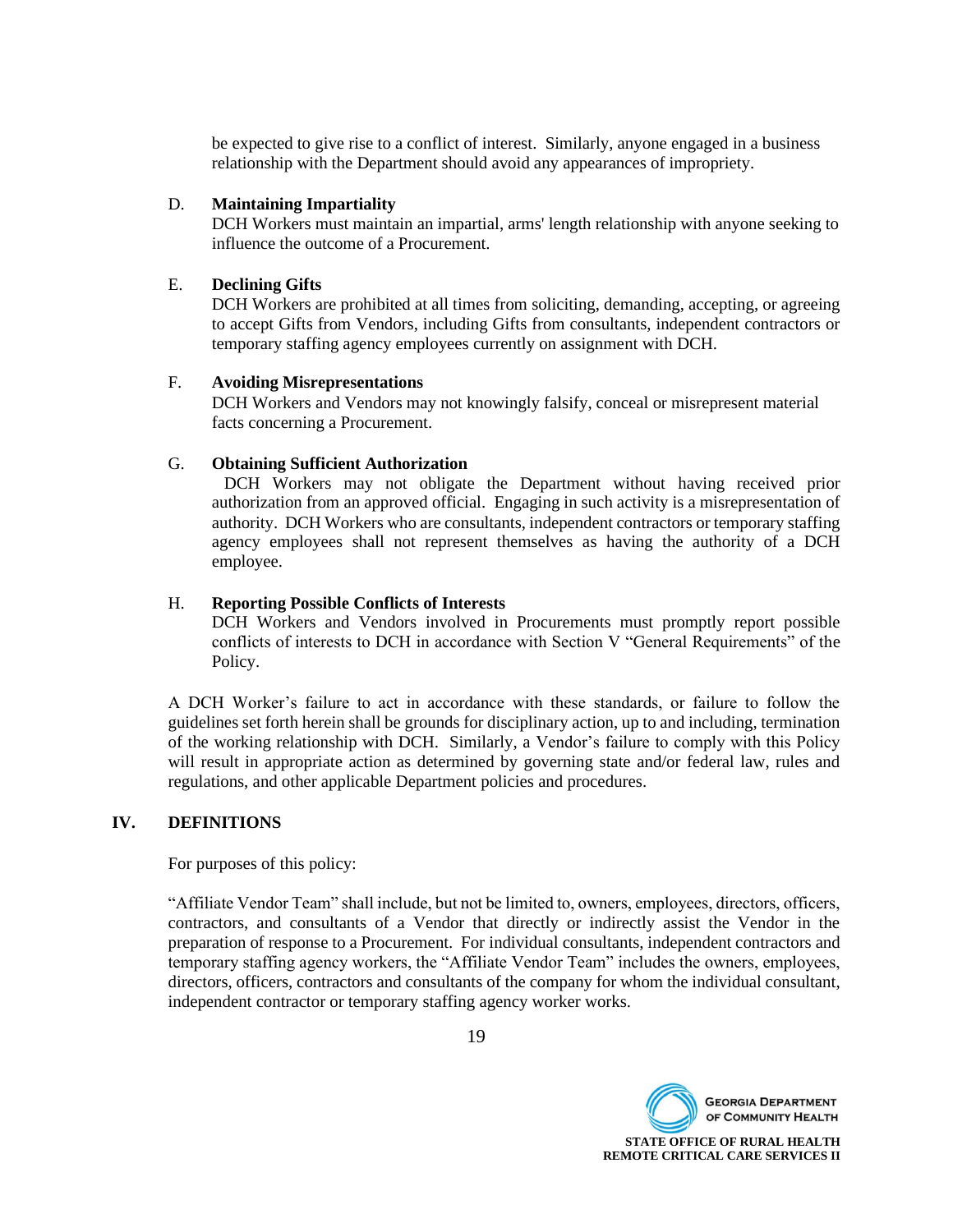"Confidential Information" shall mean all information not subject to disclosure pursuant to the Open Records Act, O.C.G.A. §50-18-70 et seq. For all Procurements governed by the State Purchasing Act, O.C.G.A. §50-5-50 et seq., "Confidential Information" shall also include records related to the competitive bidding and proposal process which, if disclosed prior to the issuance of the public notice of intent to award would undermine the public purpose of obtaining the best value for the Department. Such records include, but are not limited to, cost estimates, bids, proposals, evaluation criteria, evaluations of Vendors' bids/proposals, negotiation documents, offers and counter-offers, and records revealing preparation for the Procurement.

"DCH" and "Department" shall mean the Georgia Department of Community Health.

"DCH Worker" shall mean any person who works for the Department as an employee or as an independent contractor, consultant or temporary staffing agency employee on assignment with the Department, as well as members of the Board of Community Health.

"DOAS" shall mean the Georgia Department of Administrative Services.

"Evaluation Team" shall mean a designated group of DCH Workers who review, assess, and score documents submitted to the Department in response to a Procurement Solicitation. An Evaluation Team for a Staffing Recruitment includes the individuals responsible for reviewing resumes submitted in response to the Staffing Recruitment Solicitation, interviewing prospective staffing agency workers, and approving the selection of the individuals.

"Family Member" shall mean a spouse, adult living in the household of the DCH worker, and relatives of the DCH Worker, his or her spouse, or an adult living in the household of the DCH Worker. Relatives include the following: parent/stepparent, grandparent, child, grandchild, brother (full, half, step), sister (full, half, step), uncle, aunt, nephew, niece, and first cousin.

"Financial Interest" shall mean an ownership interest in assets or stocks of the Vendor, current employment with the Vendor, or prospective employment with the Vendor. "Financial Interest" does not include an ownership interest in a Vendor that is part of a widely held investment fund (such as a mutual fund, regulated investment company, common trust fund maintained by a bank or similar financial institution, pension or deferred compensation plan, or any other investment fund), if the individual has no ability to control the financial interests held by the fund AND (A) The fund is publicly traded or available; or (B) The assets of the fund are widely diversified, meaning it holds no more than 5% of the value of its portfolio in the securities of any one issuer, other than the U.S. Government, and no more than 20% in any particular economic or geographic sector.

"Gifts" shall mean anything of value, including but not limited to the following: goods, money, advances, personal services, entertainment, lodging, parking, real property or the use thereof, commissions, promises of future employment, stocks, bonds, notes or other investment interests in an entity, rights of action, intellectual property, gratuities, loans, extensions of credit, forgiveness

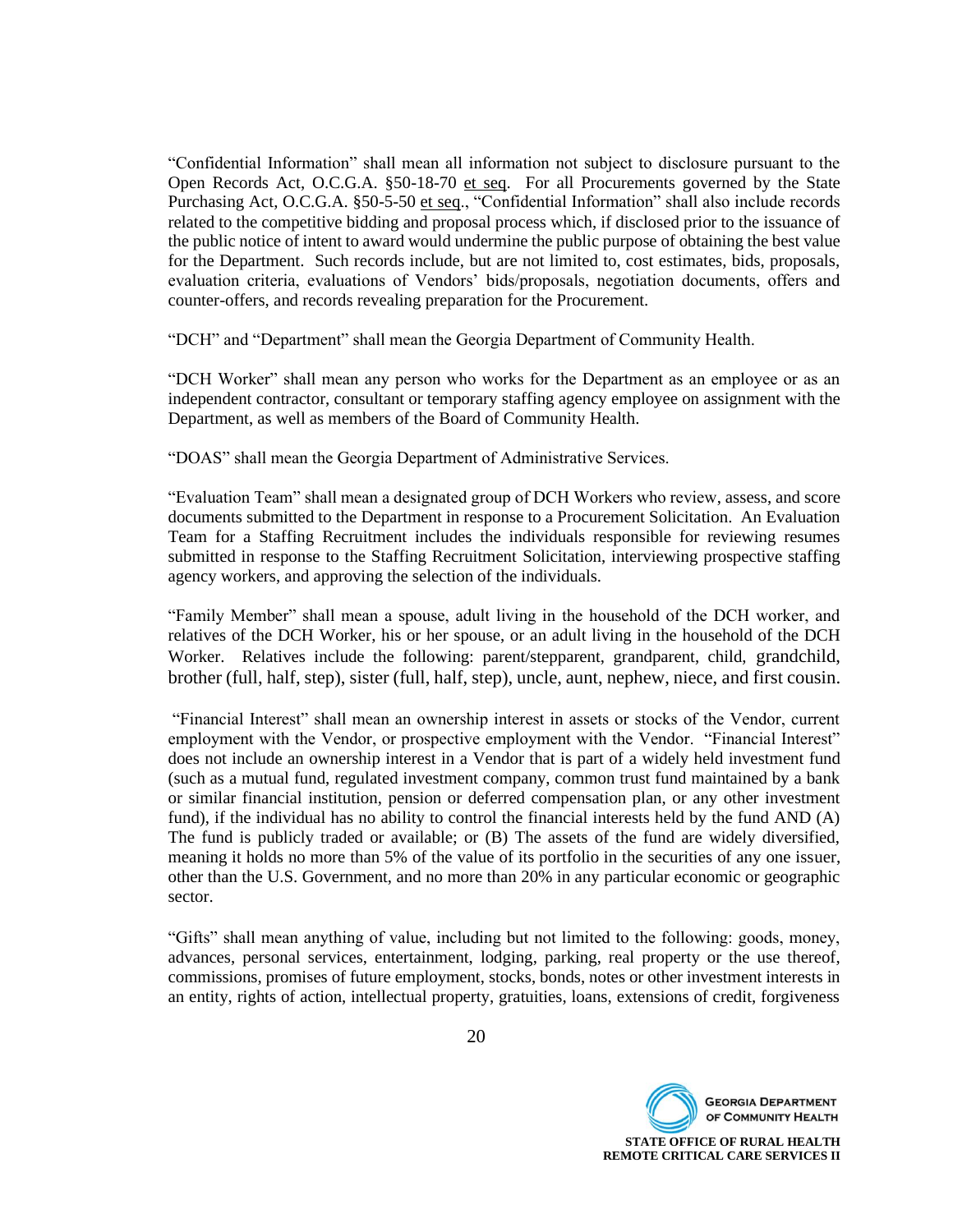of debts, memberships, subscriptions, travel or means of personal transportation, meals, tickets to events, charitable donations, refreshments, hospitality, and promises, discounts or forbearance that are not generally available to members of the public. A Gift need not be intended to influence or reward a DCH Worker.

"Issuing Officer" shall mean the Procurement Professional designated in the Procurement Solicitation to be the Vendor's only point of contact with the Department following the public advertisement of the Procurement Solicitation until such time as the results of the Procurement Solicitation are publicly announced or the Procurement Solicitation is cancelled. The Issuing Officer is responsible for managing all communication during this time period, including, but not limited to, answering Vendors' questions, contacting Vendors for clarification requests, negotiations, and contract discussions.

"Kickback" shall mean compensation of any kind directly or indirectly accepted by a DCH Worker from or on behalf of a Vendor seeking/competing for or doing business with the Department, for the purpose of influencing the award of a contract or the manner in which the Department conducts its business. Kickbacks include, but are not limited to, money, fees, gifts, employment opportunities for a DCH Worker or Family Member, commissions or credits. DCH Workers who are employed by a Vendor, such as consultants, independent contractors and temporary staffing agency workers, may receive payment from the Vendor associated with the work performed on a DCH assignment. However, any payment received by the consultant, independent contractor or staffing agency worker as a result of another DCH Worker's services for the Department may be a prohibited kickback. For example, a consultant who owns a consulting company may receive compensation for his or her work on an assignment with DCH. However, if he or she employs an individual who then becomes a consultant for DCH, any mark-up or payment received as a result of the employee's services for DCH shall be disclosed for evaluation by DCH and may be considered a kickback.

"Procurement" shall mean buying, purchasing, renting, leasing, or otherwise acquiring any supplies, services, or construction. The term also includes all activities that pertain to obtaining any supply, service, or construction, including description of requirements, selection and solicitation of sources, preparation and award of contract, as well as the disposition of any Protest. A Procurement is not limited to, but specifically includes, procurements which are either exempt or non-exempt either by statute or under DOAS rules, a procurement of professional services, a Staffing Recruitment and procurements under any other approved procurement vehicle.

"Procurement Manual" shall mean the most current version of the Georgia Procurement Manual released by DOAS.

"Procurement Professional" shall mean the Department's Office of Procurement Services (OPS) staff member assigned to and responsible for managing the Procurement process, including, but not limited to, needs identification and fact-finding, market research, requests for information, development of requirements and specifications, determination of the Procurement strategy and management of the Procurement solicitation, evaluations and awards. The Procurement

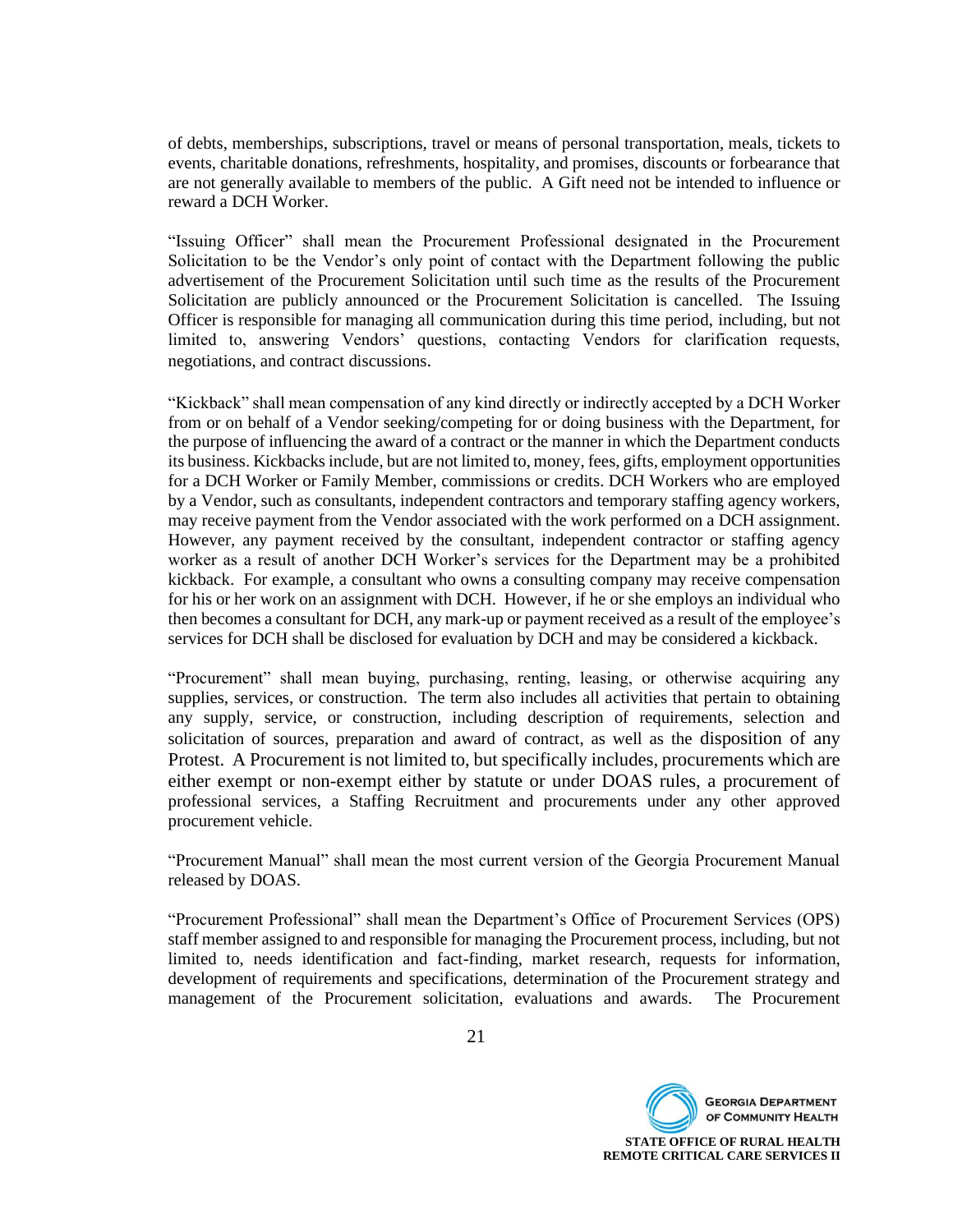Professional is charged with adhering to the highest ethical standards and ensuring that Procurements are executed in a fair and impartial manner, consistent with applicable laws, rules and regulations, which may include the Georgia Procurement Manual (GPM), the Georgia State Purchasing Act and Department procurement policies.

"Procurement Solicitation" shall mean the Department's solicitation of offers from Vendors for the needed supplies, services or construction. Procurement Solicitation shall include, but not be limited to, requests for quotes, requests for qualified contractors, requests for proposals, requests for approvals, requests for pre-qualifications, reverse auctions and any other approved solicitation method.

"Prohibited Contact" applies only to a Procurement subject to DOAS rules and refers to a Vendor's contact with DCH Workers other than through the Issuing Officer after the public advertisement of a Procurement Solicitation and until such time as the results of the Procurement Solicitation are publicly announced or the Procurement Solicitation is cancelled. During that time period, "Prohibited Contact" shall mean contact with any DCH Worker, other than the Issuing Officer, whereby it could be reasonably inferred that such contact was intended to influence, or could reasonably be expected to influence, the outcome of a Procurement Solicitation. This prohibition includes, without limitation, personal meetings, meals, entertainment functions, telephonic communications, letters, faxes and e-mails, as well as any other activity that exposes the DCH Worker to direct contact with a Vendor. This prohibition does not include contacts with DCH Workers for the purpose of discussing existing on-going Department work which is unrelated to the subject of the Procurement Solicitation or existing consulting assignments. Inquiries regarding the status of a Procurement should always be directed to the Issuing Officer.

"Protest" shall mean a written objection by an interested party to Procurement Solicitation, or to a proposed award or award of a contract, with the intention of receiving a remedial result.

"Protestor" shall mean an actual bidder/offeror who is aggrieved in connection with a Procurement Solicitation or intended or actual contract award and who files a Protest.

"Requirements Team" shall mean a designated group of DCH Workers who develop a Procurement Solicitation. A Requirements Team for the selection of professional services, consultant or temporary staffing agency employee includes the individuals responsible for drafting the request for such professional, consultant or staffer and approving the posting of the request. A DCH Worker is not a member of a Requirements Team simply because he or she identifies potential Vendors or meets with potential Vendors or current Vendors to discuss Departmental needs and review relevant information. A Requirements Team is formed once it is determined that a Procurement Solicitation or request for services is necessary to meet a Departmental need.

"Staffing Recruitment" shall mean a Procurement for the specific purpose of selecting temporary staffing agency employees in accordance with DOAS statewide contracts.

"Staffing Recruitment Professional" shall mean the Department's Office of Human Resources staff member assigned to and responsible for managing the Staffing Recruitment process. The Staffing

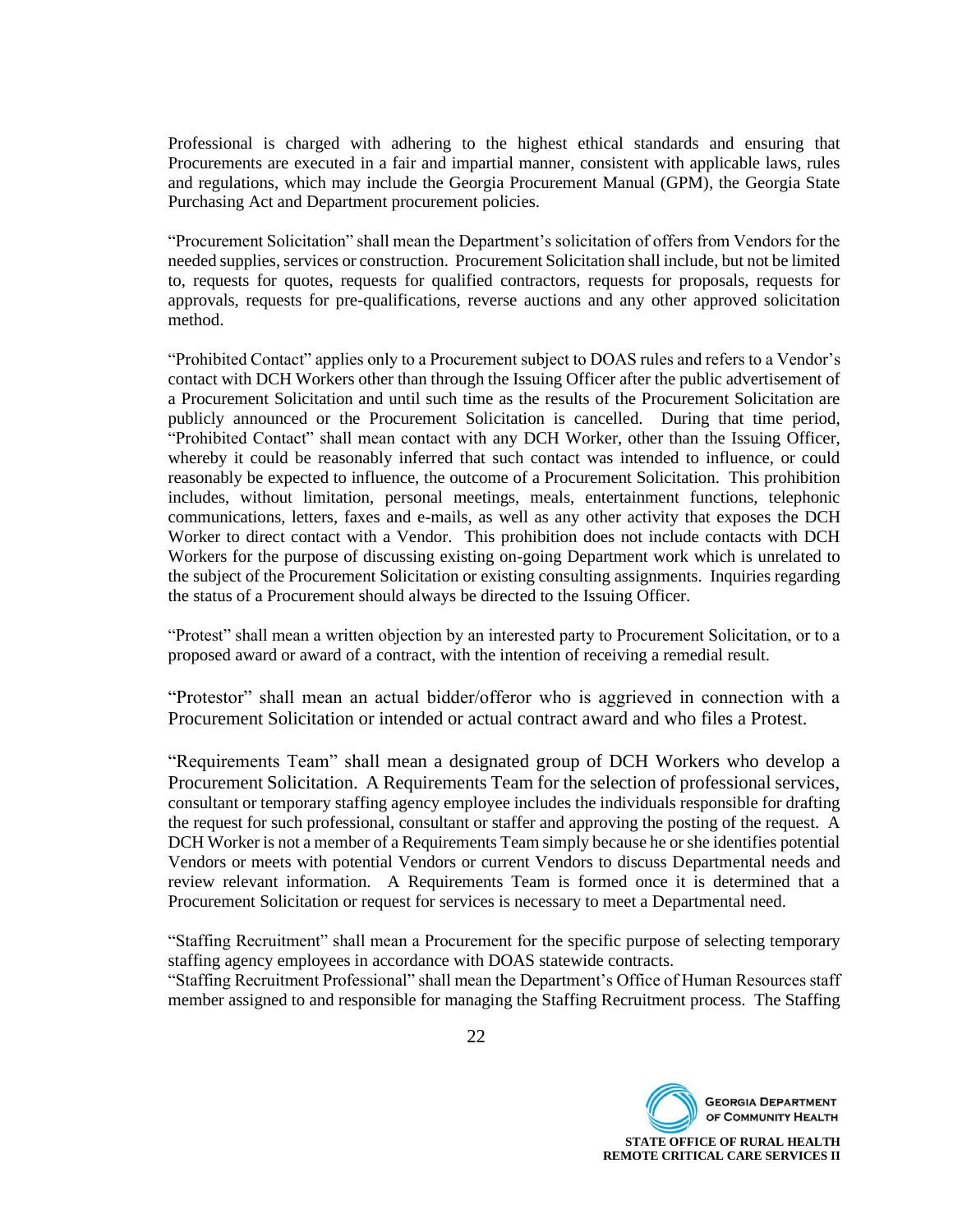Recruitment Professional is charged with adhering to the highest ethical standards and ensuring that Staffing Recruitments are executed in a fair and impartial manner, consistent with applicable laws, rules and regulations.

"Staffing Recruitment Solicitation" shall mean a Procurement Solicitation for the specific purpose soliciting offers as part of a Staffing Recruitment.

"Vendor" shall mean any individual or entity seeking to do business or doing business with the Department, including, without limitation, contractors, professionals, consultants, suppliers, manufacturers seeking to act as the primary contracting party, officers and employees of the foregoing, any subcontractors, sub consultants and sub suppliers at all lower tiers, as well as any person or entity engaged by the Department to provide a good or service. A professional, consultant or temporary staffing agency and its employee who desires to be placed on an assignment with DCH is a Vendor. Once selected, the professional, consultant or temporary staffing agency employee remains a Vendor, but is also a DCH Worker.

#### **V. General Requirements**

- A. *Responsibilities of Procurement Professionals, Staffing Recruitment Professionals and DCH Workers who are on a Requirements Team or Evaluation Team*
	- 1. Procurement Professionals and Staffing Recruitment Professionals must ensure that DCH Workers participating in any Procurement activities have sufficient understanding of the Procurement and evaluation process and the applicable DCH and DOAS rules and regulations and policies associated with the processes.
	- 2. Requirements Team members are tasked with developing standards of work, Procurement Solicitations and related documents in an objective and impartial manner. Typically, a Procurement Professional or Staffing Recruitment Professional facilitates the activities of a Requirements Team and a designated DCH Worker who is a Requirements Team member serves as the Head of the Requirements Team. Often, Requirements Team members are uniquely qualified to develop this material because of their experience with the industry. This experience may have been gained through employment or performance of services with Vendors. These Requirements Team members also maintain professional relationships that enable them to gather valuable information about current products and services. While participating on the Requirements Team, it is essential that Requirements Team members use their experiences and contacts solely to benefit the Department. They must place aside any personal and/or professional biases or prejudices that may exist when developing standards of work, Procurement Solicitations and related documents. A DCH Worker serving on a Requirements Team must not allow the DCH Worker's or Family Member's personal or professional relationships (e.g., friendships, dating, prior or current employment) with employees, principals, directors, officers, etc. of a Vendor or individuals on the Affiliate Vendor Team to interfere with the ability to prepare these

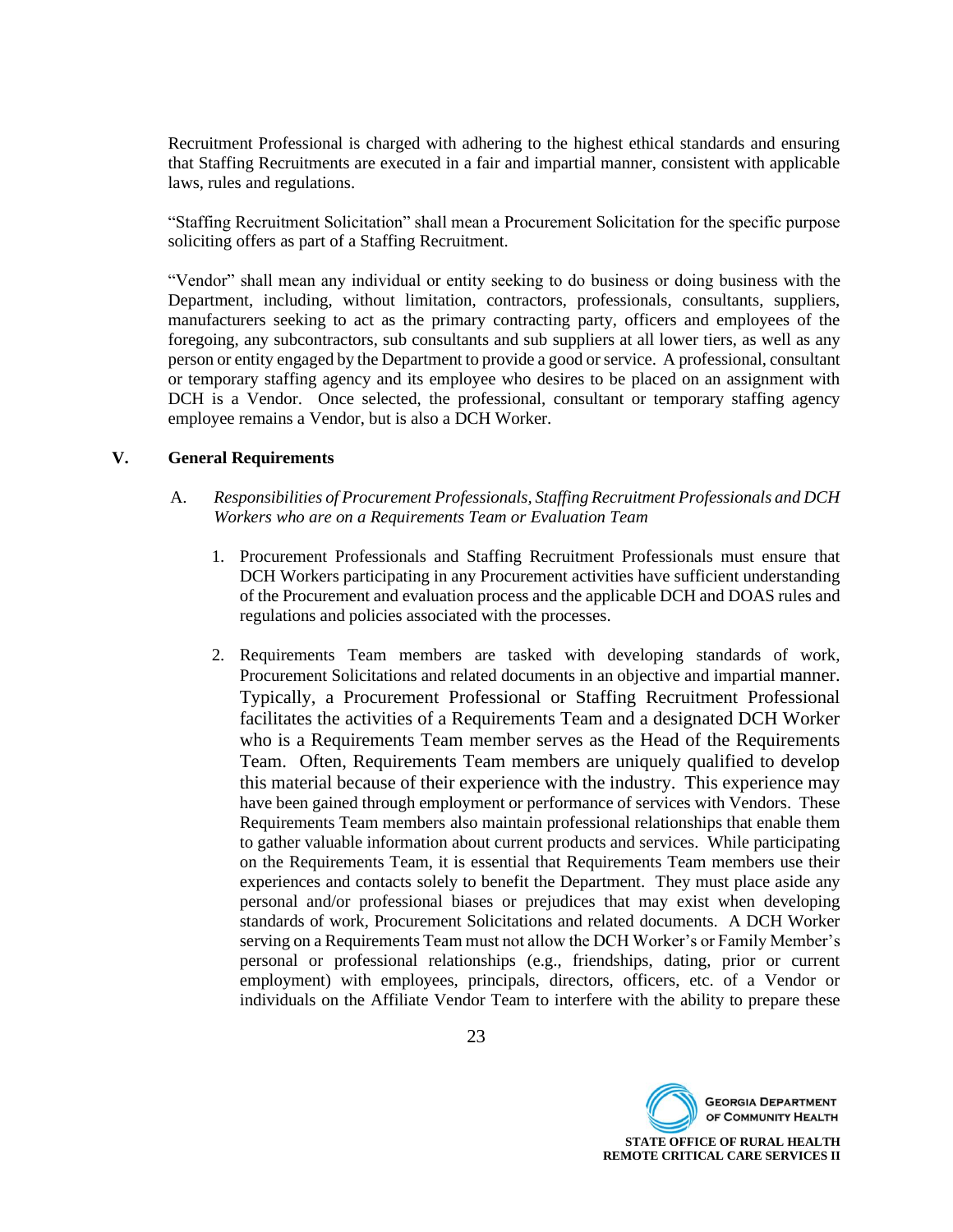Procurement Solicitations fairly and objectively in the interests of the Department. Such relationships may give rise to the appearance of, and/or create an actual conflict of interest and must be promptly disclosed in writing to the designated Procurement Professional or Staffing Recruitment Professional and the Head of the Requirements Team prior to the DCH Worker's participation on the Requirements Team using the Attestation Form attached as Exhibit A to this Policy (or Exhibit C to this Policy for a Staffing Recruitment), or a similar form provided by the Ethics Officer.

- 3. The designated Procurement Professional or Staffing Recruitment Professional shall consult with the Ethics Officer before making a determination as to whether a DCH Worker who has made any written disclosures on the Attestation Form or for whom there is a potential conflict of interest is permitted to participate on the Requirements Team. The Ethics Officer will make a determination as to whether an actual conflict or appearance of a conflict exists, and will notify the designated Procurement Professional or Staffing Recruitment Professional and the Head of the Requirements Team. The Ethics Officer may recommend actions that are necessary to assure the objectivity and fairness of the Procurement Solicitation and to prevent the appearance of a conflict of interest. If an actual conflict or appearance of conflict exists, it is the responsibility of the designated Procurement Professional or Staffing Recruitment Professional to exclude the individual from the Requirements Team or prepare a written description of the actions that will be taken to "cure" the conflict and assure the objectivity and fairness of the Procurement Solicitation. The designated Procurement Professional or Staffing Recruitment Professional shall maintain this written description of actions and ensure compliance with its terms. In some cases, disclosure of the conflict may be sufficient to "cure" the conflict.
- 4. Evaluation Team members are tasked with conducting objective, impartial evaluations, and, therefore, must place aside any personal and/or professional biases or prejudices that may exist. A DCH Worker serving on an Evaluation Team must not allow the DCH Worker's or DCH Worker's Family Member's personal or professional relationships (i.e. friendships, dating, prior or current employment) with employees, principals, directors, officers, etc. of a Vendor or individuals on the Affiliate Vendor Team to interfere with the rendering of fair and objective determinations. Such relationships may give rise to the appearance of, and/or create an actual conflict of interest and must be promptly disclosed in writing to the designated Procurement Professional or Staffing Recruitment Professional and the Head of the Evaluation Team prior to the Worker's participation on the Evaluation Team using the Attestation Form attached as Exhibit B to this Policy (or Exhibit C to this Policy for a Staffing Recruitment), or a similar form provided by the Ethics Officer.
- 5. The designated Procurement Professional or Staffing Recruitment Professional shall consult with the Ethics Officer before making a determination as to whether a DCH Worker who has made any written disclosures on the Attestation Form or for whom there is a potential conflict of interest is permitted to participate on the Evaluation Team. The

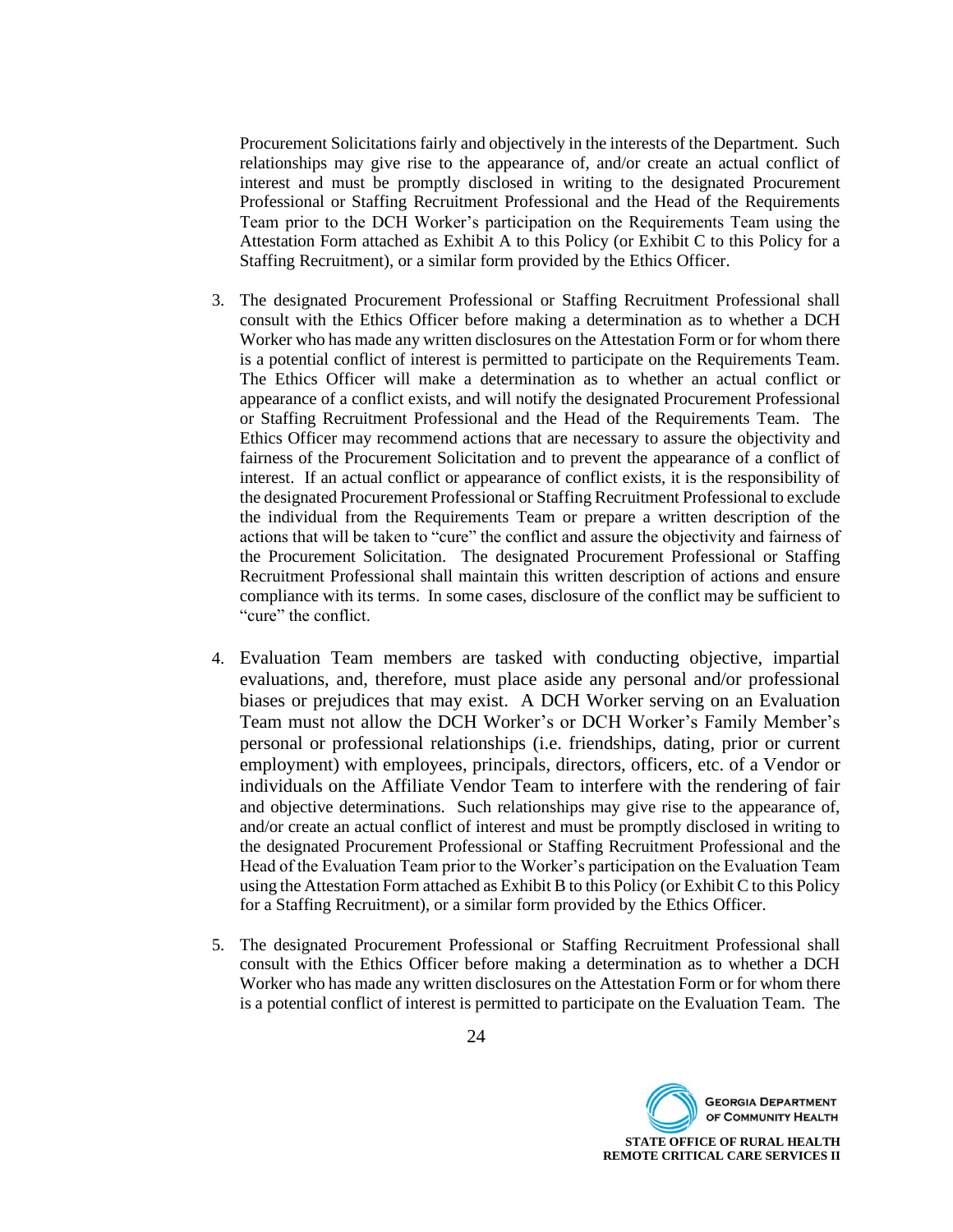Ethics Officer will make a determination as to whether an actual conflict or appearance of a conflict exists and will notify the designated Procurement Professional or Staffing Recruitment Professional and the Head of the Evaluation Team. The Ethics Officer may recommend actions that are necessary to assure the objectivity and fairness of the Evaluation and to prevent the appearance of a conflict of interest. If an actual conflict or appearance of conflict exists, it is the responsibility of the designated Procurement Professional or Staffing Recruitment Professional to exclude the individual from the Evaluation Team or prepare a written description of the actions that will be taken to "cure" the conflict and assure the objectivity and fairness of the Evaluation. The designated Procurement Professional or Staffing Recruitment Professional shall maintain this written description of actions and ensure compliance with its terms. In some cases, disclosure of the conflict may be sufficient to "cure" the conflict.

- 6. In the event that the Department determines that a conflict of interest does exist and a DCH Worker on a Requirements Team or Evaluation Team failed to make the appropriate disclosure, the Department will evaluate whether the conflict is of sufficient magnitude to disqualify the DCH Worker from further participation on the Requirements Team and/or the Evaluation Team. Furthermore, in the event that the Department determines that the conflict of interest did negatively impact the final Procurement Solicitation or the outcome of a Procurement, such DCH Worker may be subject to disciplinary action, up to and including termination of employment.
- 7. In the event the Department becomes aware that a DCH Worker maintains a relationship of any sort that may be a conflict of interest or may have the appearance of a conflict of interest with respect to a Procurement, the designated Procurement Professional or Staffing Recruitment Professional shall consult with the Ethics Officer, after which the Ethics Officer will make a determination as to whether an actual conflict or appearance of a conflict exists. Based on that determination and the impact of the conflict or the appearance of a conflict, the Ethics Officer may recommend actions that are necessary to cure the conflict or the appearance of a conflict. If an actual or appearance of a conflict exists, it is the responsibility of the designated Procurement Professional or Staffing Recruitment Professional to take appropriate action, up to and including the disallowance of the DCH Worker's participation in any Procurement activities.
- 8. Prior to participating on a Requirements Team or an Evaluation Team, each DCH Worker (including the Head of the Requirements Team and Head of the Evaluation Team) and the designated Procurement Professional or Staffing Recruitment Professional must execute the appropriate Attestation Form in Exhibit A or B to this Policy (or Exhibit C to this Policy for a Staffing Recruitment).

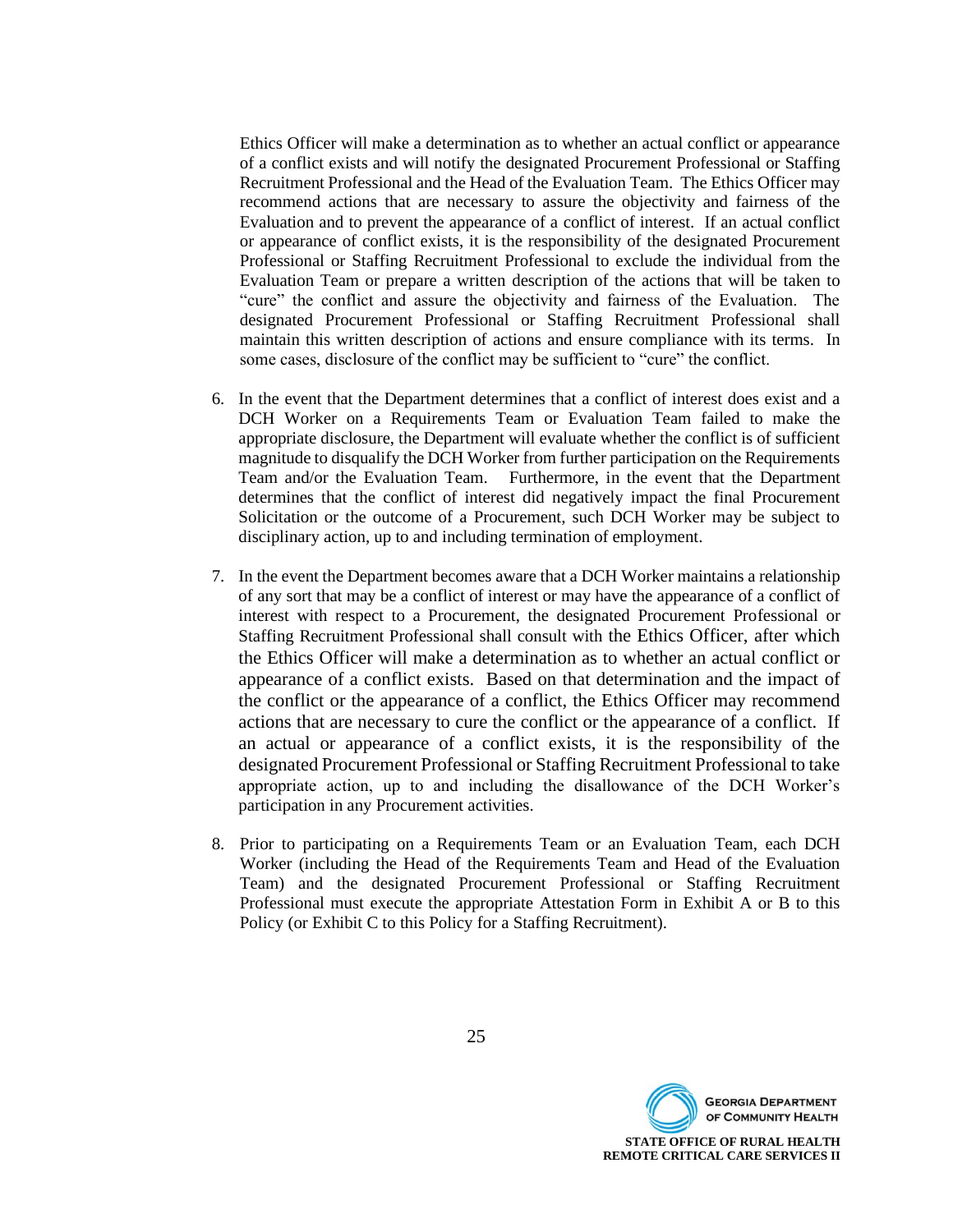B. *Responsibilities of DCH Workers who are not on a Requirements Team or Evaluation Team*

All DCH Workers should be mindful of the importance of confidentiality during any Procurement. Even if a DCH Worker is not serving in the capacity of a member on the Evaluation Team or Requirements Team, all DCH Workers must refrain from engaging in conduct with a Vendor that could result in a conflict of interest or be considered a Prohibited Contact.

C. *Responsibilities of DCH Workers who are also Vendors*

A DCH Worker who is a consultant or temporary staffing agency employee on an assignment with DCH is also a Vendor. Consultants or temporary staffing agency employees shall provide professional, objective and impartial advice and services, and at all times hold the Department's interests paramount, without any consideration for future work for themselves or members of the Vendor Affiliate Team. In addition to the general obligations of a DCH Worker and Vendor, such individuals shall do the following in order for the Department to identify potential or perceived conflicts of interest that may impact procurements:

- 1. Disclose to the supervising DCH employee and Director of Human Resources every current and former employer.
- 2. Disclose to the supervising DCH employee and Director of Human Resources the name of every current DCH Worker with whom the individual or the individual's Family Member has a current or pre-existing personal or professional relationship.
- 3. Disclose to the supervising DCH employee and Director of Human Resources any project for another client that may give rise to an actual or perceived conflict of interest.
- 4. Appropriately identify him or herself as an employee of the entity that actually pays his or her compensation and state that he or she is on a contract assignment with DCH.
- 5. Ensure that he or she only performs work that is within the scope of the current assignment.
- 6. Coordinate with the supervising DCH employee to ensure that his or her level of access to Confidential Information is limited to the scope of the current assignment.
- D. *DOAS rules applicable*

DOAS rules and regulations may apply to a Procurement, which DOAS rules and regulations may also be applicable to conflicts of interest and may be more restrictive than the provisions of this Policy. It is the responsibility of all DCH Workers to comply with DOAS rules and regulations, when applicable.

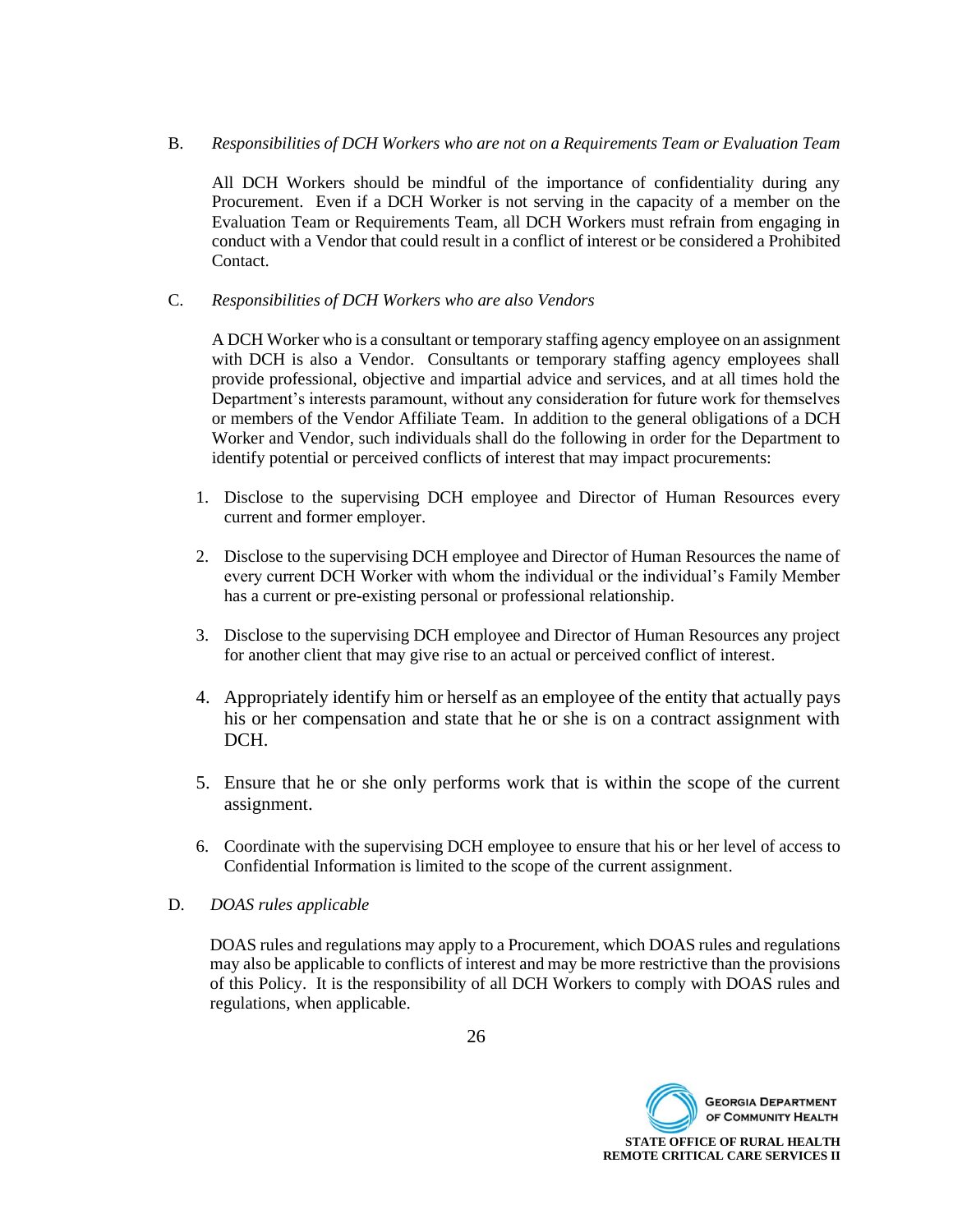### **VI. VENDOR RESPONSIBILITIES**

#### A. *Gifts and Kick-Backs*

Vendors may neither offer nor give any Gift or Kick-backs, directly or indirectly, to a DCH Worker. Similarly, no Vendor may offer or give any Gift or Kick-backs, directly or indirectly, to any member of a DCH Worker's Family. Such prohibited activity may result in the termination of the contract, in those cases where the Vendor has executed a contract with the Department. In the event that a potential Vendor who has submitted a response to a Procurement Solicitation engages in such activity, the Department shall act in accordance with DOAS protocol.

# B. *Family Relationships with DCH Workers*

 If a Vendor has a family or personal relationship with a DCH Worker, a Gift that is unconnected with the DCH Worker's duties at the DCH is not necessarily prohibited. In determining whether the giving of an item was motivated by personal rather than business concerns, the history of the relationship between the Vendor and DCH Worker shall be considered. However, regardless of the family or personal relationship between a Vendor and a DCH Worker, a Gift is strictly forbidden where it is being given under circumstances where it can reasonably be inferred that it was intended to influence the DCH Worker in the performance of his or her official duties.

C. *Vendor Submittals*

The Department expects all Vendors to be forthcoming, always submitting true and accurate information in response to a Procurement Solicitation or with regard to an existing business relationship. If the Department determines that the Vendor has intentionally omitted or failed to provide pertinent information and/or falsified or misrepresented material information submitted to the Department, the Department shall act in accordance with applicable state law and DOAS procurement policies and procedures.

Vendors must calculate the price(s) contained in any bid in accordance with the Georgia Procurement Manual.

#### D. *Business Relations*

A Vendor may not be allowed to conduct business with the Department for the following reasons:

- 1. Falsifying or misrepresenting any material information to the Department as set forth hereinabove;
- 2. Conferring or offering to confer upon a DCH Worker participating in a Procurement (which the entity has bid or intends to submit a bid) any Gift, gratuity, favor, or advantage, present or future; and
- 3. Any other reasons not explicitly set forth herein that are contained in the Georgia Procurement Manual or applicable Department policy.

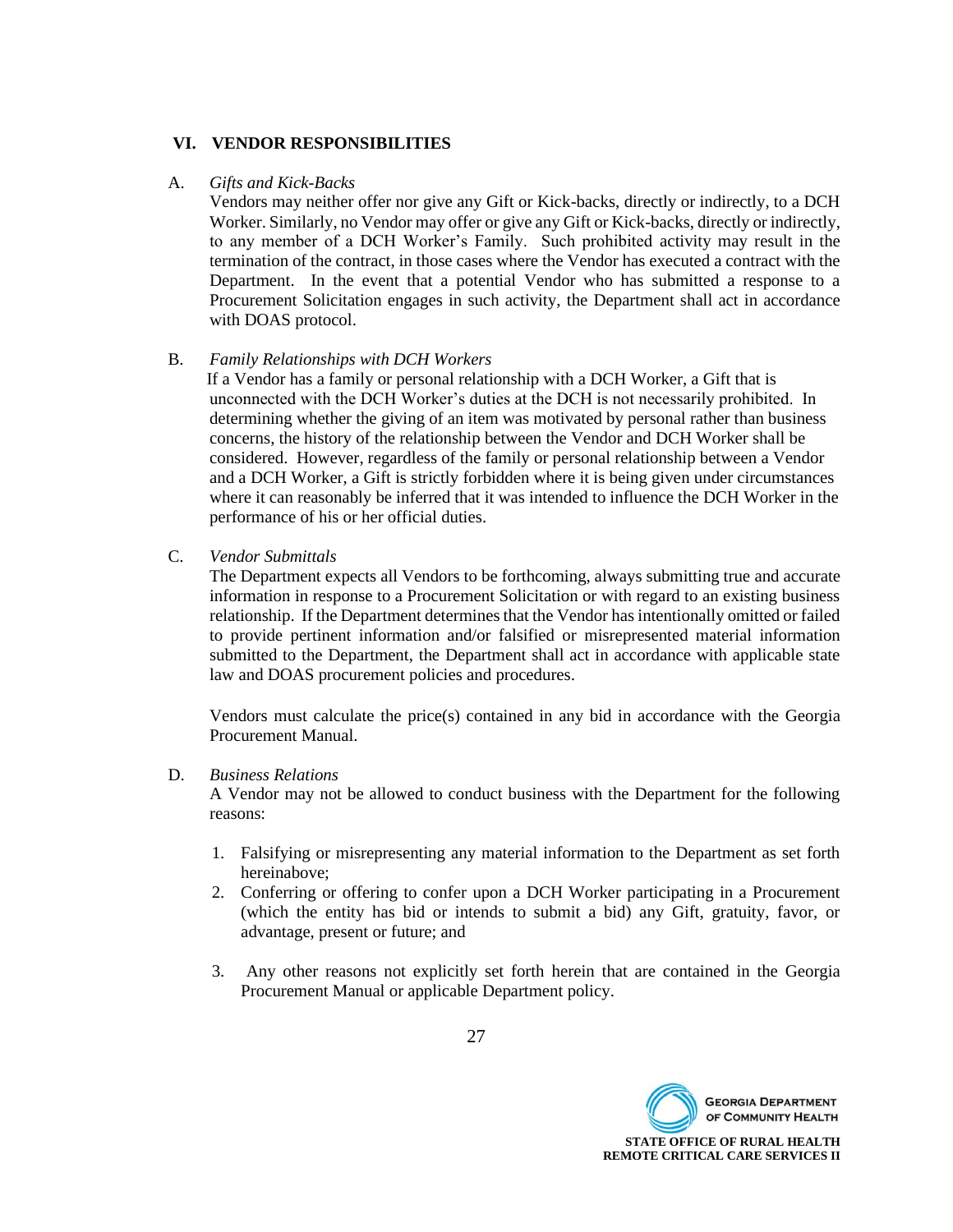### E. *Prohibited Contact*

The Vendor is precluded from engaging in Prohibited Contact upon the release of a Procurement Solicitation or posting of a request for consulting or temporary staffing services, during the evaluation process, and any time prior to the Department's public announcement of the results of the Procurement Solicitation, filling of the temporary position, or the Department's cancellation of the Procurement Solicitation.

# **VII. USE OF CONFIDENTIAL INFORMATION**

DCH Workers will not use Confidential Information for their own advantage or profit, nor will they disclose Confidential Information to any potential Vendor or to any unauthorized recipient. DCH Workers will comply with all confidentiality requirements set forth in DCH policies and applicable law.

# **VIII. ADDRESSING VIOLATIONS**

# A. *The Process*

All DCH Workers are responsible for bringing violations to the attention of the Issuing Officer under Procurement protocols, the Procurement Professional or the Staffing Recruitment Professional or to a supervisor/manager if the affected DCH Worker is not a part of the Procurement. The supervisor/manager and/or the designated Procurement Professional or Staffing Recruitment Professional shall promptly report such violation to the Ethics Officer. If for any reason it is not appropriate to report a violation to the DCH Worker's immediate supervisor or the designated Procurement Professional or Staffing Recruitment Professional, DCH Workers will report such violations or concerns to the Ethics Officer or the Office of Inspector General. Procurement Professionals, Staffing Recruitment Professionals and managers are required to report suspected ethics violations to the Ethics Officer and the Office of Inspector General, who have specific responsibility for investigating all reported violations.

Confirmed violations will result in appropriate disciplinary action, up to and including termination from employment. In some circumstances, criminal and civil penalties may be applicable.

The Ethics Officer or Inspector General will notify the DCH Worker making the report of the suspected violation of receipt of such report. All reports will be promptly investigated and appropriate corrective action will be taken if warranted by the investigation.

#### B. *Good Faith Filings*

Anyone filing a complaint concerning a violation of this Policy must be acting in good faith and have reasonable grounds for believing the information disclosed indicates a violation. Good faith reporting of suspected policy violations by others shall not jeopardize a DCH Worker's employment with the Department. However, any allegations that prove not to be substantiated and which prove to have been made maliciously or knowingly to be false will be viewed as a serious disciplinary offense.

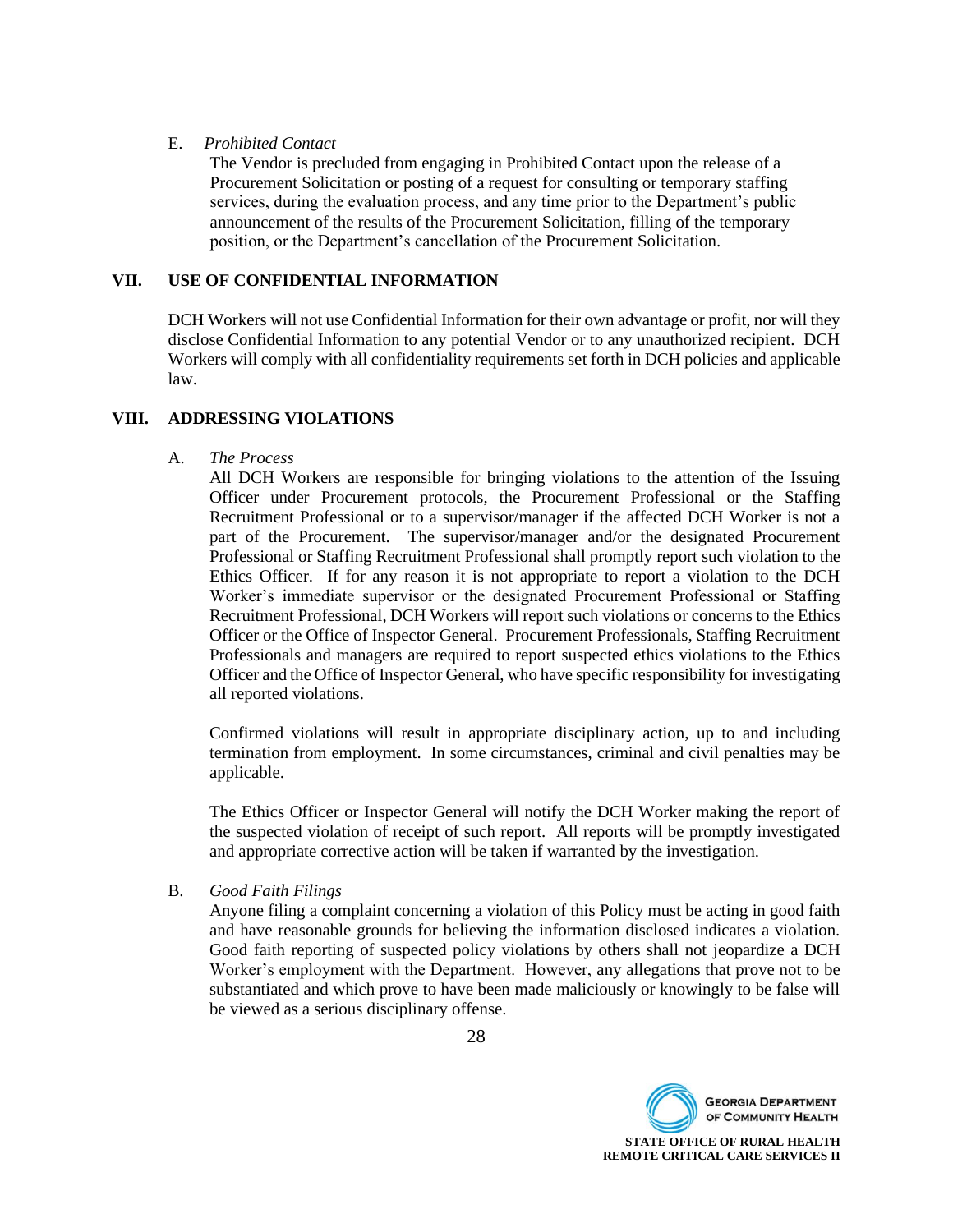## C. *Confidentiality*

Violations or suspected violations may be submitted on a confidential basis by the complainant or may be submitted anonymously. Reports of violations or suspected violations will be kept confidential to the extent possible, consistent with the need to conduct an adequate investigation. Additionally, all DCH Workers are expected to cooperate in the investigation of such violations. Failure to cooperate in an investigation may result in disciplinary action, up to and including termination from employment.

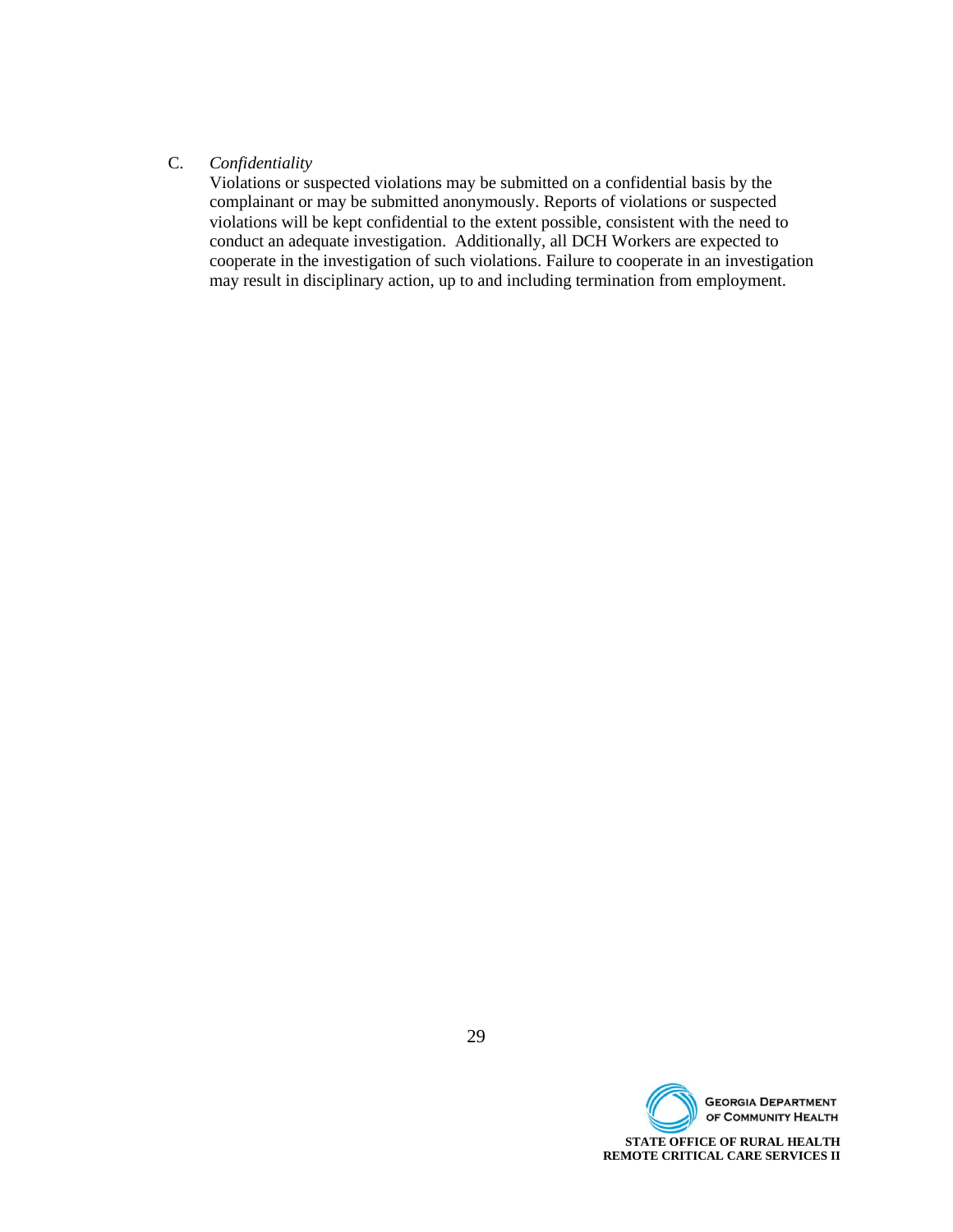# **ACKNOWLEDGEMENT OF STATEMENT OF ETHICS IN PROCUREMENT POLICY**

# **BY SIGNING THIS AGREEMENT, I THE UNDERSIGNED, HEREBY ACKNOWLEDGE AND AGREES THAT:**

- I have received, read, and understand the Georgia Department of Community Health *Statement of Ethics in Procurement Policy*;
- I agree to comply with each provision of the Georgia Department of Community Health *Statement of Ethics in Procurement Policy*;

\_\_\_\_\_\_\_\_\_\_\_\_\_\_\_\_\_\_\_\_\_\_\_\_\_\_\_\_\_\_\_\_\_\_\_\_\_\_\_\_ \_\_\_\_\_\_\_\_\_\_\_\_\_\_\_\_\_\_\_\_\_\_\_

 $\bullet$  I am a:  $\Box$  GRANTEE SUBGRANTEE

Authorized Signature\* Date

Print Name

Title

\*Must be President, Vice President, CEO or Other Authorized Officer.

\_\_\_\_\_\_\_\_\_\_\_\_\_\_\_\_\_\_\_\_\_\_\_\_\_\_\_\_\_\_\_\_\_\_\_\_\_\_\_\_\_\_\_\_\_\_\_\_\_\_\_\_\_

\_\_\_\_\_\_\_\_\_\_\_\_\_\_\_\_\_\_\_\_\_\_\_\_\_\_\_\_\_\_\_\_\_\_\_\_\_\_\_\_\_\_\_\_\_\_\_\_

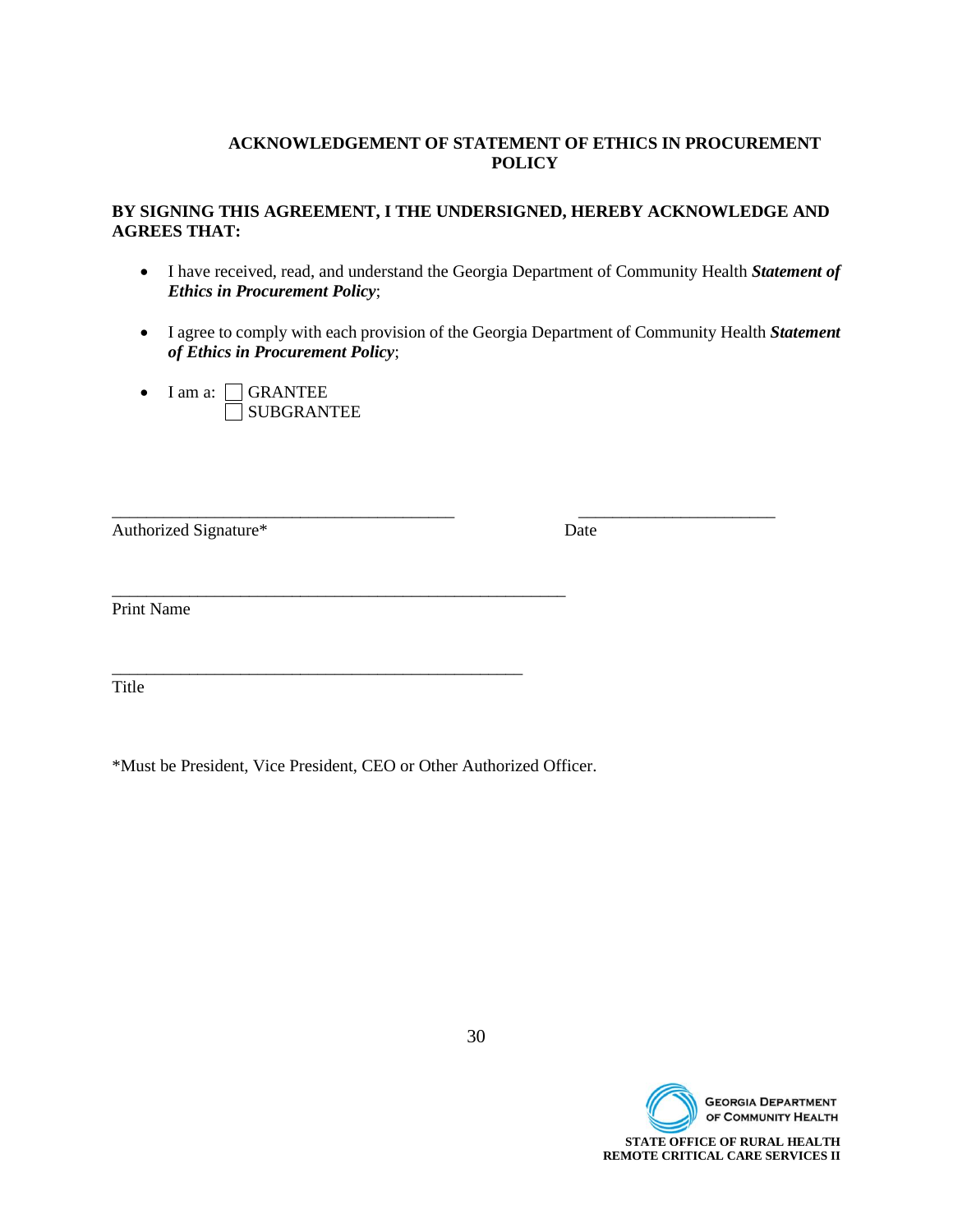# **REMOTE CRITICAL CARE SERVICES II**

#### **APPENDIX D**

#### **BUSINESS ASSOCIATE AGREEMENT**

This Business Associate Agreement (hereinafter referred to as "Agreement"), effective this \_\_\_\_\_ day of \_\_\_\_\_\_\_\_\_\_\_\_\_\_\_\_, 2020 (hereinafter the "Effective Date") is made and entered into by and between the Georgia Department of Community Health (hereinafter referred to as "DCH") and **[INSERT CONTRACTOR NAME]** (hereinafter referred to as "Contractor") as **Appendix D** to **Contract No. XXXX** between DCH and Contractor dated "Contract").

**WHEREAS,** DCH is a hybrid entity, as defined in the Health Insurance Portability and Accountability Act of 1996, Public Law 104-191 ("HIPAA"), and is required by HIPAA to enter into a Business Associate Agreement with certain entities that provide functions, activities, or services on behalf of or in support of health care components of DCH, which functions, activities or services involve the use of Protected Health Information as defined by HIPAA ("PHI");

**WHEREAS**, Contractor, under the Contract provides functions, activities, or services involving the use of PHI;

**NOW, THEREFORE,** for and in consideration of the mutual promises, covenants and agreements contained herein, and other good and valuable consideration, the receipt and sufficiency of which are hereby acknowledged, DCH and Contractor (each individually a "Party" and collectively the "Parties") hereby agree as follows:

- **1.** Terms used but not otherwise defined in this Agreement shall have the same meaning as those terms have in HIPAA and in Title XIII of the American Recovery and Reinvestment Act of 2009 (the Health Information Technology for Economic and Clinical Health Act, or "HITECH"), and in the implementing regulations of HIPAA and HITECH. Implementing regulations are published as the Standards for Privacy and Security of Individually Identifiable Health Information in 45 C.F.R. Parts 160 and 164. Together, HIPAA, HITECH, and their implementing regulations are referred to in this Agreement as the "Privacy Rule and Security Rule." If the meaning of any defined term is changed by law or regulation, then this Agreement will be automatically modified to conform to such change. The term "NIST Baseline Controls" means the baseline controls set forth in National Institute of Standards and Technology (NIST) SP 800-53 established for "moderate impact" information.
- **2.** Except as limited in this Agreement, Contractor may use or disclose PHI only to the extent necessary to meet its responsibilities as set forth in the Contract provided that such use or disclosure would not violate the Privacy Rule or the Security Rule, if done by DCH. Furthermore, except as otherwise limited in this Agreement, Contractor may:
	- **A.** Use PHI for internal quality control and auditing purposes.
	- **B.** Use or disclose PHI as Required by Law.

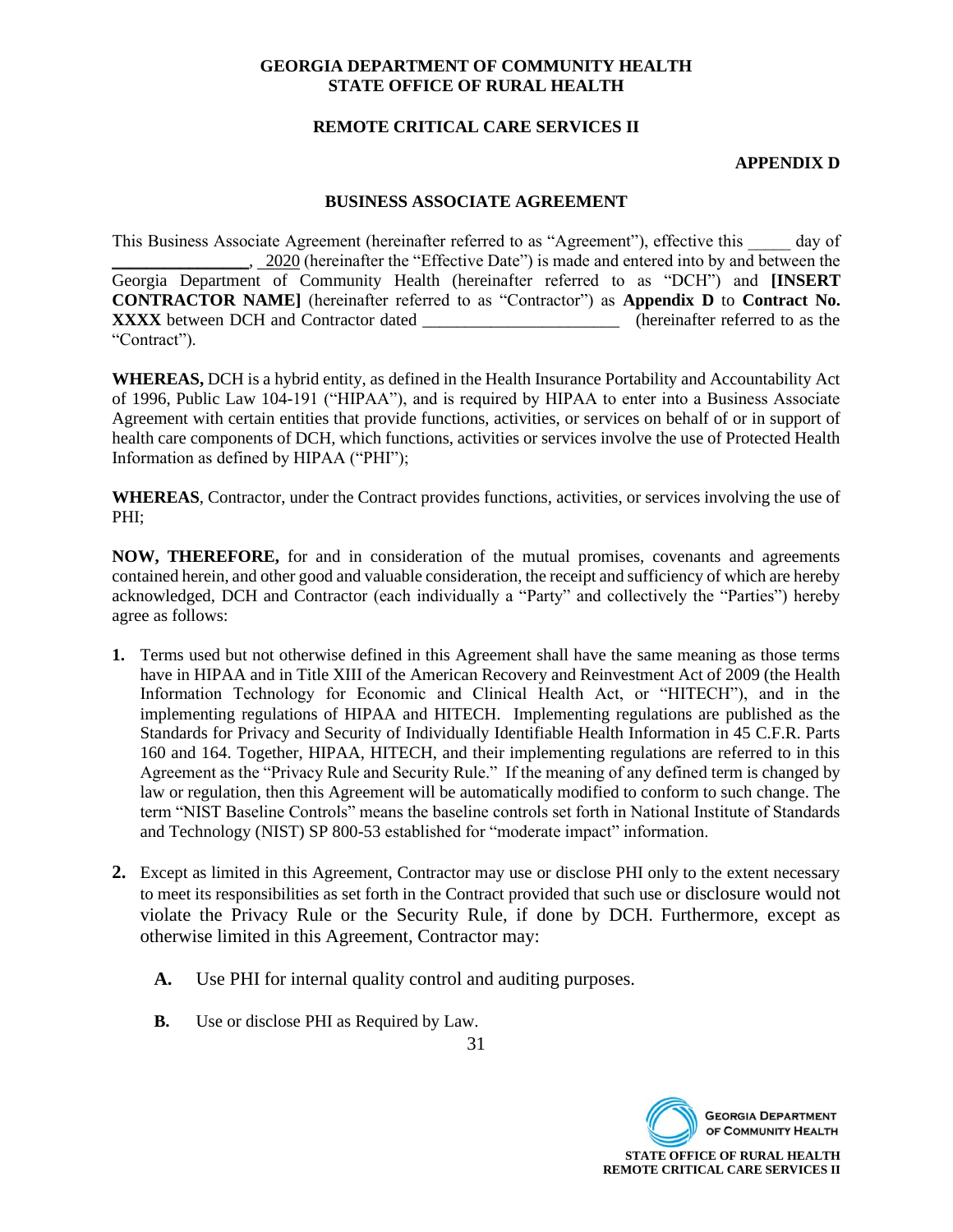# **REMOTE CRITICAL CARE SERVICES II**

- **C.** After providing written notification to DCH's Office of Inspector General, use PHI to make a report to a health oversight agency authorized by law to investigate DCH (or otherwise oversee the conduct or conditions of the DCH) about any DCH conduct that Contractor in good faith believes to be unlawful as permitted by  $45$  C.F.R.  $164.502(i)(1)$ . Notwithstanding the foregoing, Contractor shall not be required to provide prior written notice to DCH's Office of Inspector General if Contractor is provided written instruction otherwise by the health oversight agency authorized by law to investigate DCH.
- **D.** Use and disclose PHI to consult with an attorney for purposes of determining Contractor's legal options with regard to reporting conduct by DCH that Contractor in good faith believes to be unlawful, as permitted by  $45$  C.F.R.  $164.502(i)(1)$ .
- **3.** Contractor represents and warrants that only individuals designated by title or name on Appendices D-1 and D-2 will request PHI from DCH or access DCH PHI in order to perform the services of the Contract, and these individuals will only request the minimum necessary amount of information necessary in order to perform the services.
- **4.** Contractor represents and warrants that the individuals listed by title on Appendix D-1 require access to PHI in order to perform services under the Contract. Contractor agrees to send updates to Appendix D-1 whenever necessary. Uses or disclosures of PHI by individuals not described on Appendix D-1 are impermissible.
- **5.** Contractor represents and warrants that the individuals listed by name on Appendix D-2 require access to a DCH information system in order to perform services under the Contract. Contractor agrees to notify the Project Leader and the Access Control Coordinator named on Appendix D-2 immediately, but at least within 24 hours, of any change in the need for DCH information system access by any individual listed on Appendix D-2. Any failure to report a change within the 24 hour time period will be considered a security incident and may be reported to Contractor's Privacy and Security Officer, Information Security Officer and the Georgia Technology Authority for proper handling and sanctions.
- **6.** Contractor agrees that it is a Business Associate to DCH as a result of the Contract, and represents and warrants to DCH that it complies with the Privacy Rule and Security Rule requirements that apply to Business Associates and will continue to comply with these requirements. Contractor further represents and warrants to DCH that it maintains and follows written policies and procedures to achieve and maintain compliance with the HIPAA Privacy and Security Rules that apply to Business Associates, including, but not limited to policies and procedures addressing HIPAA's requirements that Business Associates use, request and disclose only the minimum amount of PHI necessary to perform their services, and updates such policies and procedures as necessary in order to comply with the HIPAA Privacy and Security Rules that apply to Business Associates and will continue to maintain and update such policies and procedures. These policies and procedures, and evidence of their implementation, shall be provided to DCH upon request.

**REMOTE CRITICAL CARE SERVICES II**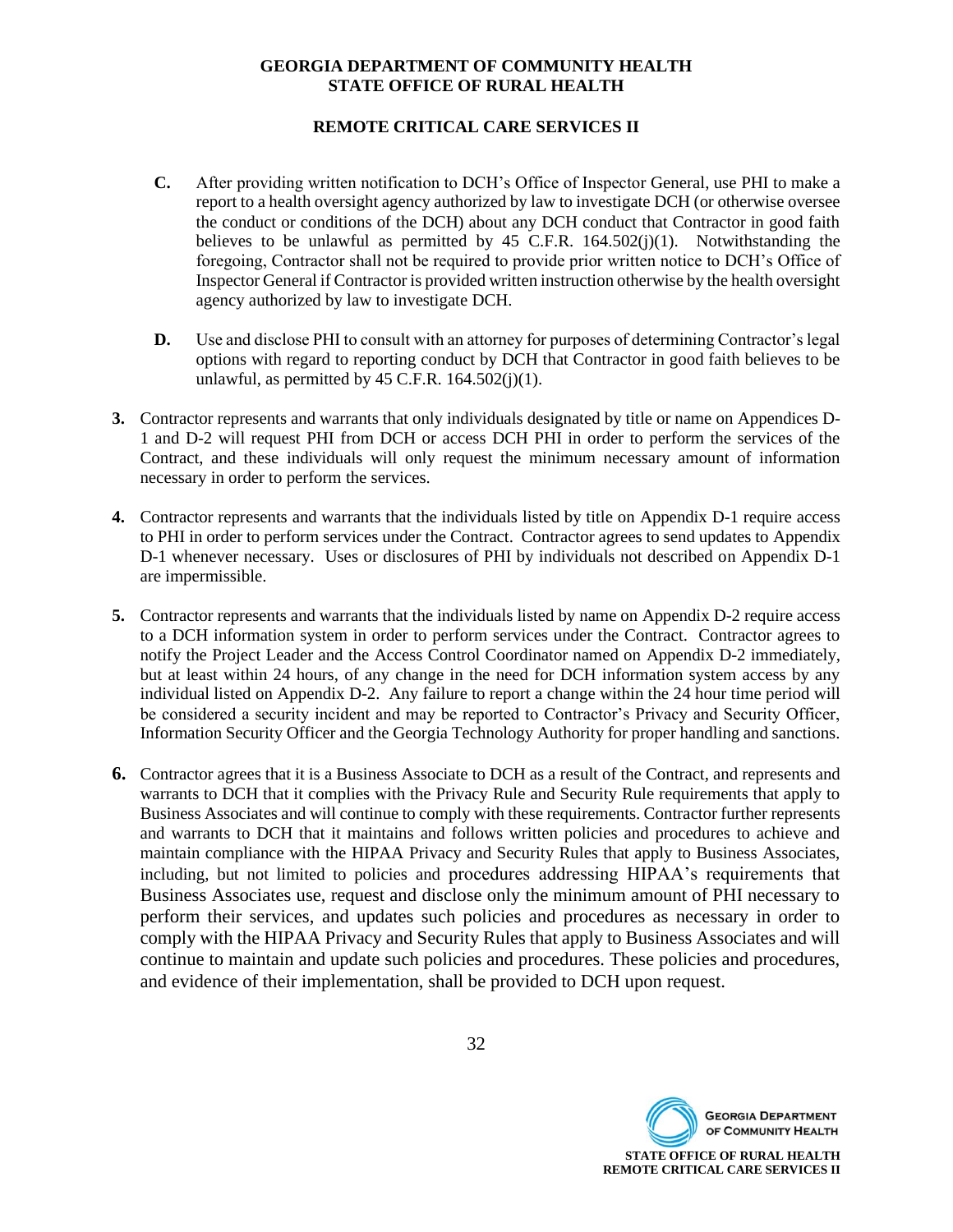# **REMOTE CRITICAL CARE SERVICES II**

- **7.** The Parties agree that a copy of all communications related to compliance with this Agreement will be forwarded to the following Privacy and Security Contacts:
	- A. At DCH: HIPAA Privacy and Security Specialist Office of General Counsel [hipaa@dch.ga.gov](mailto:hipaa@dch.ga.gov)

Agency Information Security Director [dchois@dch.ga.gov](mailto:dchois@dch.ga.gov)

#### **B.** [INSERT CONTACT INFORMATION HERE]

#### **8. Contractor further agrees that it will:**

- **A.** Not request, create, receive, use or disclose PHI other than as permitted or required by this Agreement, the Contract, or as required by law.
- **B.** Establish, maintain and use appropriate administrative, physical and technical safeguards to prevent use or disclosure of the PHI other than as provided for by this Agreement or the Contract. Such safeguards must include all NIST Baseline Controls, unless DCH has agreed in writing that the control is not appropriate or applicable.
- **C.** Implement and use administrative, physical and technical safeguards that reasonably and appropriately protect the confidentiality, integrity and availability of the electronic protected health information that it creates, receives, maintains, or transmits on behalf of DCH. Such safeguards must include all NIST Baseline Controls, unless DCH has agreed in writing that the control is not appropriate or applicable.
- **D.** In addition to the safeguards described above, Contractor shall include access controls that restrict access to PHI to the individuals listed on D-1 and D-2, as amended from time to time, shall implement encryption of all electronic PHI during transmission and at rest.
- **E.** Upon DCH's reasonable request, but no more frequently than annually, obtain an independent assessment of Contractor's implementation of the NIST Baseline Controls and the additional safeguards required by this Agreement with respect to DCH PHI, provide the results of such assessments to DCH, and ensure that corrective actions identified during the independent assessment are implemented.
- **F.** Mitigate, to the extent practicable, any harmful effect that may be known to Contractor from a use or disclosure of PHI by Contractor in violation of the requirements of this Agreement, the Contract or applicable regulations. Contractor shall bear the costs of mitigation, which shall include the reasonable costs of credit monitoring or credit

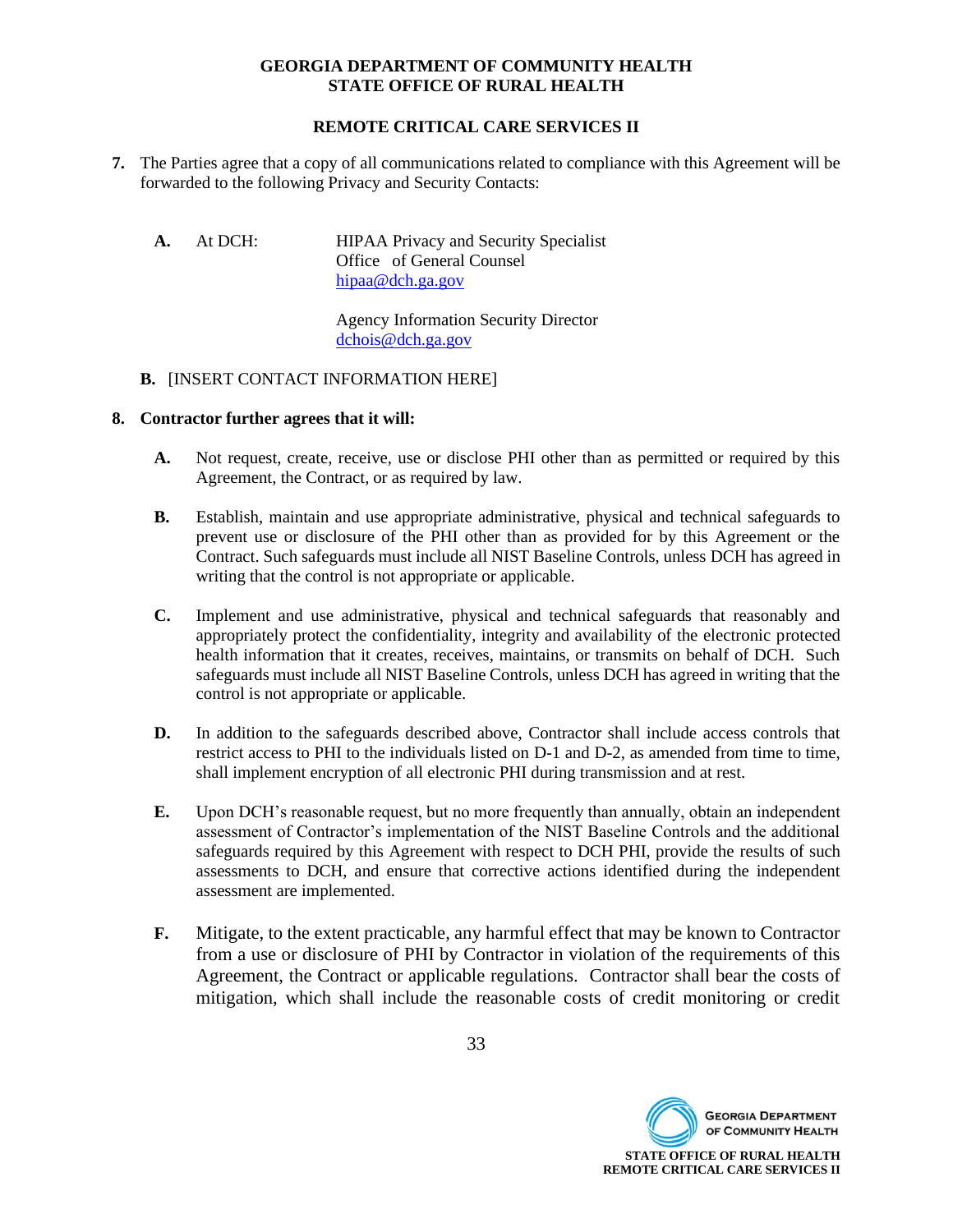# **REMOTE CRITICAL CARE SERVICES II**

restoration when the use or disclosure results in exposure of information commonly used in identity theft.

- **G.** Maintain a business associate agreement with its agents or subcontractors to whom it provides PHI, in accordance with which such agents or subcontractors are contractually obligated to comply with at least the same obligations that apply to Contractor under this Agreement, and ensure that its agents or subcontractors comply with the conditions, restrictions, prohibitions and other limitations regarding the request for, creation, receipt, use or disclosure of PHI, that are applicable to Contractor under this Agreement and the Contract.
- **H.** Report to DCH any use or disclosure of PHI that is not provided for by this Agreement or the Contract of which it becomes aware.
- **I.** Make an initial report to the DCH in writing in such form as DCH may require within three (3) business days after Contractor (or any subcontractor) becomes aware of the unauthorized use or disclosure. This report will require Contractor to identify the following:
	- i. The nature of the impermissible use or disclosure (the "incident"), which will include a brief description of what happened, including the date it occurred and the date Contractor discovered the incident;
	- ii. The Protected Health Information involved in the impermissible use or disclosure, such as whether the full name, social security number, date of birth, home address, account number or other information were involved);
	- iii. Who (by title, access permission level and employer) made the impermissible use or disclosure and who received the Protected Health Information as a result;
	- iv. What corrective or investigational action Contractor took or will take to prevent further impermissible uses or disclosures, to mitigate harmful effects, and to prevent against any further incidents;
	- v. What steps individuals who may have been harmed by the incident might take to protect themselves; and
	- vi. Whether Contractor believes that the impermissible use or disclosure constitutes a Breach of Unsecured Protected Health Information.

Upon request by the DCH HIPAA Privacy and Security Officer or the DCH Information Security Officer, Contractor agrees to make a complete report to the DCH in writing within two weeks of the initial report that includes a root cause analysis and a proposed corrective action plan. Upon approval of a corrective action plan by the DCH, Contractor agrees to implement the corrective action plan and provide proof of implementation to the DCH within five (5) business days of DCH's request for proof of implementation.

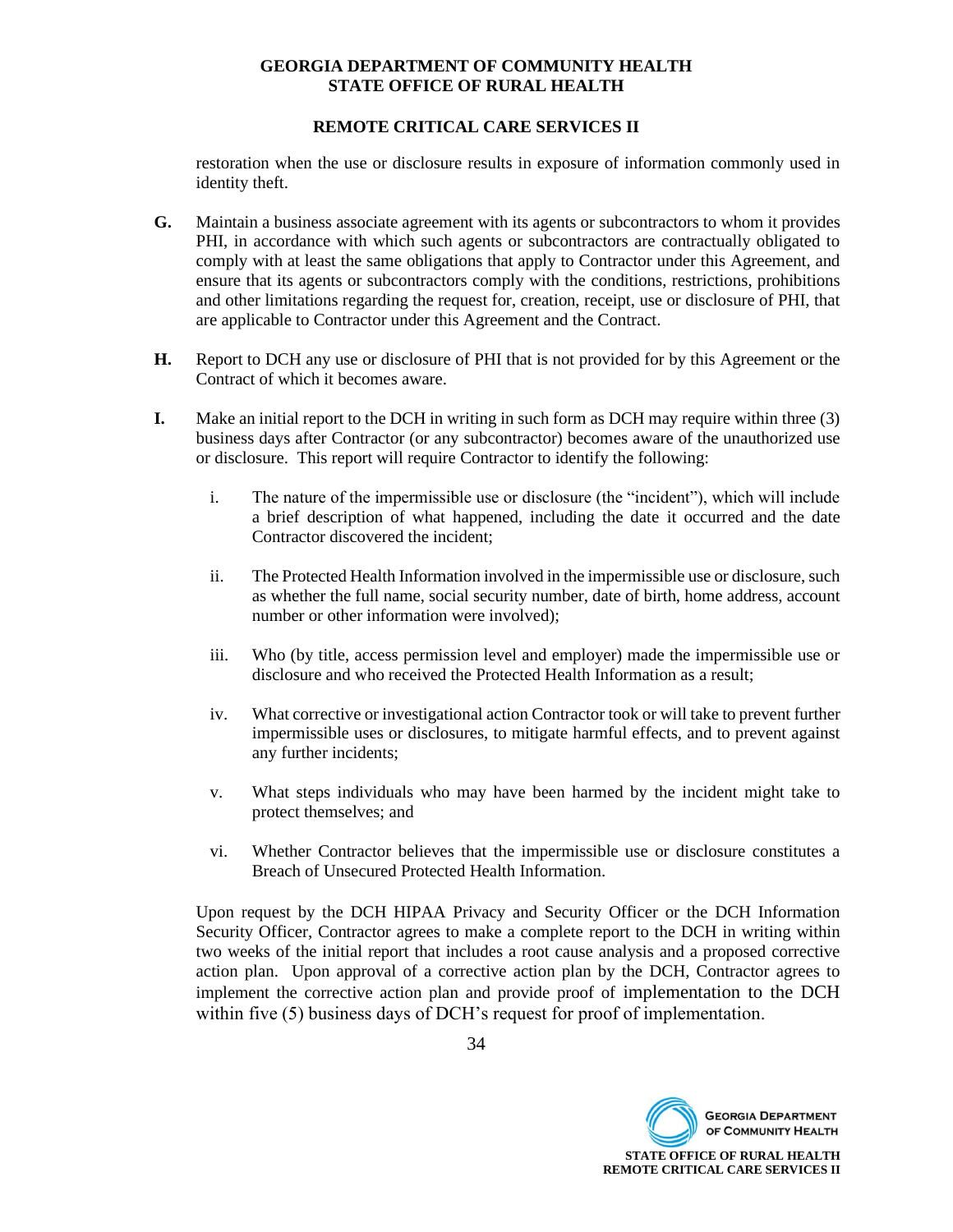# **REMOTE CRITICAL CARE SERVICES II**

- **J.** Report to the DCH HIPAA Privacy and Security Officer and the DCH Agency Information Security Officer any successful unauthorized access, modification, or destruction of PHI or interference with system operations in Contractor's information systems as soon as practicable but in no event later than three (3) business days of discovery. If such a security incident resulted in a use or disclosure of PHI not permitted by this Agreement, Contractor shall also make a report of the impermissible use or disclosure as described above. Contractor agrees to make a complete report to the DCH in writing within two weeks of the initial report that includes a root cause analysis and, if appropriate, a proposed corrective action plan designed to protect PHI from similar security incidents in the future. Upon DCH's approval of Contractor's corrective action plan, Contractor agrees to implement the corrective action plan and provide proof of implementation to the DCH.
- **K.** Upon DCH's reasonable request and not more frequently than once per quarter, report to the DCH Agency Information Security Officer any (A) attempted (but unsuccessful) unauthorized access, use, disclosure, modification, or destruction of PHI or (B) attempted (but unsuccessful) interference with system operations in Contractor's information systems. Contractor does not need to report trivial incidents that occur on a daily basis, such as scans, "pings," or other routine attempts that do not penetrate computer networks or servers or result in interference with system operations.
- **L.** Cooperate with DCH and provide assistance necessary for DCH to determine whether a Breach of Unsecured Protected Health Information has occurred, and whether notification of the Breach is legally required or otherwise appropriate. Contractor agrees to assist DCH in its efforts to comply with the HIPAA Privacy and Security Rules, as amended from time to time. To that end, the Contractor will abide by any requirements mandated by the HIPAA Privacy and Security Rules or any other applicable laws in the course of this Contract. Contractor warrants that it will cooperate with DCH, including cooperation with DCH privacy officials and other compliance officers required by the HIPAA Privacy and Security Rules and all implementing regulations, in the course of performance of this Contract so that both parties will be in compliance with HIPAA.
- **M.** If DCH determines that a Breach of Unsecured Protected Health Information has occurred as a result of Contractor's impermissible use or disclosure of PHI or failure to comply with obligations set forth in this Agreement or in the Privacy or Security Rules, provide all notifications to Individuals, HHS and/or the media, on behalf of DCH, after the notifications are approved by the DCH. Contractor shall provide these notifications in accordance with the security breach notification requirements set forth in 42 U.S.C. §17932 and 45 C.F.R. Parts 160  $\&$  164 subparts A, D  $\&$  E as of their respective Compliance Dates, and shall pay for the reasonable and actual costs associated with such notifications.

In the event that DCH determines a Breach has occurred, without unreasonable delay, and in any event no later than thirty (30) calendar days after Discovery, Contractor shall provide the DCH HIPAA Privacy and Security Officer a list of Individuals and a copy of the template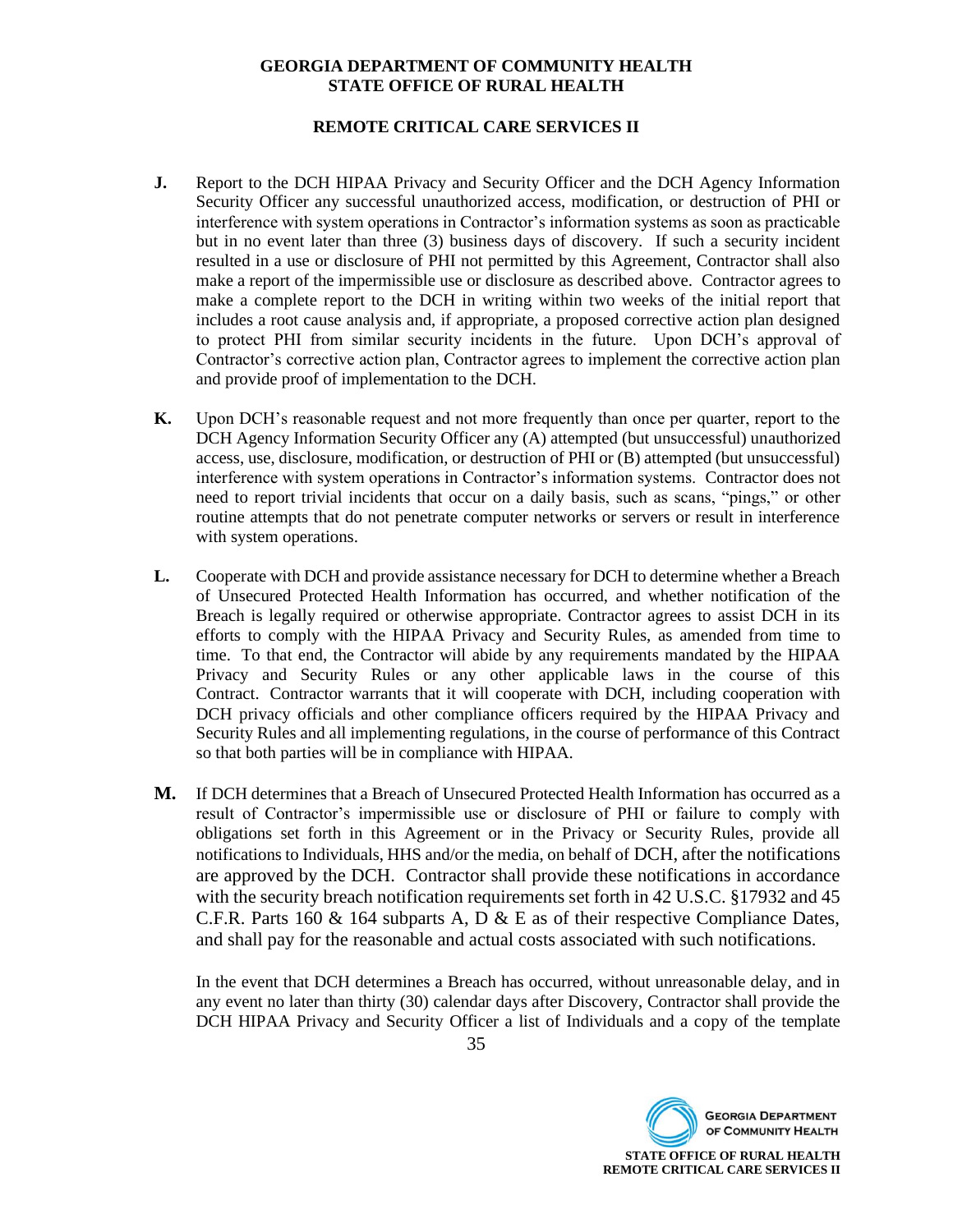# **REMOTE CRITICAL CARE SERVICES II**

notification letter to be sent to Individuals. Contractor shall begin the notification process only after obtaining DCH's approval of the notification letter.

- **N.** Make any amendment(s) to PHI in a Designated Record Set that DCH directs or agrees to pursuant to 45 CFR 164.526 within five (5) business days after request of DCH. Contractor also agrees to provide DCH with written confirmation of the amendment in such format and within such time as DCH may require.
- **O.** In order to meet the requirements under 45 CFR 164.524, regarding an individual's right of access, Contractor shall, within five (5) business days following DCH's request, or as otherwise required by state or federal law or regulation, or by another time as may be agreed upon in writing by the DCH, provide DCH access to the PHI in an individual's Designated Record Set. However, if requested by DCH, Contractor shall provide access to the PHI in a Designated Record Set directly to the individual to whom such information relates.
- **P.** Give the Secretary of the U.S. Department of Health and Human Services (the "Secretary") or the Secretary's designees access to Contractor's books and records and policies, practices or procedures relating to the use and disclosure of PHI for or on behalf of DCH within five (5) business days after the Secretary or the Secretary's designees request such access or otherwise as the Secretary or the Secretary's designees may require. Contractor also agrees to make such information available for review, inspection and copying by the Secretary or the Secretary's designees during normal business hours at the location or locations where such information is maintained or to otherwise provide such information to the Secretary or the Secretary's designees in such form, format or manner as the Secretary or the Secretary's designees may require.
- **Q.** Document all disclosures of PHI and information related to such disclosures as would be required for DCH to respond to a request by an Individual or by the Secretary for an accounting of disclosures of PHI in accordance with 45 C.F.R. § 164.528. By no later than five (5) business days of receipt of a written request from DCH, or as otherwise required by state or federal law or regulation, or by another time as may be agreed upon in writing by the DCH HIPAA Privacy and Security Officer, Contractor shall provide an accounting of disclosures of PHI regarding an Individual to DCH. If requested by DCH, Contractor shall provide an accounting of disclosures directly to the individual. Contractor shall maintain a record of any accounting made directly to an individual at the individual's request and shall provide such record to the DCH upon request.
- **R.** In addition to any indemnification provisions in the Contract, indemnify the DCH from any liability resulting from any violation of the HIPAA Privacy and Security Rules or Breach that arises from the conduct or omission of Contractor or its employee(s), agent(s) or subcontractor(s). Such liability will include, but not be limited to, all actual and direct costs and/or losses, civil penalties and reasonable attorneys' fees imposed on DCH.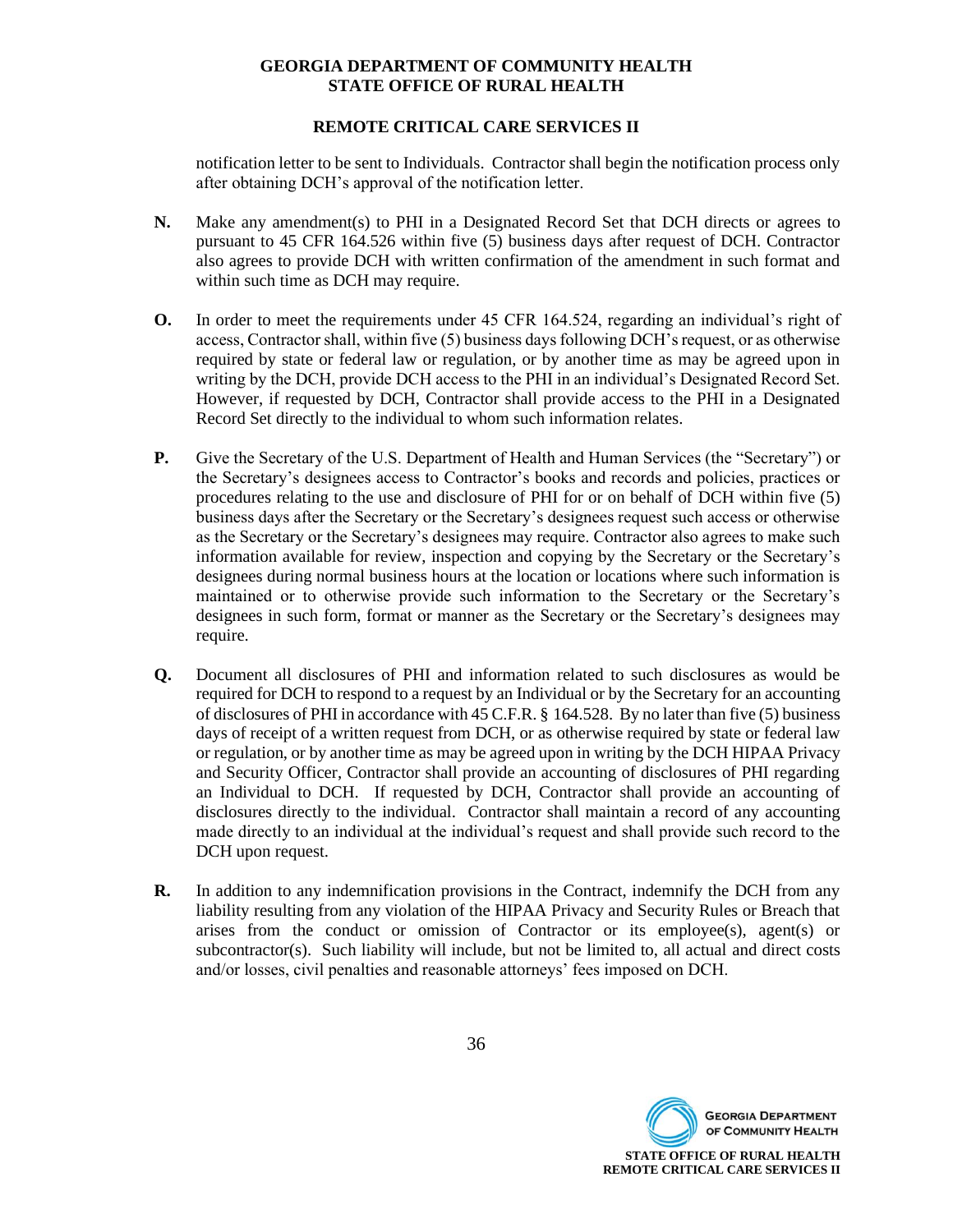# **REMOTE CRITICAL CARE SERVICES II**

**S.** For any requirements in this Agreement that include deadlines, pay performance guarantee payments of \$300.00 per calendar day, starting with the day after the deadline and continuing until Contractor complies with the requirement. Contractor shall ensure that its agreements with subcontractors enable Contractor to meet these deadlines.

#### **9. DCH agrees that it will:**

- **A.** Notify Contractor of any new limitation in the applicable Notice of Privacy Practices in accordance with the provisions of the Privacy Rule if, and to the extent that, DCH determines in the exercise of its sole discretion that such limitation will affect Contractor's use or disclosure of PHI.
- **B.** Notify Contractor of any change in, or revocation of, authorization by an Individual for DCH to use or disclose PHI to the extent that DCH determines in the exercise of its sole discretion that such change or revocation will affect Contractor's use or disclosure of PHI.
- **C.** Notify Contractor of any restriction regarding its use or disclosure of PHI that DCH has agreed to in accordance with the Privacy Rule if, and to the extent that, DCH determines in the exercise of its sole discretion that such restriction will affect Contractor's use or disclosure of PHI.
- **D.** Prior to agreeing to any changes in or revocation of permission by an Individual, or any restriction, to use or disclose PHI, DCH agrees to contact Contractor to determine feasibility of compliance. DCH agrees to assume all costs incurred by Contractor in compliance with such special requests.
- **10.** The **Term of this Agreement** shall be effective on the Effective Date and shall terminate when all of the PHI provided by DCH to Contractor, or created or received by Contractor on behalf of DCH, is destroyed or returned to DCH, or, if it is infeasible to return or destroy PHI, protections are extended to such information, in accordance with the termination provisions in this section.
	- **A. Termination for Cause.** Upon DCH's knowledge of a material breach of this Agreement by Contractor, DCH shall either:
		- i. Provide an opportunity for Contractor to cure the breach of Agreement within a reasonable period of time, which shall be within thirty (30) calendar days after receiving written notification of the breach by DCH;
		- ii. If Contractor fails to cure the breach of Agreement, terminate the Contract upon thirty (30) calendar days' notice; or
		- iii. If neither termination nor cure is feasible, DCH shall report the breach of Agreement to the Secretary of the Department of Health and Human Services.

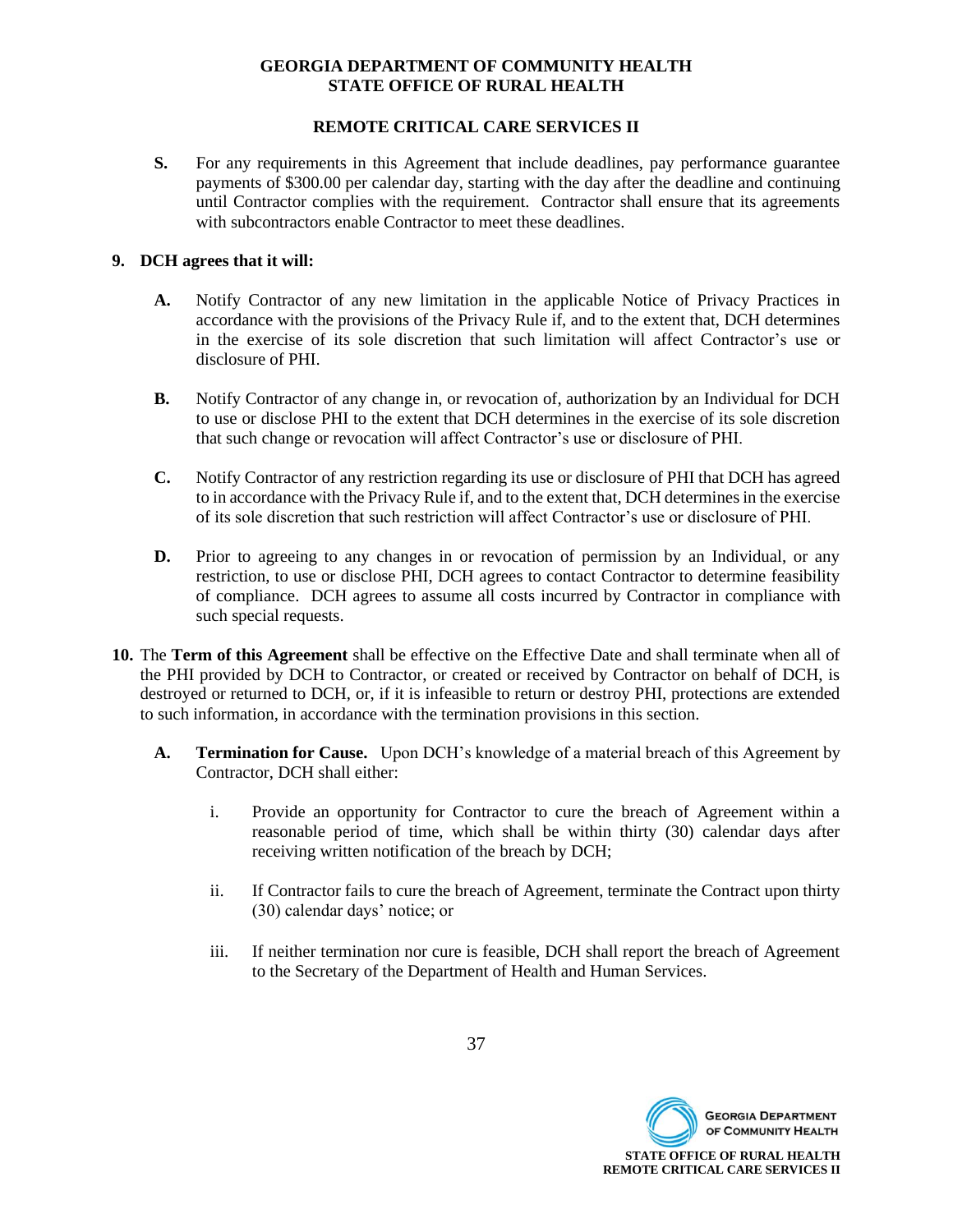# **REMOTE CRITICAL CARE SERVICES II**

#### **B. Effect of Termination.**

- i. Upon termination of this Agreement, for any reason, DCH and Contractor shall determine whether return of PHI is feasible. If return of the PHI is not feasible, Contractor agrees to continue to extend the protections of this Agreement to the PHI for so long as the Contractor maintains the PHI and shall limit the use and disclosure of the PHI to those purposes that made return or destruction of the PHI infeasible. If at any time it becomes feasible to return or destroy any such PHI maintained pursuant to this paragraph, Contractor must notify DCH and obtain instructions from DCH for either the return or destruction of the PHI.
- ii. Contractor agrees that it will limit its further use or disclosure of PHI only to those purposes DCH may, in the exercise of its sole discretion, deem to be in the public interest or necessary for the protection of such PHI, and will take such additional actions as DCH may require for the protection of patient privacy and the safeguarding, security and protection of such PHI.
- iii. This Effect of Termination section survives the termination of the Agreement.
- **11. Interpretation.** Any ambiguity in this Agreement shall be resolved to permit DCH and Contractor to comply with applicable laws, rules and regulations, the HIPAA Privacy Rule, the HIPAA Security Rule and any rules, regulations, requirements, rulings, interpretations, procedures or other actions related thereto that are promulgated, issued or taken by or on behalf of the Secretary; provided that applicable laws, rules and regulations and the laws of the State of Georgia shall supersede the Privacy Rule if, and to the extent that, they impose additional requirements, have requirements that are more stringent than or have been interpreted to provide greater protection of patient privacy or the security or safeguarding of PHI than those of the HIPAA Privacy Rule.
- **12. No Third Party Beneficiaries.** Nothing express or implied in this Agreement is intended to confer, nor shall anything herein confer, upon any person other than the Parties and the respective successors or assigns of the Parties, any rights, remedies, obligations or liabilities whatsoever.
- **13.** All other terms and conditions contained in the Contract and any amendment thereto, not amended by this Agreement, shall remain in full force and effect.

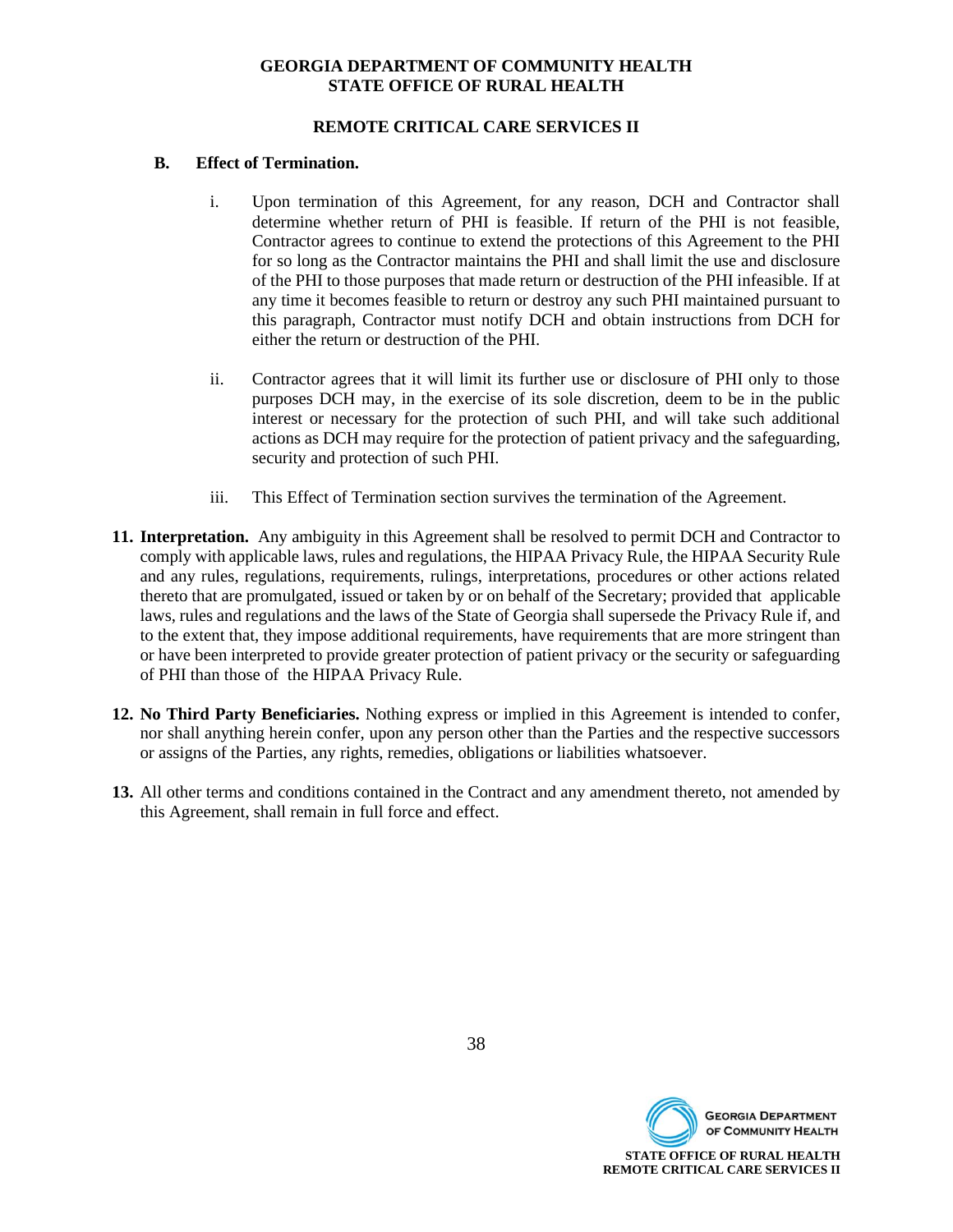# **REMOTE CRITICAL CARE SERVICES II**

#### **SIGNATURE PAGE**

**IN WITNESS WHEREOF,** Contractor, through its authorized officer and agent, has caused this Agreement to be executed on its behalf as of the date indicated.

# **[CONTRACTOR]**

BY: \_\_\_\_\_\_\_\_\_\_\_\_\_\_\_\_\_\_\_\_\_\_\_\_\_\_\_\_\_\_\_\_\_\_\_\_\_\_\_\_\_

Signature Date

Print/Type Name

 $\frac{1}{\sqrt{2}}$  ,  $\frac{1}{\sqrt{2}}$  ,  $\frac{1}{\sqrt{2}}$  ,  $\frac{1}{\sqrt{2}}$  ,  $\frac{1}{\sqrt{2}}$  ,  $\frac{1}{\sqrt{2}}$  ,  $\frac{1}{\sqrt{2}}$  ,  $\frac{1}{\sqrt{2}}$  ,  $\frac{1}{\sqrt{2}}$  ,  $\frac{1}{\sqrt{2}}$  ,  $\frac{1}{\sqrt{2}}$  ,  $\frac{1}{\sqrt{2}}$  ,  $\frac{1}{\sqrt{2}}$  ,  $\frac{1}{\sqrt{2}}$  ,  $\frac{1}{\sqrt{2}}$ 

 $\frac{1}{\sqrt{2}}$  ,  $\frac{1}{\sqrt{2}}$  ,  $\frac{1}{\sqrt{2}}$  ,  $\frac{1}{\sqrt{2}}$  ,  $\frac{1}{\sqrt{2}}$  ,  $\frac{1}{\sqrt{2}}$  ,  $\frac{1}{\sqrt{2}}$  ,  $\frac{1}{\sqrt{2}}$  ,  $\frac{1}{\sqrt{2}}$  ,  $\frac{1}{\sqrt{2}}$  ,  $\frac{1}{\sqrt{2}}$  ,  $\frac{1}{\sqrt{2}}$  ,  $\frac{1}{\sqrt{2}}$  ,  $\frac{1}{\sqrt{2}}$  ,  $\frac{1}{\sqrt{2}}$ 

\*TITLE

\* Must be President, Vice President, CEO or Other Officer Authorized to Execute on Behalf of and Bind the Entity to a Contract.

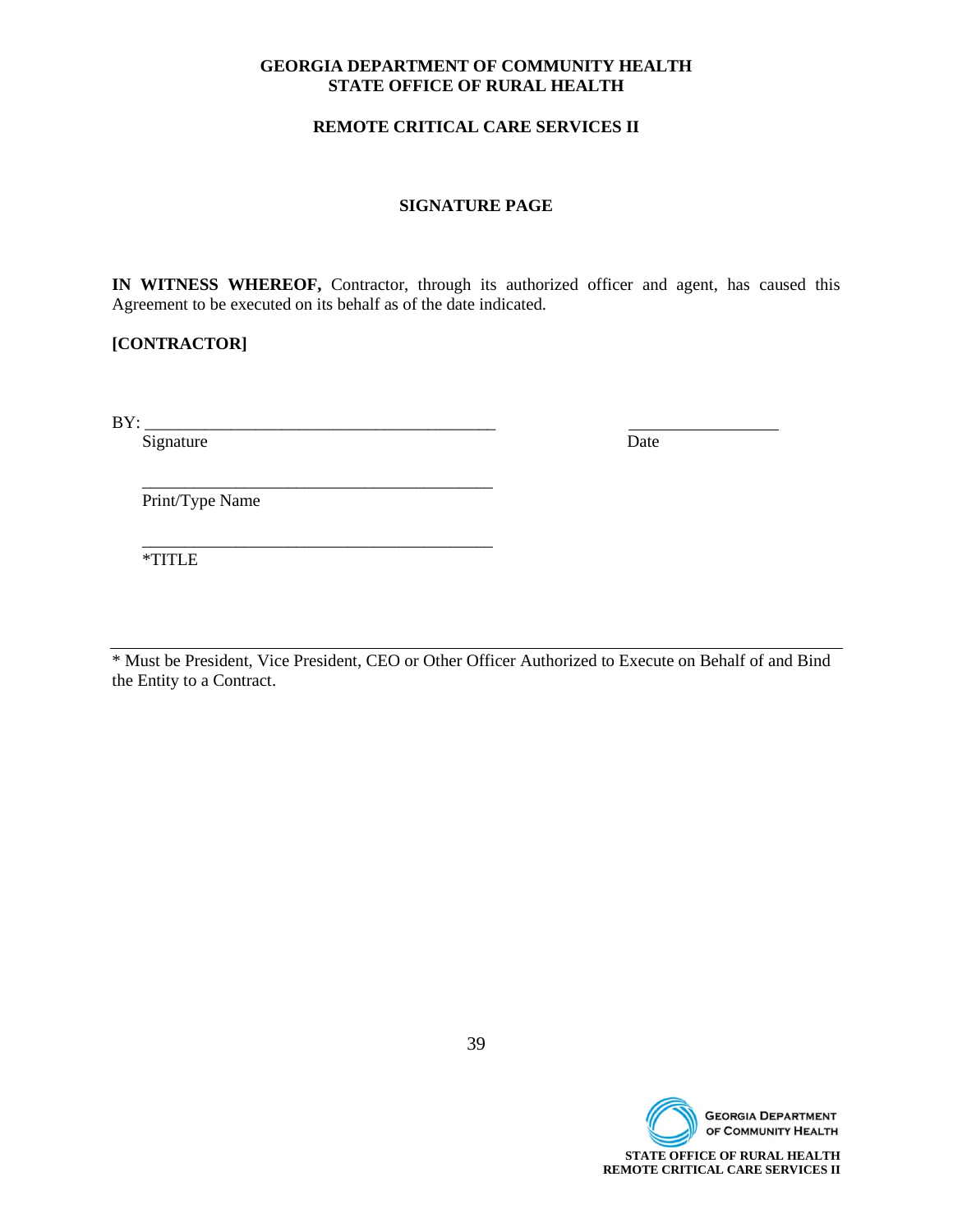# **REMOTE CRITICAL CARE SERVICES II**

# **APPENDIX D-1**

# **List of Individuals Permitted to Receive, Use and Disclose DCH PHI**

The following Position Titles, as employees and/or representatives of Contractor, need access to DCH Protected Health Information in order for Contractor to perform the services described in the Contract:

- $\bullet$   $\qquad \qquad$
- $\overline{\phantom{a}}$  , and the set of the set of the set of the set of the set of the set of the set of the set of the set of the set of the set of the set of the set of the set of the set of the set of the set of the set of the s
- 
- $\mathcal{L}=\{1,2,3,4,5\}$  , where  $\mathcal{L}=\{1,2,3,4,5\}$  , where  $\mathcal{L}=\{1,2,3,4,5\}$
- $\bullet$   $\qquad \qquad$

Transfers of PHI must comply with DCH Policy and Procedure 419: Appropriate Use of Information Technology Resources.

Approved methods of secure delivery of PHI between Contractor and DCH:

- Secure FTP file transfer (preferred)
- Encrypted email or email sent through "secure tunnel" approved by DCH Information Security **Officer**
- Email of encrypted document (password must be sent by telephone only)
- Encrypted portable media device and tracked delivery method

Contractor must update this list as needed and provide the updated form to DCH. Use of DCH Protected Health Information by individuals who are not described on this Appendix D-1, as amended from time to time, is impermissible and a violation of the Agreement. Contractor must update this Appendix D-1 as needed and provide the updated form to DCH.

DCH Project Leader Contact Information: [INSERT HERE]



40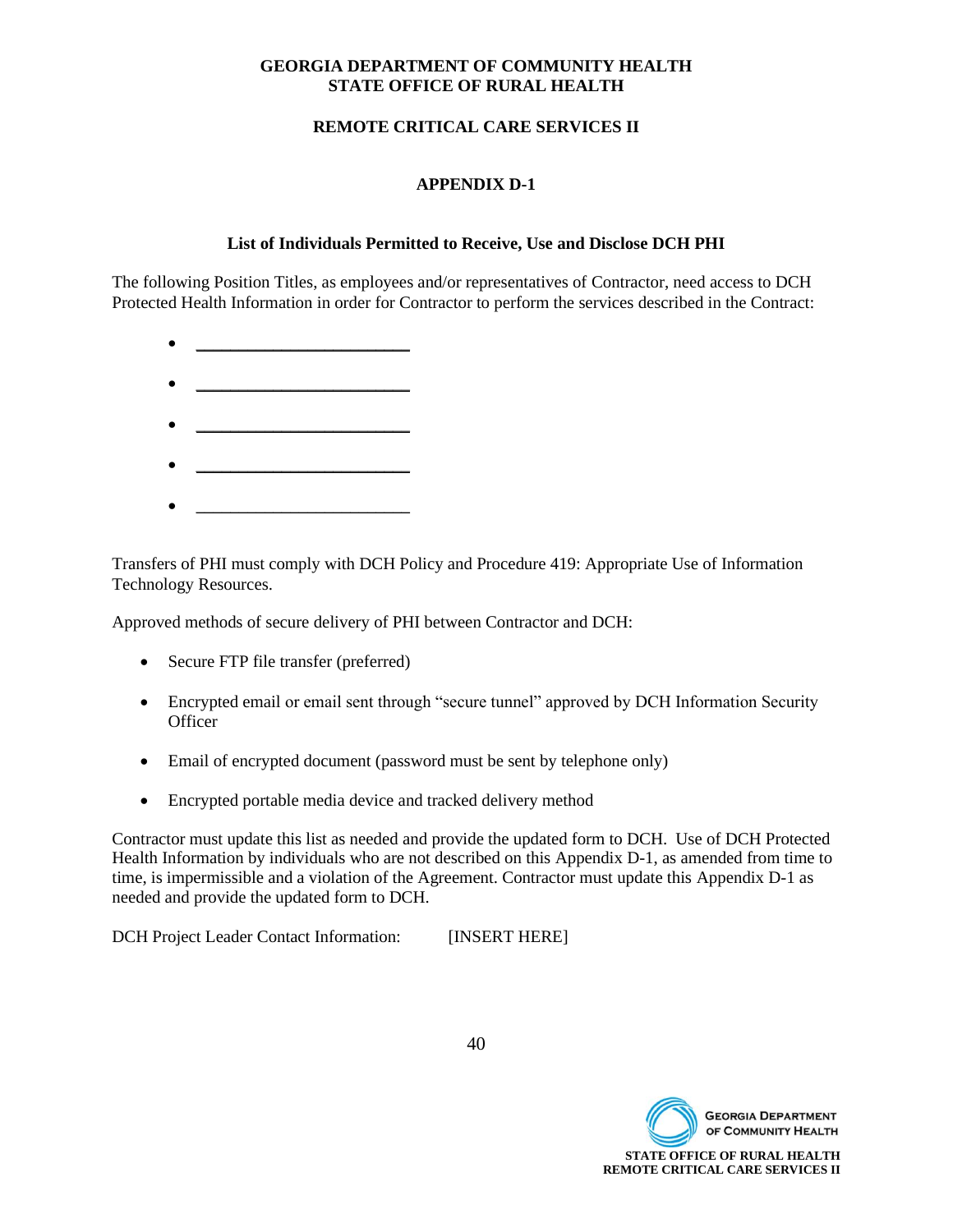# **REMOTE CRITICAL CARE SERVICES II**

# **APPENDIX D-2**

# **Part 1:**

Please initial beside the correct option. Please select only one option.

- Contractor **DOES NOT** need any user accounts to access DCH Information Systems. Do not complete Part 2 of this form.
- \_\_\_\_\_\_\_\_\_ Contractor DOES need user accounts to access DCH Information Systems. Please complete Part 2 of this form.

# **Part 2:**

Please complete the table below if you indicated that Contractor DOES need any user accounts to access DCH Information Systems. Please attach additional pages if needed.

#### **List of Individuals Authorized to Access a DCH Information System Containing PHI**

The following individuals, as employees and/or representatives of Contractor, need access to DCH Information Systems containing DCH Protected Health Information in order for Contractor to perform the services described in the Contract:

| <b>Full Name</b> | <b>Employer</b> | <b>DCH</b> Information<br><b>System</b> | <b>Type of Access</b><br>(Read only? Write?) |
|------------------|-----------------|-----------------------------------------|----------------------------------------------|
|                  |                 |                                         |                                              |
|                  |                 |                                         |                                              |

The DCH Project Leader must submit a completed DCH Network Access Request Form for each individual listed above. Access will be granted and changed in accordance with DCH Policy and Procedure 435: Managing Authorization, Access and Control of Information Systems.

Contractor must notify the Project Leader identified in the Contract and the DCH Access Control Coordinator (dchois@dch.ga.gov and helpdesk@dch.ga.gov) immediately, but at least within 24 hours, after any individual on this list no longer needs the level of access described. Failure to provide this notification on time is a violation of the Agreement and will be reported as a security incident.

Contractor must update this Appendix D-2 as needed and provide the updated form to DCH.

DCH Project Leader Contact Information: [INSERT HERE]

41

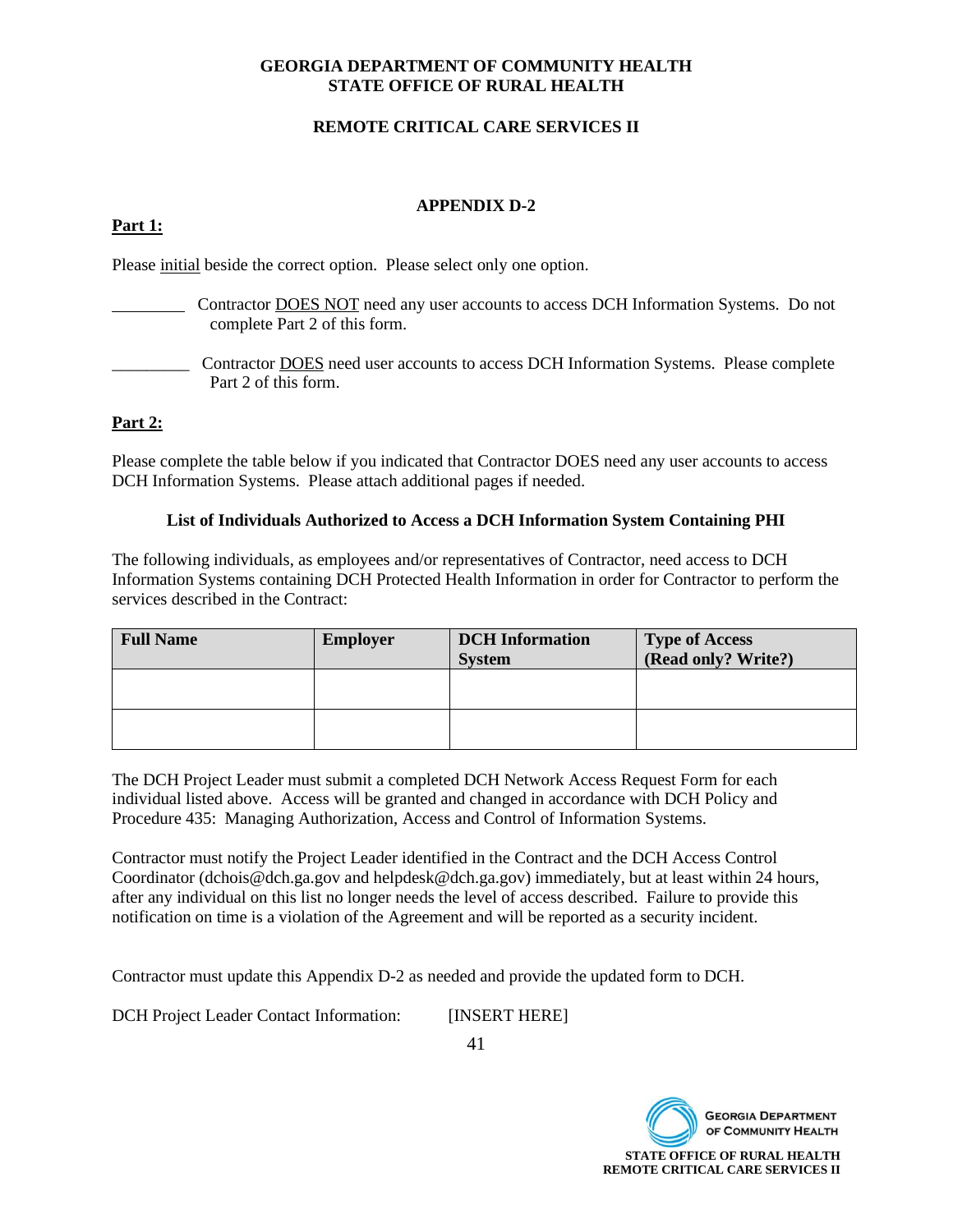#### **BUDGET WORKSHEET APPENDIX E**

#### **REMOTE CRITICAL CARE SERVICES II**

No portion of DCH Grant funding may be used for **ANY** expenditure(s) prior to the completion of a signed Grant Agreement with DCH. A Budget justification which explains each line expense must accompany the budget worksheet. \* All consultants and subgrantees and expenses related to such must be identified. If consultant or Sub-Grantee has yet to be determined, please explain the selection process and provide quotes.

| <b>CATEGORY</b>                                                                                                                          |               |                       | <b>GRANT</b><br><b>FUNDS</b><br><b>REQUESTED</b> | <b>NON-GRANT FUNDED</b><br><b>CONTRIBUTIONS</b> |             | <b>TOTAL</b><br><b>REQUESTED</b> |
|------------------------------------------------------------------------------------------------------------------------------------------|---------------|-----------------------|--------------------------------------------------|-------------------------------------------------|-------------|----------------------------------|
| <b>ADMINISTRATIVE SALARIES AND FRINGE</b>                                                                                                |               |                       |                                                  |                                                 |             |                                  |
| PERSONNEL-SALARIES                                                                                                                       | <b>FRINGE</b> | $%$ OF<br><b>TIME</b> |                                                  | <b>IN-KIND</b>                                  | <b>CASH</b> |                                  |
| <b>Position - Salary</b>                                                                                                                 |               |                       |                                                  |                                                 |             |                                  |
| <b>Position - Salary</b>                                                                                                                 |               |                       |                                                  |                                                 |             |                                  |
| <b>Position - Salary</b>                                                                                                                 |               |                       |                                                  |                                                 |             |                                  |
| <b>Position - Salary</b>                                                                                                                 |               |                       |                                                  |                                                 |             |                                  |
| TRAVEL EXPENSES (All Travel must be in accordance with the State of Georgia travel policy which may be reviewed at www.sao.state.ga.gov) |               |                       |                                                  |                                                 |             |                                  |
| Lodging<br>$\blacksquare$                                                                                                                |               |                       |                                                  |                                                 |             |                                  |
| <b>Meals</b><br>$\blacksquare$                                                                                                           |               |                       |                                                  |                                                 |             |                                  |
| <b>Mileage or Air Fare</b><br>$\blacksquare$                                                                                             |               |                       |                                                  |                                                 |             |                                  |
| <b>Conferences</b><br>$\blacksquare$                                                                                                     |               |                       |                                                  |                                                 |             |                                  |
| <b>OFFICE OPERATION EXPENSES</b> (This is considered an indirect cost and is limited to 10% of the budget)                               |               |                       |                                                  |                                                 |             |                                  |
| $\blacksquare$<br><b>Facilities Rental/Mortgage</b>                                                                                      |               |                       |                                                  |                                                 |             |                                  |
| <b>Telephone</b><br>$\blacksquare$                                                                                                       |               |                       |                                                  |                                                 |             |                                  |
| <b>Internet</b><br>$\blacksquare$                                                                                                        |               |                       |                                                  |                                                 |             |                                  |
| <b>Utilities</b><br>$\blacksquare$                                                                                                       |               |                       |                                                  |                                                 |             |                                  |
| <b>Office Supplies</b><br>$\blacksquare$                                                                                                 |               |                       |                                                  |                                                 |             |                                  |
| <b>EQUIPMENT EXPENSES</b>                                                                                                                |               |                       |                                                  |                                                 |             |                                  |
| $\blacksquare$<br><b>Computers</b> (hardware, software and network equipment)                                                            |               |                       |                                                  |                                                 |             |                                  |
| <b>Printers</b><br>$\blacksquare$                                                                                                        |               |                       |                                                  |                                                 |             |                                  |
| $\blacksquare$<br>Medical (Itemize in budget justification)                                                                              |               |                       |                                                  |                                                 |             |                                  |
| <b>ADMINISTRATIVES EXPENSES</b>                                                                                                          |               |                       |                                                  |                                                 |             |                                  |
| $\blacksquare$<br>Materials (This includes administrative, educational and clinical<br>materials, itemize in budget justification)       |               |                       |                                                  |                                                 |             |                                  |
| <b>Consultant Expenses*</b><br>٠                                                                                                         |               |                       |                                                  |                                                 |             |                                  |
| <b>Other Expenses**</b><br>$\blacksquare$                                                                                                |               |                       |                                                  |                                                 |             |                                  |
| $SUB - TOTAL(S)$                                                                                                                         |               |                       |                                                  |                                                 |             |                                  |
| \$<br><b>TOTAL FUNDING REQUEST</b>                                                                                                       |               |                       |                                                  |                                                 |             |                                  |

**NOTE:** A budget justification which explains each line item expense must accompany the budget worksheet. \*All consultants and sub-grantees and expenses related to such must be identified. If a consultant or sub-Grant has yet to be determined please explain the selection process and provide quotes. \*\*All expenses identified as other must be fully justified and explained in the budget narrative. Additionally, if the Grantee has entered into a cost sharing arrangement this too must be reflected in the budget and detailed in the budget justification.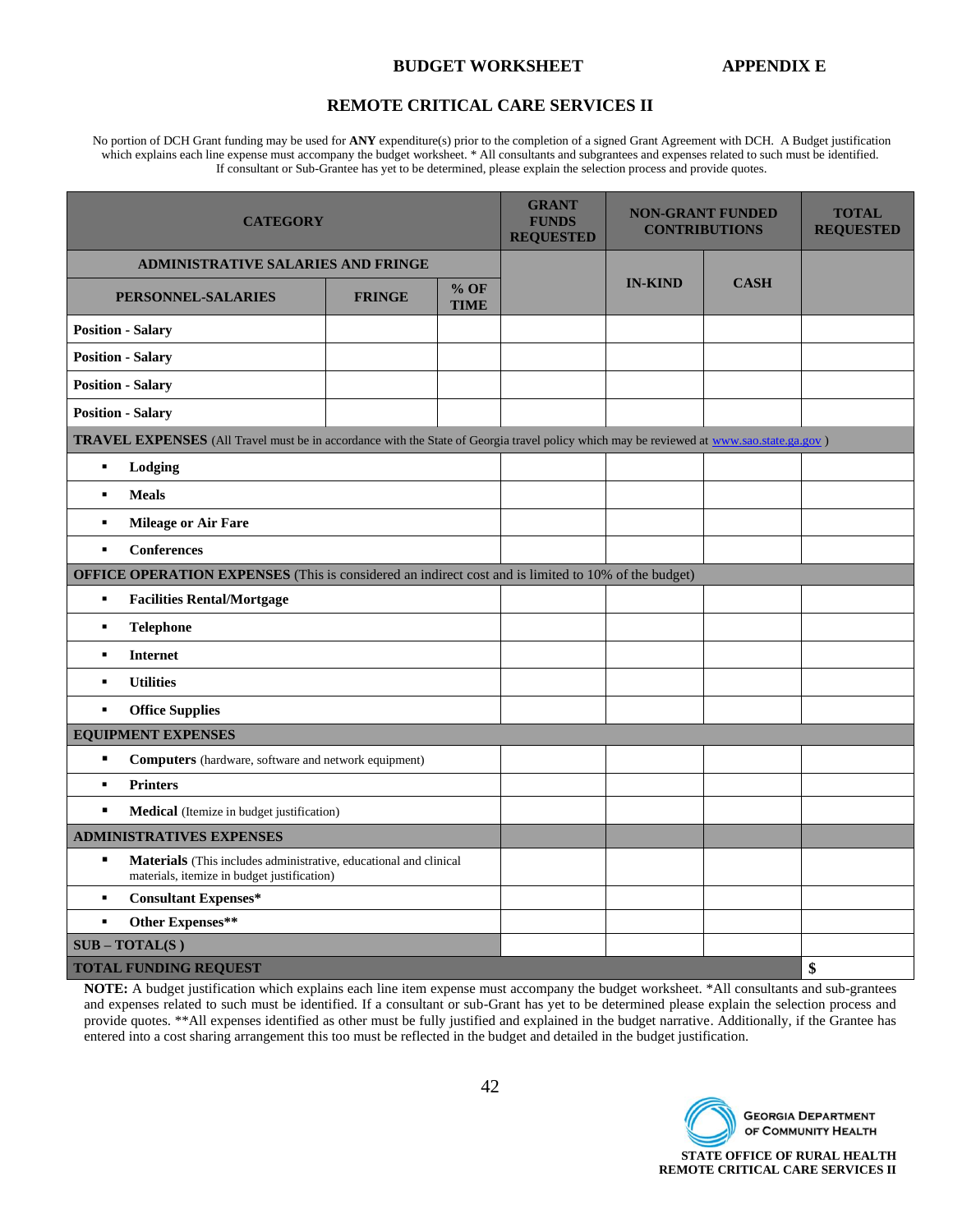# **REMOTE CRITICAL CARE SERVICES II**

| <b>ORGANIZATION:</b>        |                                                                                                                                                                                                                                                                                                                                                                                                                                                                                                                                                                                                                                                                                                                                                                                                                                                                                                                                                                                                                                                                                         |               |                      |                                           | POINT OF CONTACT:          | PHONE:                                                                                           |  |  |  |
|-----------------------------|-----------------------------------------------------------------------------------------------------------------------------------------------------------------------------------------------------------------------------------------------------------------------------------------------------------------------------------------------------------------------------------------------------------------------------------------------------------------------------------------------------------------------------------------------------------------------------------------------------------------------------------------------------------------------------------------------------------------------------------------------------------------------------------------------------------------------------------------------------------------------------------------------------------------------------------------------------------------------------------------------------------------------------------------------------------------------------------------|---------------|----------------------|-------------------------------------------|----------------------------|--------------------------------------------------------------------------------------------------|--|--|--|
|                             | <b>GRANT PROGRAM:</b>                                                                                                                                                                                                                                                                                                                                                                                                                                                                                                                                                                                                                                                                                                                                                                                                                                                                                                                                                                                                                                                                   |               | <b>GRANT NUMBER:</b> |                                           | <b>FUNDING PERIOD:</b>     | <b>AWARD AMOUNT:</b>                                                                             |  |  |  |
|                             | Please be as specific and detailed as possible and use additional sheet(s) if necessary. The work plan should follow a logical progression. Objectives should correlate to a deliverable and an action<br>item for achieving deliverable(s). The work plan MUST identify a person responsible for achieving and facilitating the deliverable and action item. The anticipated outcome should be clearly<br>articulated and relate to the objective(s), deliverable(s) and action item(s).<br>Quarterly reporting requires that the work plan be updated. The update MUST document, explain and reconcile all changes to the work plan to include: end date(s), deliverable(s), action item(s),<br>person responsible and outcome(s). The updated work plan should document all success and/or failure as well as challenges in achievement of a deliverable. Discrepancies between anticipated<br>outcomes and actual outcomes should be fully explained. Any additional action items taken as a result of any changes, challenges or failures should also be documented and explained. |               |                      |                                           |                            |                                                                                                  |  |  |  |
| <b>Start Date:</b><br>MM/YY | <b>End Date:</b><br>MM/YY                                                                                                                                                                                                                                                                                                                                                                                                                                                                                                                                                                                                                                                                                                                                                                                                                                                                                                                                                                                                                                                               | Objective(s): |                      | Deliverable(s):<br><b>Action Item(s):</b> | <b>Person Responsible:</b> | <b>Anticipated Outcome(s):</b><br><b>Actual Outcome(s):</b><br><b>Additional Action Item(s):</b> |  |  |  |
|                             |                                                                                                                                                                                                                                                                                                                                                                                                                                                                                                                                                                                                                                                                                                                                                                                                                                                                                                                                                                                                                                                                                         |               |                      | Deliverable(s):<br><b>Action Item(s):</b> | <b>Person Responsible:</b> |                                                                                                  |  |  |  |
|                             |                                                                                                                                                                                                                                                                                                                                                                                                                                                                                                                                                                                                                                                                                                                                                                                                                                                                                                                                                                                                                                                                                         |               |                      | Deliverable(s):<br><b>Action Item(s):</b> | <b>Person Responsible:</b> |                                                                                                  |  |  |  |
|                             |                                                                                                                                                                                                                                                                                                                                                                                                                                                                                                                                                                                                                                                                                                                                                                                                                                                                                                                                                                                                                                                                                         |               |                      | Deliverable(s):<br><b>Action Item(s):</b> | <b>Person Responsible:</b> |                                                                                                  |  |  |  |
|                             |                                                                                                                                                                                                                                                                                                                                                                                                                                                                                                                                                                                                                                                                                                                                                                                                                                                                                                                                                                                                                                                                                         |               |                      | Deliverable(s):<br><b>Action Item(s):</b> | <b>Person Responsible:</b> |                                                                                                  |  |  |  |
|                             |                                                                                                                                                                                                                                                                                                                                                                                                                                                                                                                                                                                                                                                                                                                                                                                                                                                                                                                                                                                                                                                                                         |               |                      | Deliverable(s):<br><b>Action Item(s):</b> | <b>Person Responsible:</b> |                                                                                                  |  |  |  |
|                             |                                                                                                                                                                                                                                                                                                                                                                                                                                                                                                                                                                                                                                                                                                                                                                                                                                                                                                                                                                                                                                                                                         |               |                      | Deliverable(s):<br><b>Action Item(s):</b> | <b>Person Responsible:</b> |                                                                                                  |  |  |  |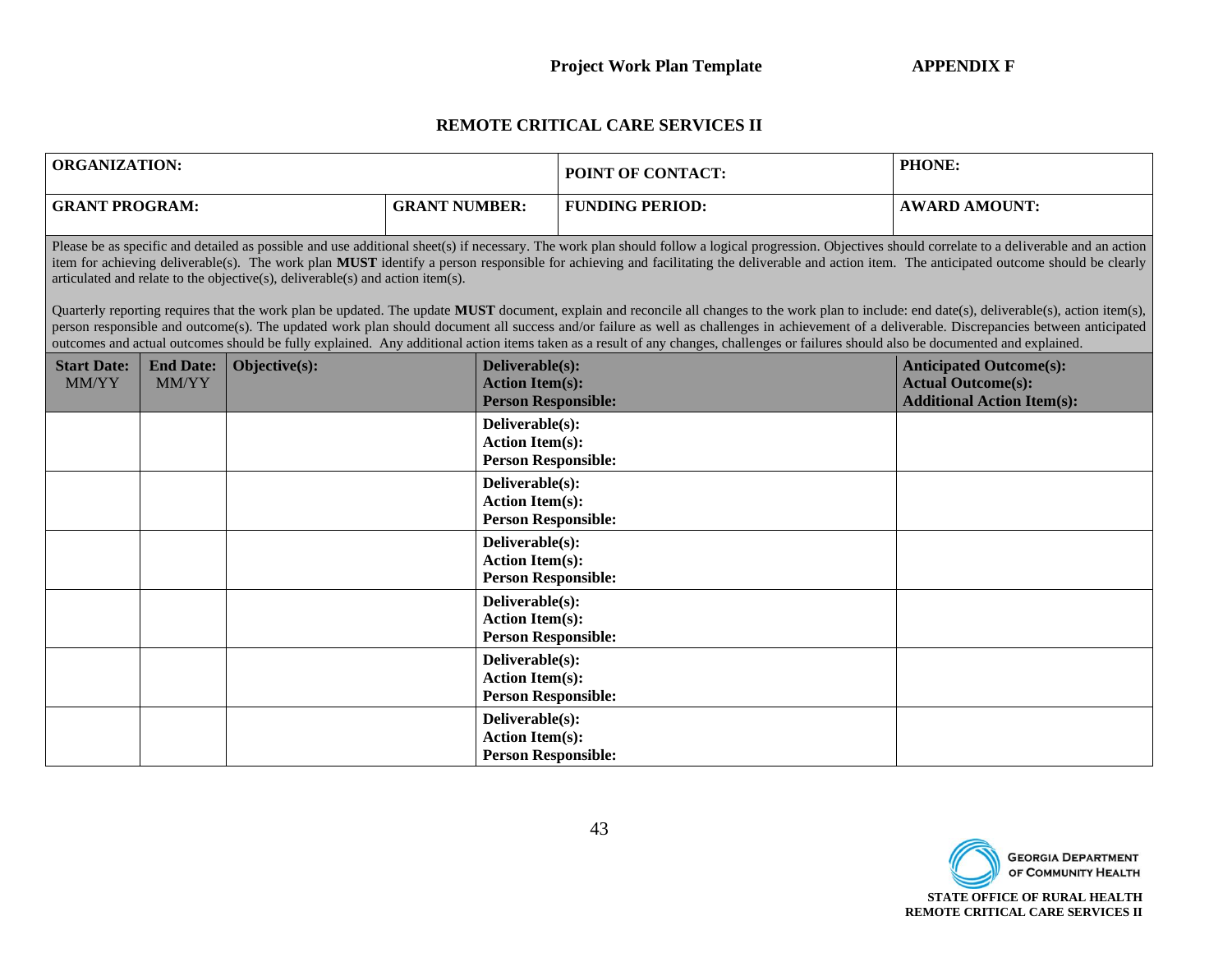# **PROJECT TIMELINE TEMPLATE APPENDIX G**

# **REMOTE CRITICAL CARE SERVICES II**

| <b>ORGANIZATION:</b>         |                                |                            |                            | POINT OF CONTACT:        |                            |                            |            |                   |                   |                   |                   |
|------------------------------|--------------------------------|----------------------------|----------------------------|--------------------------|----------------------------|----------------------------|------------|-------------------|-------------------|-------------------|-------------------|
| <b>GRANT PROGRAM:</b>        | <b>GRANT</b><br><b>NUMBER:</b> |                            |                            | <b>FUNDING PERIOD:</b>   |                            |                            |            |                   |                   |                   |                   |
| <b>ACTIVITY/DELIVERABLE:</b> | MAR'<br>20                     | <b>APR</b><br>$^{\circ}20$ | <b>MAY</b><br>$^{\circ}20$ | <b>JUN'</b><br><b>20</b> | <b>JUL</b><br>$^{\circ}20$ | <b>AUG</b><br>$20^{\circ}$ | SEP'<br>20 | OCT'<br><b>20</b> | NOV'<br><b>20</b> | DEC'<br><b>20</b> | JAN'<br><b>21</b> |
|                              |                                |                            |                            |                          |                            |                            |            |                   |                   |                   |                   |
|                              |                                |                            |                            |                          |                            |                            |            |                   |                   |                   |                   |
|                              |                                |                            |                            |                          |                            |                            |            |                   |                   |                   |                   |
|                              |                                |                            |                            |                          |                            |                            |            |                   |                   |                   |                   |
|                              |                                |                            |                            |                          |                            |                            |            |                   |                   |                   |                   |
|                              |                                |                            |                            |                          |                            |                            |            |                   |                   |                   |                   |
|                              |                                |                            |                            |                          |                            |                            |            |                   |                   |                   |                   |
|                              |                                |                            |                            |                          |                            |                            |            |                   |                   |                   |                   |

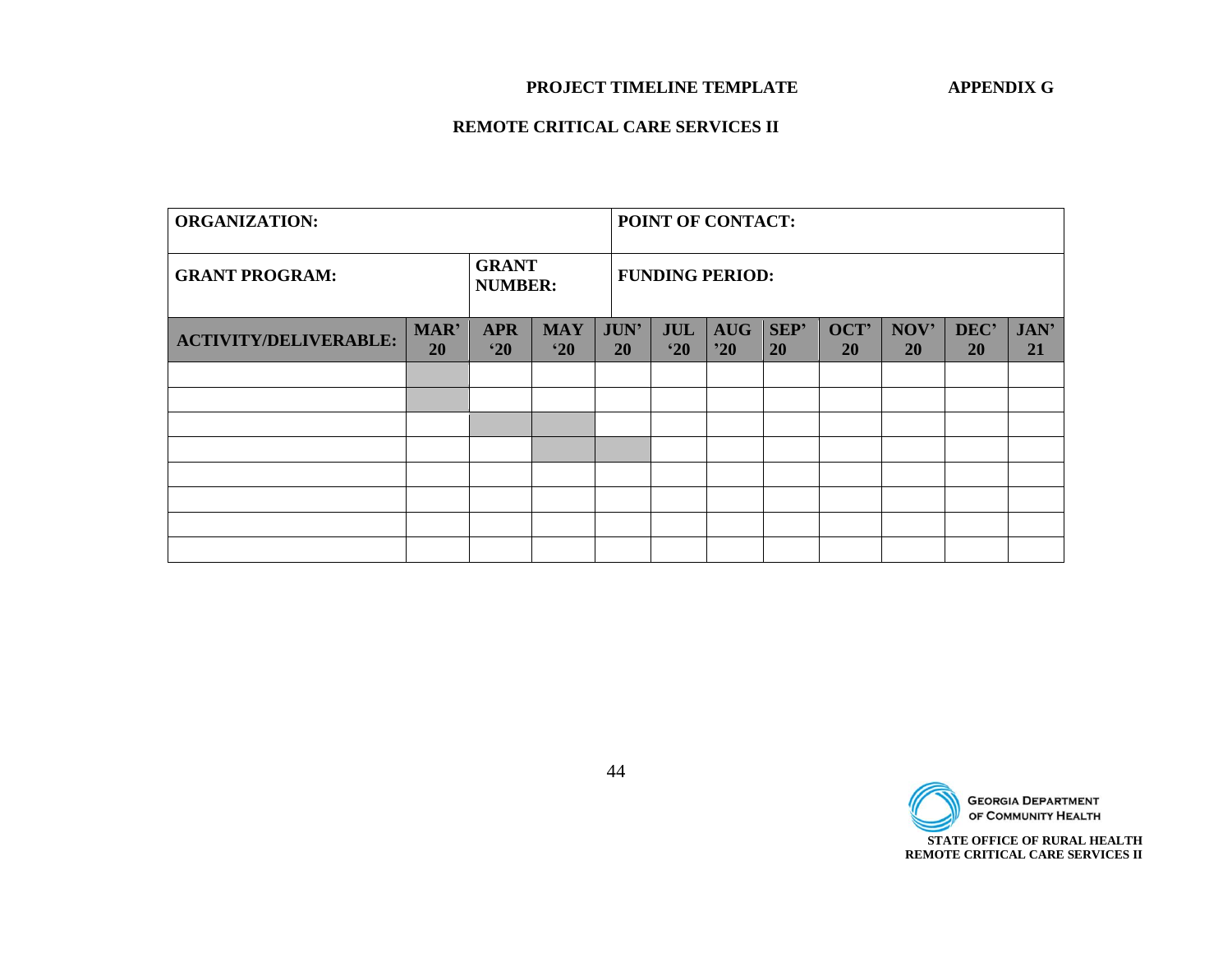| <b>GEORGIA DEPARTMENT OF COMMUNITY HEALTH</b> |
|-----------------------------------------------|
| <b>STATE OFFICE OF RURAL HEALTH</b>           |
| <b>REMOTE CRITICAL CARE SERVICES II</b>       |
| DCU ADDI ICATION CURCKI IST                   |

| DCH APPLICATION CHECKLIST                                                                                                |
|--------------------------------------------------------------------------------------------------------------------------|
| Include checklist as final page of Grant application. Checklist will be completed by the Department of Community Health, |

Grant Administration

Mailing Address MAY NOT be a post office box.

|                                                                                                                                                            | <b>Name of Grant: Remote Critical Care Services II</b>                                                                                                                                                                                                                                                   | maining received mirrie 1181 be a poor since bonn |         |                  |  |  |
|------------------------------------------------------------------------------------------------------------------------------------------------------------|----------------------------------------------------------------------------------------------------------------------------------------------------------------------------------------------------------------------------------------------------------------------------------------------------------|---------------------------------------------------|---------|------------------|--|--|
|                                                                                                                                                            | <b>Applicant Organization:</b>                                                                                                                                                                                                                                                                           |                                                   |         |                  |  |  |
| <b>Contact Name:</b>                                                                                                                                       |                                                                                                                                                                                                                                                                                                          |                                                   |         |                  |  |  |
| <b>Address:</b>                                                                                                                                            |                                                                                                                                                                                                                                                                                                          |                                                   |         |                  |  |  |
| City:                                                                                                                                                      |                                                                                                                                                                                                                                                                                                          | State:                                            |         | <b>ZIP Code:</b> |  |  |
| Fax:                                                                                                                                                       |                                                                                                                                                                                                                                                                                                          |                                                   | E-mail: |                  |  |  |
| requirements:                                                                                                                                              | <b>DO NOT COMPLETE SECTION BELOW.</b><br>Please place this check list on top of your application. This checklist will be returned to you and certifies that your application<br>for the Remote Critical Care Services has been received by the Department of Community Health and includes the following |                                                   |         |                  |  |  |
| п                                                                                                                                                          | Project Abstract                                                                                                                                                                                                                                                                                         |                                                   |         |                  |  |  |
| ΙI                                                                                                                                                         | Project Narrative                                                                                                                                                                                                                                                                                        |                                                   |         |                  |  |  |
| П                                                                                                                                                          | <b>Organizational Narrative</b>                                                                                                                                                                                                                                                                          |                                                   |         |                  |  |  |
| П                                                                                                                                                          | Budget Worksheet and Budget Justification                                                                                                                                                                                                                                                                |                                                   |         |                  |  |  |
| П                                                                                                                                                          | Appendix A: DCH Grant Application Form                                                                                                                                                                                                                                                                   |                                                   |         |                  |  |  |
| П                                                                                                                                                          | Appendix B: Statement of Ethics (Signature Page must be submitted)                                                                                                                                                                                                                                       |                                                   |         |                  |  |  |
| П                                                                                                                                                          | Appendix C: Ethics in Procurement Policy (Signature Pages must be submitted)                                                                                                                                                                                                                             |                                                   |         |                  |  |  |
| П                                                                                                                                                          | Appendix D: Business Associate Agreement (Signature Page must be submitted)                                                                                                                                                                                                                              |                                                   |         |                  |  |  |
| п                                                                                                                                                          | Appendix E: Budget Worksheet (Budget Justification MUST accompany this appendix)                                                                                                                                                                                                                         |                                                   |         |                  |  |  |
| П                                                                                                                                                          | Appendix F: Project Work Plan Template                                                                                                                                                                                                                                                                   |                                                   |         |                  |  |  |
|                                                                                                                                                            | Appendix G: Project Timeline Template                                                                                                                                                                                                                                                                    |                                                   |         |                  |  |  |
| <b>FOR INTERNAL USE:</b> $\Box$ Administrative Review Completed $\Box$ Application Complete<br>Application Incomplete or<br>$\mathbf{1}$<br>Non-Responsive |                                                                                                                                                                                                                                                                                                          |                                                   |         |                  |  |  |
| <b>Signature</b>                                                                                                                                           |                                                                                                                                                                                                                                                                                                          |                                                   |         | <b>Date</b>      |  |  |